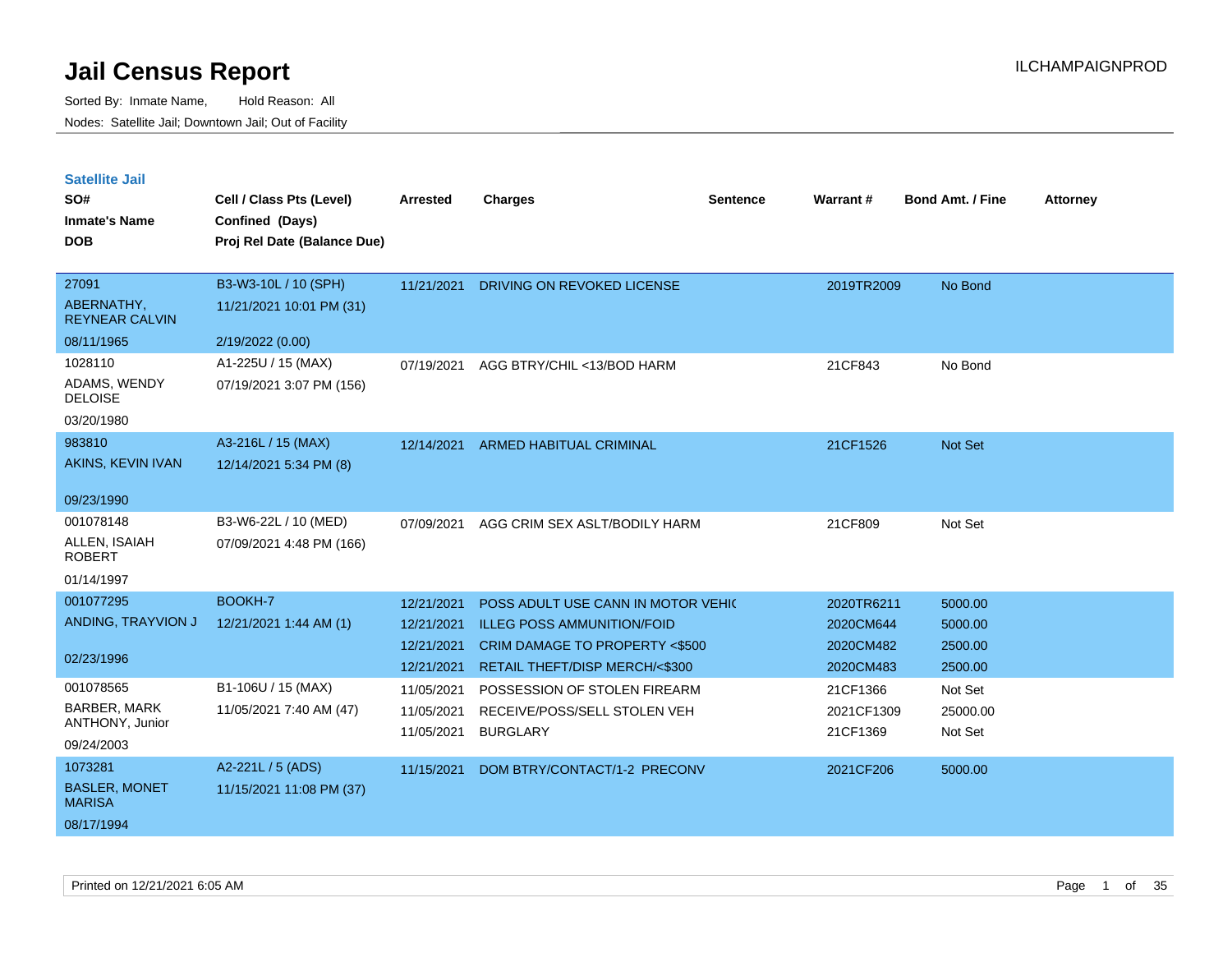| Nudes. Satellite Jali, Downtown Jali, Out of Facility |                             |                 |                                          |                 |          |                         |                 |
|-------------------------------------------------------|-----------------------------|-----------------|------------------------------------------|-----------------|----------|-------------------------|-----------------|
| SO#                                                   | Cell / Class Pts (Level)    | <b>Arrested</b> | <b>Charges</b>                           | <b>Sentence</b> | Warrant# | <b>Bond Amt. / Fine</b> | <b>Attorney</b> |
| Inmate's Name                                         | Confined (Days)             |                 |                                          |                 |          |                         |                 |
| DOB                                                   | Proj Rel Date (Balance Due) |                 |                                          |                 |          |                         |                 |
|                                                       |                             |                 |                                          |                 |          |                         |                 |
| 969121                                                | <b>BOOKH-1 / 15 (MAX)</b>   |                 | 11/25/2021 CRIM TRESPASS TO RESIDENCE    |                 | 21CF1444 | <b>Not Set</b>          |                 |
| <b>BECKLEY, ANTHONY</b><br><b>PATRICK</b>             | 11/25/2021 7:16 PM (27)     |                 |                                          |                 |          |                         |                 |
| 06/30/1989                                            |                             |                 |                                          |                 |          |                         |                 |
| 001078535                                             | B2-T2-07U / 15 (SPH)        | 10/26/2021      | CRIM SEX ASSAULT/FORCE                   |                 | 21CF1305 | Not Set                 |                 |
| BERRY, DAVID ISAAC                                    | 10/26/2021 10:52 AM (57)    |                 |                                          |                 |          |                         |                 |
| 09/23/2000                                            |                             |                 |                                          |                 |          |                         |                 |
| 1057334                                               | B4-221U / 15 (MAX)          | 10/27/2021      | MURDER/INTENT TO KILL/INJURE             |                 |          | No Bond                 |                 |
| BEVERLY, DAVID<br><b>BENJAMIN</b>                     | 10/27/2021 1:42 PM (56)     |                 |                                          |                 |          |                         |                 |
| 03/31/1987                                            |                             |                 |                                          |                 |          |                         |                 |
| 29626                                                 | B1-105U / 10 (MED)          | 11/09/2021      | MFG/DEL 15<100 GR COCA/ANALOG            |                 | 21CF1387 | Not Set                 |                 |
| <b>BISHOP, DARRELL</b><br>EDWARD                      | 11/09/2021 4:46 PM (43)     |                 |                                          |                 |          |                         |                 |
| 07/18/1968                                            |                             |                 |                                          |                 |          |                         |                 |
| 963337                                                | A3-116L / 10 (ADS)          | 12/14/2021      | CRIMINAL DAMAGE <\$500/SCHOOL            |                 | 21CF262  | <b>Not Set</b>          |                 |
| <b>BONE, DALLAS</b><br>LOWELL                         | 12/14/2021 11:37 AM (8)     |                 |                                          |                 |          |                         |                 |
| 06/12/1984                                            |                             |                 |                                          |                 |          |                         |                 |
| 1027929                                               | BOOKH-8 / 15 (MAX)          | 12/18/2021      | HOME INVASION/CAUSE INJURY               |                 | 21CF1560 | No Bond                 |                 |
| <b>BROUGHTON, MARK</b><br>ANTHONY, Junior             | 12/18/2021 2:55 AM (4)      |                 |                                          |                 |          |                         |                 |
| 02/15/1990                                            |                             |                 |                                          |                 |          |                         |                 |
| 51247                                                 | B1-202U / 10 (MED)          |                 | 04/15/2021 FELON POSS/USE WEAPON/FIREARM |                 | 21CF411  | <b>Not Set</b>          |                 |
| <b>BROWN, DANTE</b><br>MAURICE                        | 04/15/2021 6:24 PM (251)    |                 |                                          |                 |          |                         |                 |
| 04/19/1979                                            |                             |                 |                                          |                 |          |                         |                 |
| 995432                                                | A3-113L / 10 (MED)          | 12/20/2021      | FAIL TO RPT WKLY/NO FIXED ADDR           |                 | 21CF1559 | Not Set                 |                 |
| BROWN, JAVON<br>SHANTEZ                               | 12/20/2021 2:06 AM (2)      |                 |                                          |                 |          |                         |                 |
| 10/14/1991                                            |                             |                 |                                          |                 |          |                         |                 |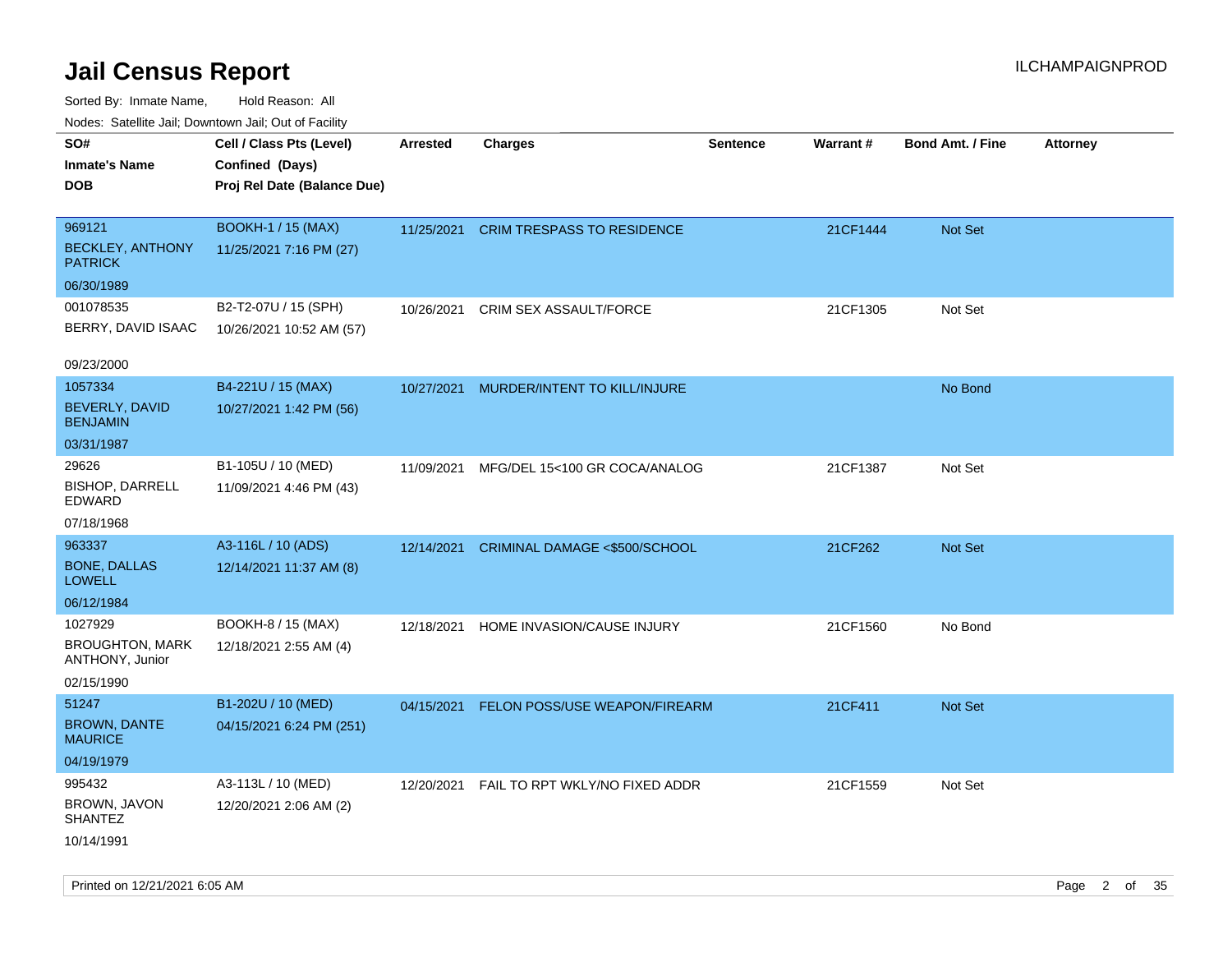Sorted By: Inmate Name, Hold Reason: All Nodes: Satellite Jail; Downtown Jail; Out of Facility

| SO#<br><b>Inmate's Name</b><br><b>DOB</b> | Cell / Class Pts (Level)<br>Confined (Days)<br>Proj Rel Date (Balance Due) | <b>Arrested</b> | Charges                                   | <b>Sentence</b> | <b>Warrant#</b> | Bond Amt. / Fine | <b>Attorney</b> |
|-------------------------------------------|----------------------------------------------------------------------------|-----------------|-------------------------------------------|-----------------|-----------------|------------------|-----------------|
| 29957                                     | B4-223U / 15 (MAX)                                                         | 11/13/2021      | FELON POSS/USE WEAPON/FIREARM             |                 | 21CF1390        | Not Set          |                 |
| <b>BROWN, RODNEY</b><br>LOUIS             | 11/13/2021 8:57 PM (39)                                                    |                 | 11/13/2021 AGG CRIM SX AB/>5 YR OLDER VIC |                 | 2019CF0718      | 250000.00        |                 |
| 01/07/1968                                |                                                                            |                 |                                           |                 |                 |                  |                 |
| 001077945                                 | A1-226L / 10 (MED)                                                         | 11/13/2021      | AGG ASLT PEACE OFF/FIRE/ER WRK            |                 | 2021CF637       | 1000.00          |                 |
| <b>BROWN, SIDREA</b><br><b>RENEIA</b>     | 11/13/2021 10:49 AM (39)                                                   | 11/13/2021      | <b>BURGLARY</b>                           |                 | 2021CF543       | 50000.00         |                 |
| 07/23/1992                                |                                                                            | 11/17/2021      | <b>BURGLARY</b>                           |                 | 21CF1264        | 1000.00          |                 |
| 988541                                    | B3-W5-20L / 5 (MIN)                                                        | 12/06/2021      | POSSESSING A CONTROLLED SUBSTANC          |                 | 2020CF1195      | No Bond          |                 |
| <b>BURDETTE, SHANE</b><br><b>DILLON</b>   | 12/06/2021 2:57 PM (16)                                                    |                 |                                           |                 |                 |                  |                 |
| 11/29/1991                                | 1/3/2022 (0.00)                                                            |                 |                                           |                 |                 |                  |                 |
| 56936                                     | B2-T1-01U / 15 (SPH)                                                       | 11/01/2021      | PUBLIC INDECENCY/EXPOSURE/3+              | 3y/0m/0d (DO    |                 | Not Set          |                 |
| CALDWELL, STEVEN<br>ANDRE                 | 11/01/2021 1:09 PM (51)                                                    |                 |                                           |                 |                 |                  |                 |
| 04/19/1982                                |                                                                            |                 |                                           |                 |                 |                  |                 |
| 39474                                     | B1-101U / 10 (ADS)                                                         | 07/06/2021      | MFG/DEL 15<100 GR HEROIN/ANLG             |                 | 21CF792         | Not Set          |                 |
| CAMPBELL, AARON<br><b>JACOB</b>           | 07/06/2021 11:56 PM (169)                                                  |                 |                                           |                 |                 |                  |                 |
| 07/18/1974                                |                                                                            |                 |                                           |                 |                 |                  |                 |
| 958898                                    | B4-123L / 15 (MAX)                                                         | 11/18/2021      | AGGRAVATED DOMESTIC BATTERY               |                 | 21CF1409        | Not Set          |                 |
| CHAMBERS, GARY<br><b>DANTE</b>            | 11/18/2021 5:10 AM (34)                                                    |                 |                                           |                 |                 |                  |                 |
| 05/24/1973                                |                                                                            |                 |                                           |                 |                 |                  |                 |
| 34805                                     | A4-103U / 15 (MAX)                                                         | 10/01/2021      | <b>DOMESTIC BATTERY</b>                   |                 | 21CF1183        | Not Set          |                 |
|                                           | CONERLY, KIN JOSEPH 10/01/2021 1:53 AM (82)                                | 10/01/2021      | ARMED HABITUAL CRIMINAL                   |                 | 21CF1184        | Not Set          |                 |
| 11/16/1971                                |                                                                            | 10/06/2021      | POSS STOLEN VEHICLE > \$25,000            |                 | 19CF1786        | Not Set          |                 |
| 1076276                                   | BOOKH-7                                                                    | 12/20/2021      | THEFT                                     |                 |                 | Not Set          |                 |
| COX, SEAN MICHAEL                         | 12/20/2021 12:45 PM (2)                                                    | 12/20/2021      | RESIST/OBSTRUCTING A PEACE OFFICEF        |                 |                 | Not Set          |                 |
| 02/06/1985                                |                                                                            | 12/20/2021      | WARRANT OUT OF COUNTY                     |                 | 21CM99          | 3000.00          |                 |

Printed on 12/21/2021 6:05 AM Page 3 of 35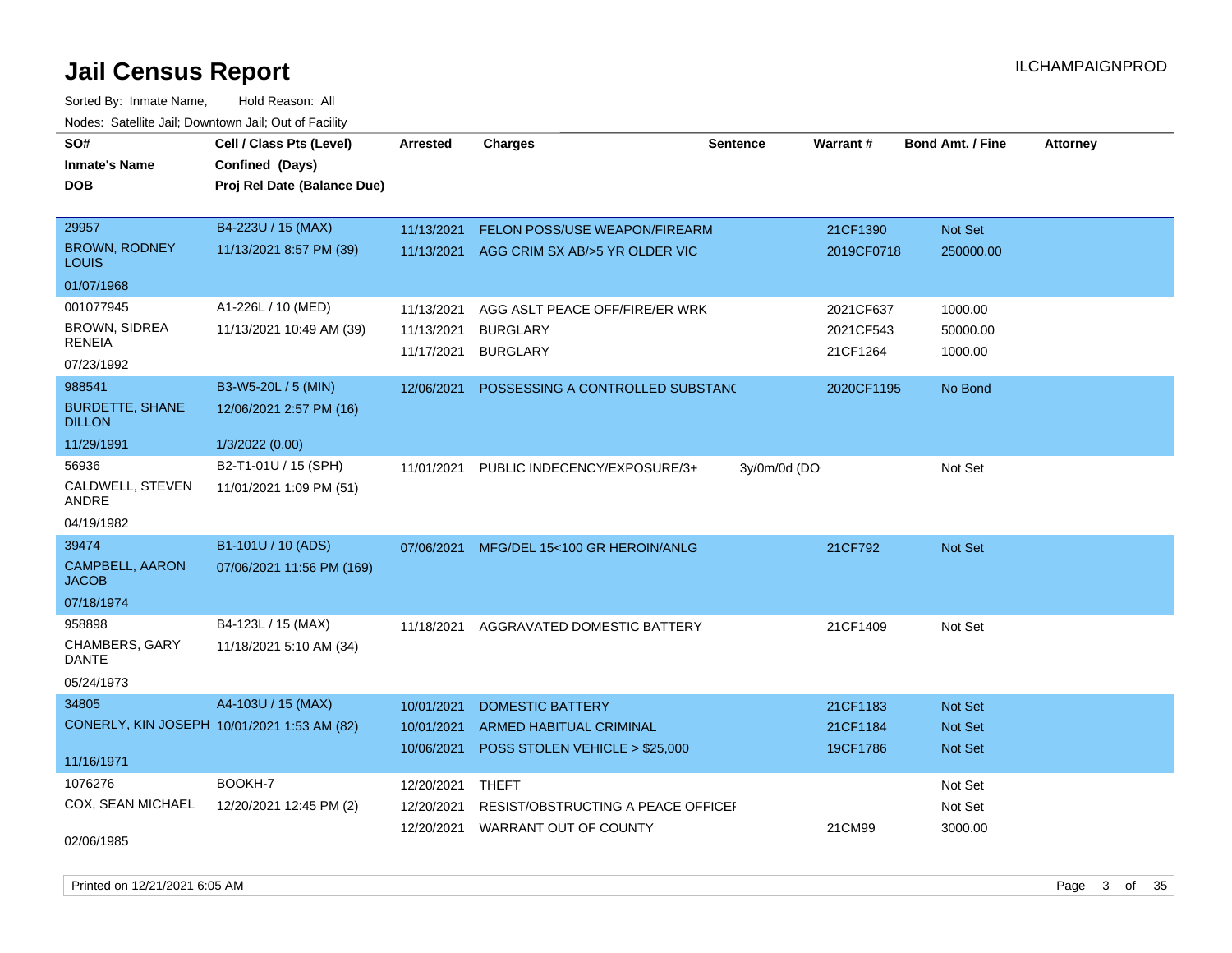Sorted By: Inmate Name, Hold Reason: All Nodes: Satellite Jail; Downtown Jail; Out of Facility

| SO#<br><b>Inmate's Name</b><br><b>DOB</b>                                     | Cell / Class Pts (Level)<br>Confined (Days)<br>Proj Rel Date (Balance Due) | Arrested                 | <b>Charges</b>                                                      | <b>Sentence</b> | Warrant#               | <b>Bond Amt. / Fine</b>          | <b>Attorney</b> |
|-------------------------------------------------------------------------------|----------------------------------------------------------------------------|--------------------------|---------------------------------------------------------------------|-----------------|------------------------|----------------------------------|-----------------|
| 1074319<br><b>CRAIG, DAVUCCI</b><br><b>DAVION</b>                             | B2-T1-04L / 15 (SPH)<br>10/12/2021 11:36 AM (71)                           | 10/12/2021<br>10/14/2021 | AGGRAVATED CRUELTY TO ANIMALS<br><b>MURDER</b>                      |                 | 21CF1238<br>21CF1239   | <b>Not Set</b><br><b>Not Set</b> |                 |
| 08/02/2001<br>001077549<br>CRISTOBAL-MATEO,<br><b>CRISTOBAL</b><br>12/02/1988 | B2-T3-10L / 10 (SPH)<br>12/22/2020 1:17 PM (365)                           | 12/22/2020               | PRED CRIM SEX ASLT/VICTIM <13                                       |                 | 2020CF1469             | Not Set                          |                 |
| 988538<br>DAVIDSON, HARLEY<br><b>KYLE SCOTT</b><br>08/05/1990                 | BOOKH-3<br>12/21/2021 5:45 AM (1)                                          | 12/21/2021<br>12/21/2021 | AGGRAVATED DOMESTIC BATTERY<br><b>INTERF REPT DOMESTIC VIOLENCE</b> |                 | 21CFAWOW<br>21CFAWOW   | Not Set<br>Not Set               |                 |
| 1023587<br>DAVIS, MARTIN<br><b>DENNIS</b><br>12/02/1994                       | B1-203U / 15 (MAX)<br>09/24/2021 9:38 PM (89)                              | 09/24/2021<br>09/24/2021 | MFG/DEL CANNABIS/2.5-10 GRAMS<br>ARMED HABITUAL CRIMINAL            |                 | 21CF1155<br>2021-CF681 | Not Set<br>500000.00             |                 |
| 001078538<br>DAWKINS, LEN<br>03/23/1987                                       | B1-205L / 10 (MED)<br>10/26/2021 8:18 PM (57)                              | 10/26/2021               | <b>CRIM SEX ASSAULT/FORCE</b>                                       |                 | 21CF1301               | Not Set                          |                 |
| 56972<br>DAY, DANIEL JOSEPH<br>10/16/1982                                     | B3-W8-32L / 10 (MED)<br>08/30/2021 3:07 PM (114)                           | 08/30/2021<br>09/04/2021 | POSS STOLEN VEHICLE > \$25,000<br><b>BURGLARY</b>                   |                 | 21CF1044<br>21CF1054   | Not Set<br>Not Set               |                 |
| 25659<br>DORRIS, LORENZO<br>07/19/1966                                        | B4-125L / 15 (MAX)<br>06/15/2021 6:17 AM (190)                             | 06/15/2021<br>06/15/2021 | <b>RESIDENTIAL BURGLARY</b><br><b>BURGLARY</b>                      |                 | 2020CF1218<br>21CF689  | 50000.00<br>Not Set              |                 |
| 1024895<br>EDWARDS, GEORGE<br><b>CORTEZ</b>                                   | A4-106U / 10 (ADS)<br>12/15/2021 12:26 PM (7)                              | 12/15/2021<br>12/15/2021 | MFG/DEL 100<400 GR COCA/ANLG<br><b>AGGRAVATED BATTERY</b>           |                 | 21CF1535<br>21CF1536   | Not Set<br>Not Set               |                 |

06/19/1994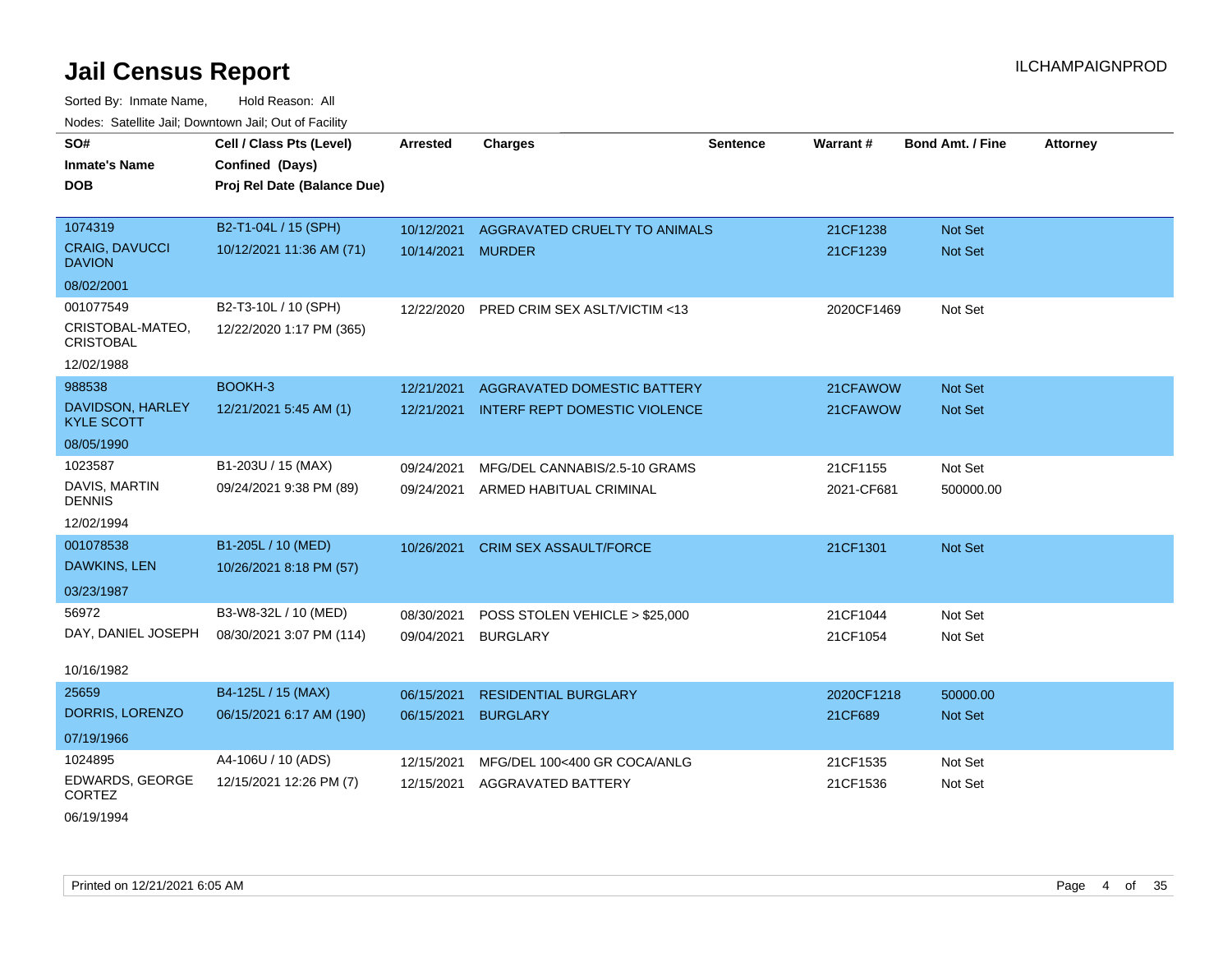| SO#<br><b>Inmate's Name</b><br><b>DOB</b>  | Cell / Class Pts (Level)<br>Confined (Days)<br>Proj Rel Date (Balance Due) | Arrested                 | <b>Charges</b>                                                 | <b>Sentence</b> | <b>Warrant#</b> | <b>Bond Amt. / Fine</b>          | <b>Attorney</b> |
|--------------------------------------------|----------------------------------------------------------------------------|--------------------------|----------------------------------------------------------------|-----------------|-----------------|----------------------------------|-----------------|
| 43977                                      | BOOKH-7                                                                    | 12/20/2021               | <b>DOMESTIC BATTERY</b>                                        |                 |                 | Not Set                          |                 |
| <b>EMKES, DOUGLAS</b><br><b>ALAN</b>       | 12/20/2021 9:59 AM (2)                                                     | 12/20/2021               | AGG FLEEING POLICE/21 MPH OVER                                 |                 |                 | <b>Not Set</b>                   |                 |
|                                            |                                                                            | 12/20/2021               | DRIVING ON REVOKED LICENSE                                     |                 |                 | Not Set                          |                 |
|                                            |                                                                            | 12/20/2021<br>12/20/2021 | LEAVING THE SCENE INVOLV VEHICLE<br><b>DISREGARD STOP SIGN</b> |                 |                 | <b>Not Set</b><br><b>Not Set</b> |                 |
|                                            |                                                                            | 12/20/2021               | PAROLE REVOCATION                                              |                 |                 | No Bond                          |                 |
|                                            |                                                                            |                          |                                                                |                 |                 |                                  |                 |
| 06/08/1959<br>987328                       | A2-122L / 10 (MED)                                                         |                          |                                                                |                 |                 |                                  |                 |
| ERVIN, DEIDRA ANN<br><b>RUTH</b>           | 12/11/2021 8:48 PM (11)                                                    | 12/11/2021               | AGG ASLT PEACE OFF/FIRE/ER WRK                                 |                 | 21CF1515        | Not Set                          |                 |
| 04/15/1991                                 |                                                                            |                          |                                                                |                 |                 |                                  |                 |
| 45194<br><b>FALLS, ANDREW</b>              | B3-W1-01U / 10 (MED)<br>10/20/2021 12:59 AM (63)                           | 10/20/2021               | DOMESTIC BATTERY/OTHER PRIOR                                   |                 | 21CF1265        | <b>Not Set</b>                   |                 |
| 08/15/1976                                 |                                                                            |                          |                                                                |                 |                 |                                  |                 |
| 527081                                     | B3-W6-24L / 10 (MED)                                                       | 09/06/2021               | ARSON/REAL/PERSONAL PROP>\$150                                 |                 | 2021 CF 797     | 25000.00                         |                 |
| FERGUSON,<br><b>CHRISTOPHER</b>            | 09/06/2021 1:18 PM (107)                                                   |                          |                                                                |                 |                 |                                  |                 |
| 12/21/1981                                 |                                                                            |                          |                                                                |                 |                 |                                  |                 |
| 1039744                                    | B4-226L / 15 (MAX)                                                         | 12/06/2021 MURDER        |                                                                |                 | 20CF959         | 1000000.00                       |                 |
| <b>FONVILLE, TREVOY</b><br><b>JERMAINE</b> | 12/06/2021 10:52 AM (16)                                                   |                          |                                                                |                 |                 |                                  |                 |
| 01/13/1996                                 |                                                                            |                          |                                                                |                 |                 |                                  |                 |
| 518395                                     | B2-T3-12L / 15 (SPH)                                                       |                          | 07/07/2020 CRIMINAL SEXUAL ASSAULT                             |                 | 2020-CF735      | 250000.00                        |                 |
|                                            | FRANDLE, MARK RYAN 07/07/2020 3:42 PM (533)                                |                          |                                                                |                 |                 |                                  |                 |
| 09/10/1985                                 |                                                                            |                          |                                                                |                 |                 |                                  |                 |
| 001077934                                  | A1-224L / 10 (MED)                                                         | 08/22/2021               | AGG DUI/ACCIDENT/DEATH                                         |                 | 21CF1024        | Not Set                          |                 |
| FREED, LOGAN<br><b>SUZANNE</b>             | 08/22/2021 11:45 PM (122)                                                  | 08/22/2021               | <b>DOMESTIC BATTERY</b>                                        |                 | 21 CM 172       | 10000.00                         |                 |
| 08/18/1996                                 |                                                                            |                          |                                                                |                 |                 |                                  |                 |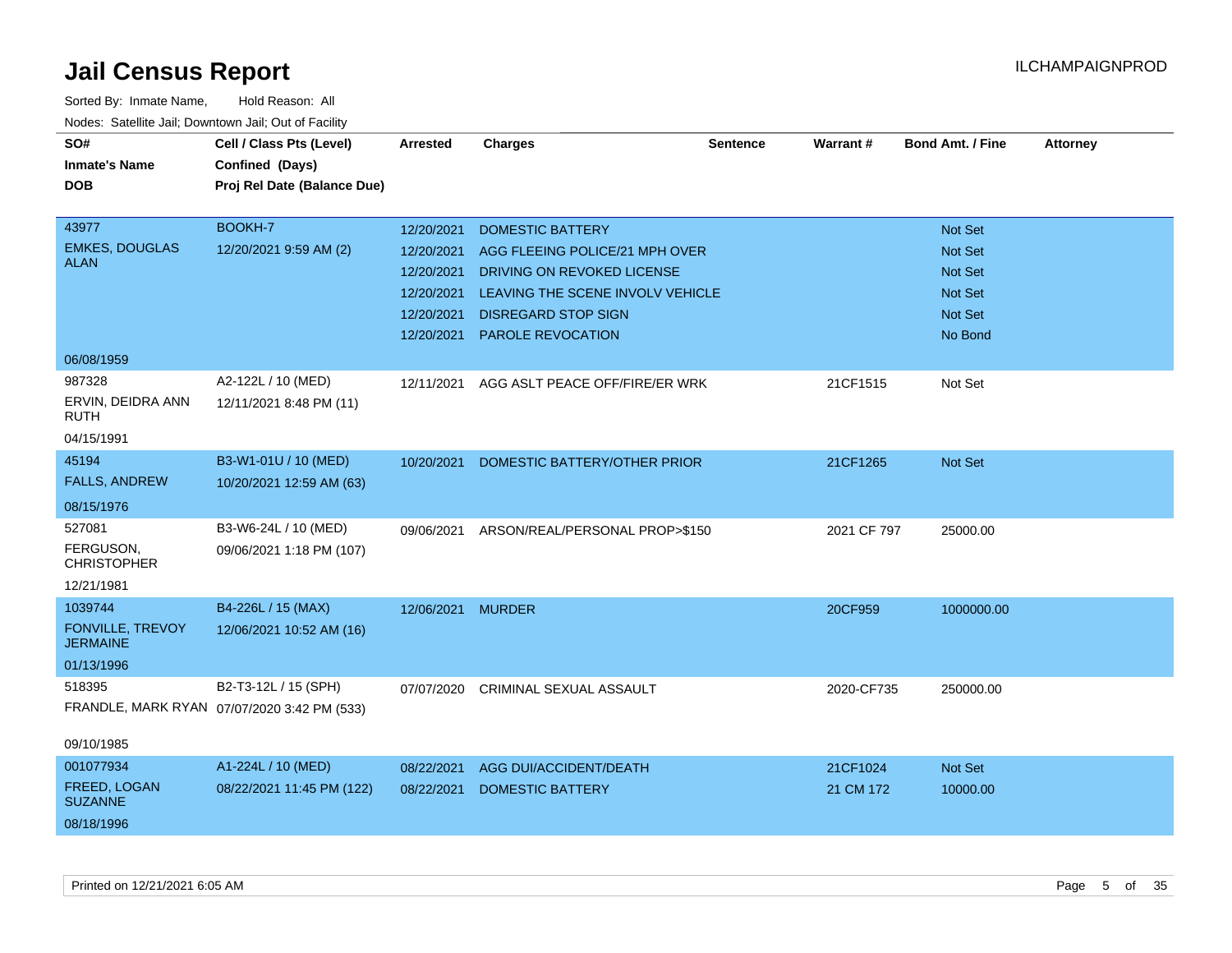Sorted By: Inmate Name, Hold Reason: All Nodes: Satellite Jail; Downtown Jail; Out of Facility

| SO#<br><b>Inmate's Name</b><br><b>DOB</b>                         | Cell / Class Pts (Level)<br>Confined (Days)<br>Proj Rel Date (Balance Due) | <b>Arrested</b>                        | <b>Charges</b>                                                                       | <b>Sentence</b> | Warrant#                         | <b>Bond Amt. / Fine</b>          | <b>Attorney</b> |
|-------------------------------------------------------------------|----------------------------------------------------------------------------|----------------------------------------|--------------------------------------------------------------------------------------|-----------------|----------------------------------|----------------------------------|-----------------|
| 001078290<br>FREEMAN, ANGEL<br><b>JANILA KAY</b><br>12/25/1995    | A1-125U / 10 (ADS)<br>08/19/2021 1:26 AM (125)                             | 08/19/2021                             | MACHINE GUN/AUTO WEAPON/VEH                                                          |                 | 21CF1012                         | Not Set                          |                 |
| 1068518<br>FULFORD, WILLIE<br>Junior<br>12/12/1963                | A4-106L / 5 (ADS)<br>12/15/2021 11:16 PM (7)                               | 12/16/2021<br>12/16/2021<br>12/16/2021 | <b>BURGLARY</b><br><b>BURGLARY</b><br><b>RESIST/OBSTRUCT WITH INJURY</b>             |                 | 21CF54<br>21CF416<br>21C370      | 10000.00<br>10000.00<br>5000.00  |                 |
| 001078450<br><b>GAMBLE, HAKEEM</b><br><b>DARION</b><br>12/17/1999 | B3-W1-04L / 10 (MED)<br>10/26/2021 1:01 PM (57)<br>12/23/2021 (0.00)       | 10/26/2021<br>10/26/2021               | <b>AGGRAVATED BATTERY</b><br><b>BURGLARY W/O CAUSING DAMAGE</b>                      |                 |                                  | <b>Not Set</b><br>No Bond        |                 |
| 001078633<br>GONZALEZ-GUILLEN,<br><b>EDWARD</b><br>08/25/2002     | B2-T4-13U / 15 (MAX)<br>12/01/2021 12:08 PM (21)                           | 12/01/2021                             | PRED CRIM SEX ASLT/VICTIM <13                                                        |                 | 21CF1416                         | 250000.00                        |                 |
| 001078607<br><b>GRAY, WILLIAM</b><br><b>DA'VON</b><br>04/18/1984  | B4-221L / 15 (MAX)<br>11/22/2021 2:57 PM (30)                              | 11/22/2021<br>11/22/2021               | FELON POSS/USE FIREARM/PAROLE<br>ATTEMPT (FIRST DEGREE MURDER)                       |                 | 21CF1437<br>21CF1435             | <b>Not Set</b><br><b>Not Set</b> |                 |
| 56342<br><b>GRIFFIN, NATHAN</b><br><b>EUGENE</b><br>02/24/1969    | B1-104L / 10 (MED)<br>10/21/2021 4:20 PM (62)                              | 10/21/2021<br>10/21/2021<br>10/21/2021 | THEFT CONTROL INTENT <\$500<br>DRIVING ON REVOKED LICENSE<br>ARMED HABITUAL CRIMINAL |                 | 17CF1451<br>20TR1979<br>21CF1279 | 10000.00<br>3000.00<br>Not Set   |                 |
| 1071098<br><b>HARRIS, SHEMAR</b><br><b>HARLEM</b><br>07/22/2000   | B1-102L / 15 (MAX)<br>11/06/2021 8:22 AM (46)                              | 11/06/2021                             | AGG CRIM SEX ASSAULT/FIREARM                                                         |                 | 21CF1368                         | Not Set                          |                 |
| 965829<br>HEINZ, ANDREW<br><b>MICHAEL</b>                         | BOOKH-4 / 10 (ADS)<br>09/09/2021 5:21 PM (104)                             | 09/09/2021<br>09/13/2021               | HRSMT/NO CONVERSATION/KILL<br>PROBATION VIOLATION                                    |                 | 2021CF1072<br>21CF7              | 25000.00<br>Not Set              |                 |

07/01/1987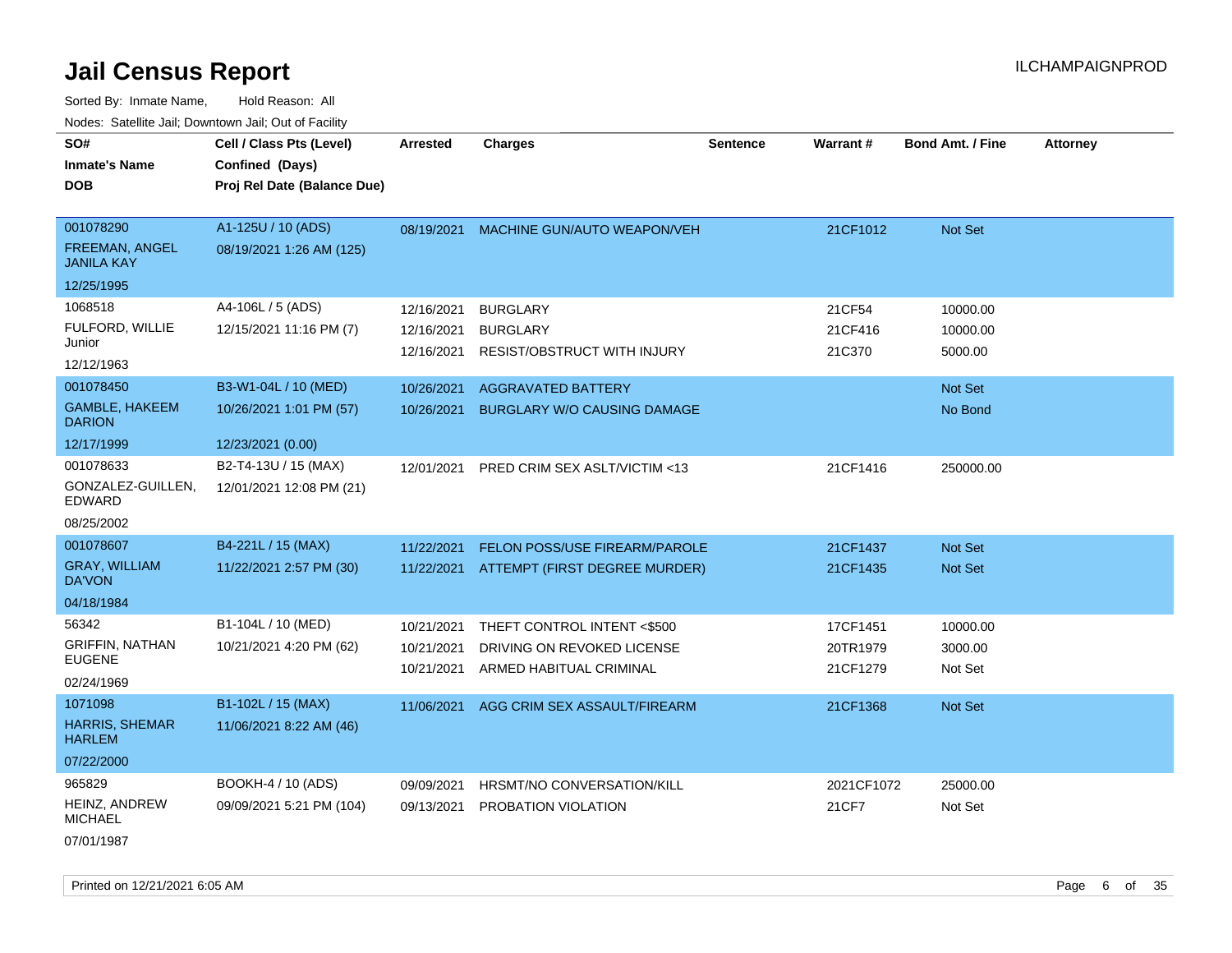| SO#<br><b>Inmate's Name</b><br><b>DOB</b> | Cell / Class Pts (Level)<br>Confined (Days)<br>Proj Rel Date (Balance Due) | <b>Arrested</b> | <b>Charges</b>                       | <b>Sentence</b> | Warrant#   | <b>Bond Amt. / Fine</b> | <b>Attorney</b> |
|-------------------------------------------|----------------------------------------------------------------------------|-----------------|--------------------------------------|-----------------|------------|-------------------------|-----------------|
| 001078488                                 | B2-T3-11U / 15 (SPH)                                                       | 10/14/2021      | PRED CRIM SEX ASLT/VICTIM <13        |                 | 21CF1232   | 500000.00               |                 |
| HERNANDEZ-LOPEZ,<br><b>ERNESTO</b>        | 10/14/2021 3:15 PM (69)                                                    | 10/14/2021      | <b>FUGITIVE FROM JUSTICE</b>         |                 | 21CF1246   | Not Set                 |                 |
| 11/28/1975                                |                                                                            |                 |                                      |                 |            |                         |                 |
| 975293                                    | B2-T4-14L / 10 (SPH)                                                       | 07/21/2021      | <b>STALKING</b>                      |                 | 2021CF863  | Not Set                 |                 |
| HILL, JACOB MILES                         | 07/21/2021 8:43 PM (154)                                                   | 07/21/2021      | VIO ORDER/PRIOR VIO OF ORDER         |                 | 21CF914    | No Bond                 |                 |
|                                           |                                                                            | 07/25/2021      | PAROLE REVOCATION                    |                 | CH2104646  | Not Set                 |                 |
| 02/06/1988                                |                                                                            | 08/18/2021      | HARASS WITNESS/FAMILY MBR/REP        |                 | 21CF992    | Not Set                 |                 |
|                                           |                                                                            | 09/09/2021      | AGG STALKING/BODILY HARM             |                 | 21CF1073   | Not Set                 |                 |
| 48471                                     | B1-207L / 15 (MAX)                                                         | 08/08/2021      | AGG BATTERY/DISCHARGE FIREARM        |                 | 21CF946    | Not Set                 |                 |
| <b>HILL, RAMESH</b><br><b>JERMAINE</b>    | 08/08/2021 4:45 AM (136)                                                   |                 |                                      |                 |            |                         |                 |
| 12/11/1978                                |                                                                            |                 |                                      |                 |            |                         |                 |
| 49618                                     | B1-107U / 10 (MED)                                                         | 10/26/2021      | AGG FLEEING POLICE/21 MPH OVER       |                 | 21CF1529   | No Bond                 |                 |
| HITES, STEVEN<br>WAYNE                    | 10/26/2021 7:42 AM (57)                                                    |                 |                                      |                 |            |                         |                 |
| 12/31/1979                                |                                                                            |                 |                                      |                 |            |                         |                 |
| 27039                                     | BOOKH-6                                                                    |                 | 12/20/2021 AGG BATTERY/PEACE OFFICER |                 | 2021CFAWOW | Not Set                 |                 |
| HOGUE, HYMME DALE 12/20/2021 3:48 PM (2)  |                                                                            |                 |                                      |                 |            |                         |                 |
| 09/22/1966                                |                                                                            |                 |                                      |                 |            |                         |                 |
| 1043704                                   | B4-223L / 15 (MAX)                                                         | 07/13/2021      | ARMED ROBBERY/ARMED W/FIREARM        | 12y (DOC)       | 21CF815    | Not Set                 |                 |
| HOUSTON, STEVEN<br>CORDELL                | 07/13/2021 5:56 AM (162)                                                   |                 |                                      |                 |            |                         |                 |
| 01/24/1989                                |                                                                            |                 |                                      |                 |            |                         |                 |
| 999198                                    | B4-222L / 15 (MAX)                                                         | 11/30/2021      | <b>FELON POSS/USE FIREARM PRIOR</b>  |                 | 21CF1377   | 500000.00               |                 |
| <b>HOWARD, BRION LIN</b>                  | 11/30/2021 10:41 AM (22)                                                   |                 |                                      |                 |            |                         |                 |
| 06/10/1992                                |                                                                            |                 |                                      |                 |            |                         |                 |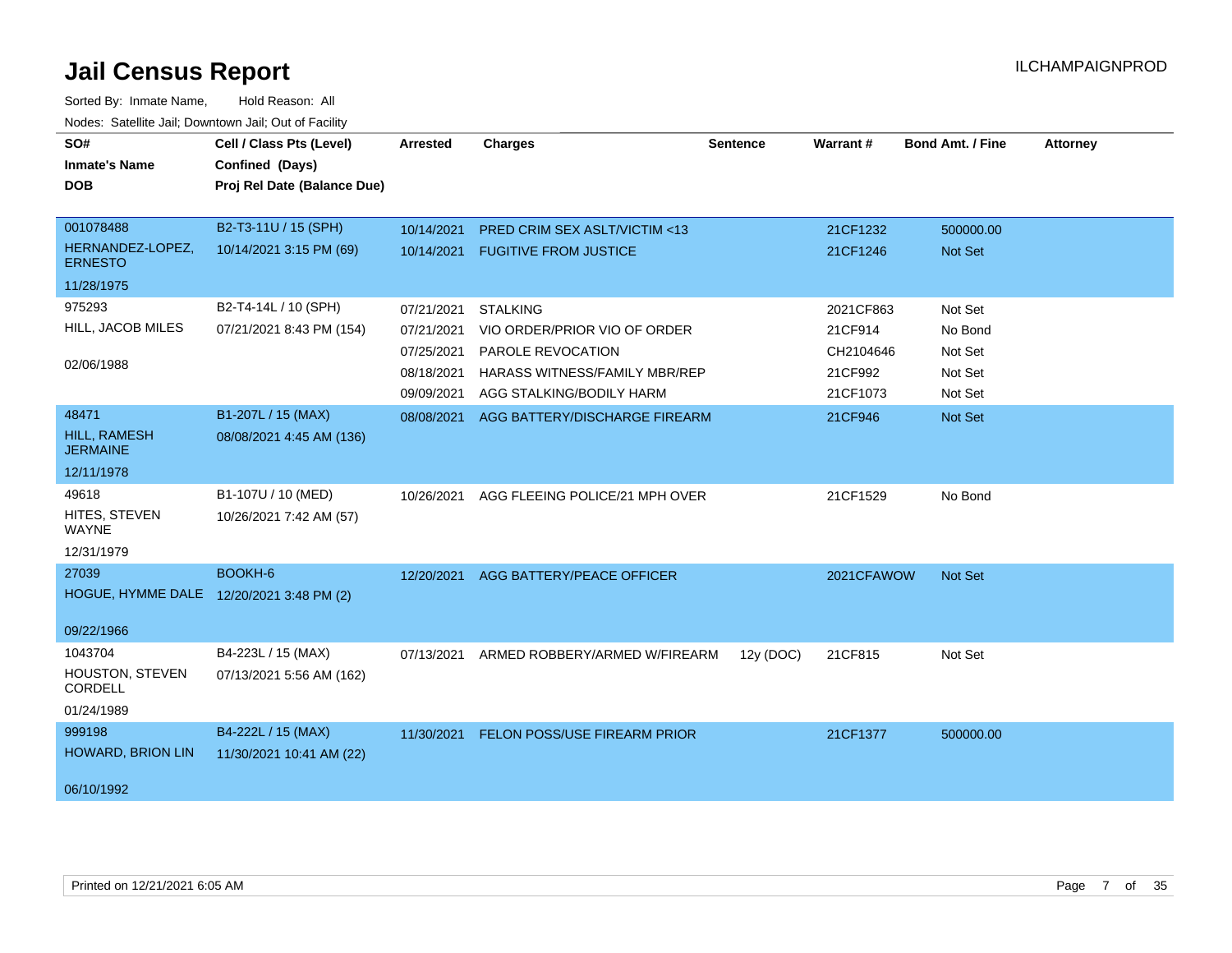| SO#<br><b>Inmate's Name</b><br><b>DOB</b> | Cell / Class Pts (Level)<br>Confined (Days)<br>Proj Rel Date (Balance Due) | <b>Arrested</b>          | <b>Charges</b>                                                    | <b>Sentence</b> | Warrant#    | <b>Bond Amt. / Fine</b> | Attorney |
|-------------------------------------------|----------------------------------------------------------------------------|--------------------------|-------------------------------------------------------------------|-----------------|-------------|-------------------------|----------|
| 1061996                                   | A1-226U / 5 (MIN)                                                          | 10/30/2021               | DRVG UNDER INFLUENCE OF DRUG                                      | 180d (CJ)       |             | No Bond                 |          |
| HUBBARD, REBEKIAH<br><b>DIONA</b>         | 10/30/2021 1:37 PM (53)                                                    | 10/30/2021<br>10/31/2021 | RETAIL THEFT/DISP MERCH/<\$300<br>USE FORGED CR/DEBIT CARD/<\$300 |                 | 2018CF1302  | 20000.00<br>No Bond     |          |
| 04/08/1998                                |                                                                            |                          |                                                                   | 2y (DOC)        |             |                         |          |
| 953555                                    | B4-122L / 15 (MAX)                                                         | 03/10/2021               | CRIM TRESPASS TO RESIDENCE                                        |                 | 21CF272     | Not Set                 |          |
| HUNT, TAVARIS EARL                        | 03/10/2021 4:58 AM (287)                                                   | 04/14/2021               | AGG FLEEING POLICE/21 MPH OVER                                    | 3y (DOC)        | 2020CF94    | 10000.00                |          |
| 12/29/1987                                |                                                                            |                          |                                                                   |                 |             |                         |          |
| 001078639                                 | B1-206L / 10 (MED)                                                         | 12/02/2021               | <b>FUGITIVE FROM JUSTICE</b>                                      |                 | 21CF1465    | Not Set                 |          |
| JACKSON, GREGORY<br><b>LYNN</b>           | 12/02/2021 3:43 AM (20)                                                    |                          |                                                                   |                 |             |                         |          |
| 11/22/1994                                |                                                                            |                          |                                                                   |                 |             |                         |          |
| 38993                                     | B4-126L / 15 (MAX)                                                         | 02/13/2021               | ATTEMPT (FIRST DEGREE MURDER)                                     |                 | 21CF181     | Not Set                 |          |
| JACKSON, LAMONT<br><b>JEREMIE</b>         | 02/13/2021 7:45 AM (312)                                                   |                          |                                                                   |                 |             |                         |          |
| 07/31/1973                                |                                                                            |                          |                                                                   |                 |             |                         |          |
| 001078689                                 | A3-112U / 15 (MAX)                                                         | 12/17/2021               | FIREARM/FOID INVALID/NOT ELIG                                     |                 | 21CF1551    | No Bond                 |          |
| <b>JACKSON, PRENTISS</b>                  | 12/18/2021 12:39 AM (4)                                                    |                          |                                                                   |                 |             |                         |          |
| 09/02/2003                                |                                                                            |                          |                                                                   |                 |             |                         |          |
| 001077487                                 | B3-W7-27U / 10 (MED)                                                       | 12/03/2020               | FELON POSS/USE WEAPON/FIREARM                                     |                 | 20CF1377    | Not Set                 |          |
| <b>JACKSON, TERREL</b><br>DANDRE          | 12/03/2020 10:18 AM (384)                                                  | 11/09/2021               | AGG DISCHARGE FIREARM/OCC VEH                                     |                 | 21CR0331401 | No Bond                 |          |
| 08/11/1990                                |                                                                            |                          |                                                                   |                 |             |                         |          |
| 001077864                                 | B1-103L / 15 (MAX)                                                         |                          | 04/18/2021 FELON POSS/USE WEAPON/FIREARM                          |                 | 21CF428     | Not Set                 |          |
| D                                         | JAMERSON, ANTHONY 04/18/2021 7:21 PM (248)                                 |                          |                                                                   |                 |             |                         |          |
| 01/26/1990                                |                                                                            |                          |                                                                   |                 |             |                         |          |
| 001077437                                 | B3-W4-16L / 10 (MED)                                                       | 08/23/2021               | DOM BTRY/CONTACT/1-2 PRECONV                                      |                 | 21CF1025    | Not Set                 |          |
| JOHNSON, ANTONIO<br>LASHAUN               | 08/23/2021 7:48 PM (121)                                                   |                          |                                                                   |                 |             |                         |          |
| 01/06/1980                                |                                                                            |                          |                                                                   |                 |             |                         |          |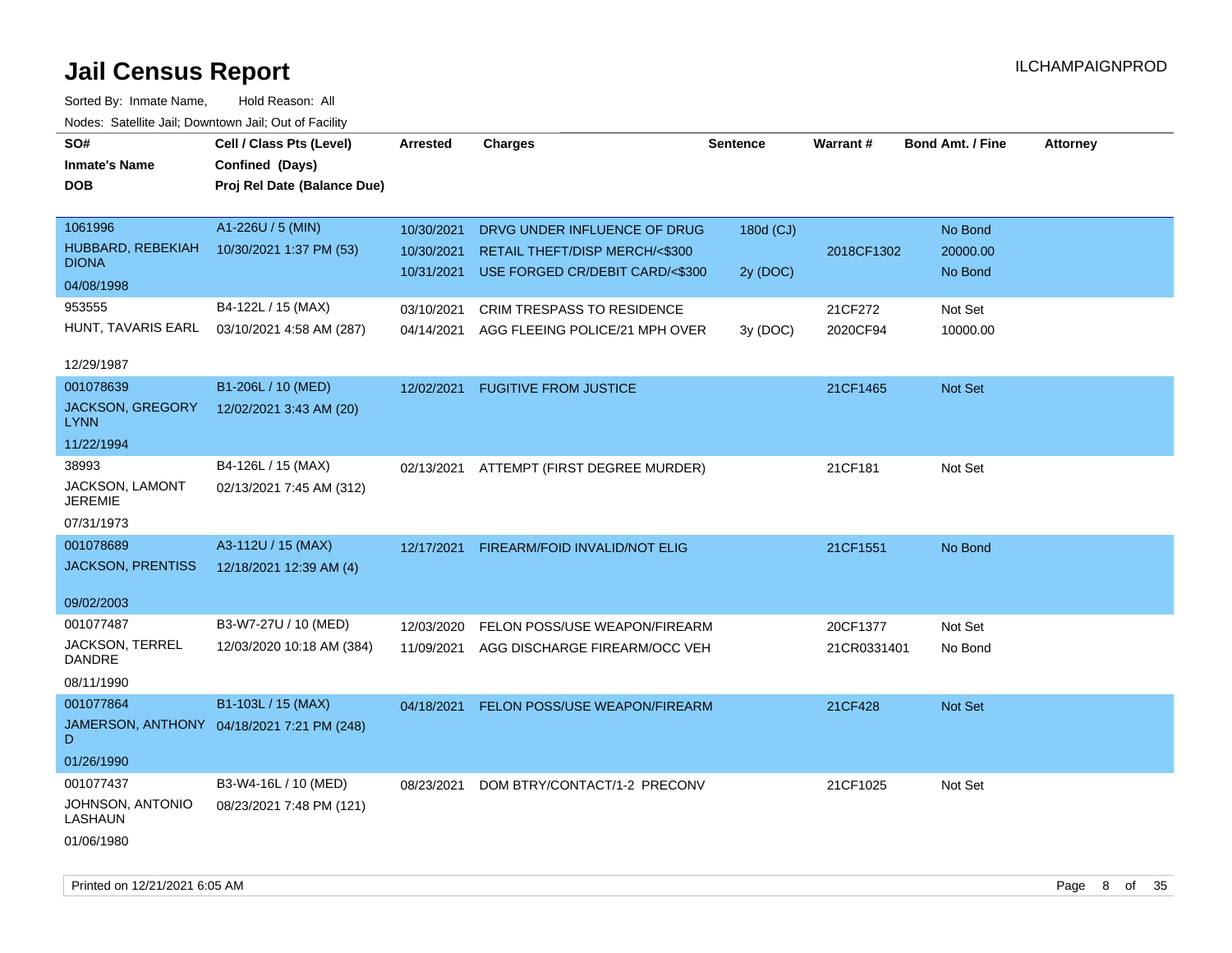| Nodes. Satellite Jali, Downtown Jali, Out of Facility |                             |                 |                                    |                 |           |                         |                 |
|-------------------------------------------------------|-----------------------------|-----------------|------------------------------------|-----------------|-----------|-------------------------|-----------------|
| SO#                                                   | Cell / Class Pts (Level)    | <b>Arrested</b> | <b>Charges</b>                     | <b>Sentence</b> | Warrant#  | <b>Bond Amt. / Fine</b> | <b>Attorney</b> |
| <b>Inmate's Name</b>                                  | Confined (Days)             |                 |                                    |                 |           |                         |                 |
| DOB                                                   | Proj Rel Date (Balance Due) |                 |                                    |                 |           |                         |                 |
|                                                       |                             |                 |                                    |                 |           |                         |                 |
| 1071536                                               | B4-127L / 15 (MED)          | 06/17/2021      | ATTEMPT (FIRST DEGREE MURDER)      |                 | 21CF702   | Not Set                 |                 |
| <b>JOHNSON, ZACHERY</b><br><b>EDWARD</b>              | 06/17/2021 2:00 AM (188)    |                 |                                    |                 |           |                         |                 |
| 10/30/1987                                            |                             |                 |                                    |                 |           |                         |                 |
| 001078645                                             | B4-222U / 10 (MED)          | 12/02/2021      | AGG DISCHARGE FIREARM              |                 | 21CF1478  | No Bond                 |                 |
| JONES, KELVIN<br><b>KHYRIC</b>                        | 12/02/2021 6:56 PM (20)     |                 |                                    |                 |           |                         |                 |
| 02/27/2001                                            |                             |                 |                                    |                 |           |                         |                 |
| 956822                                                | B1-205U / 15 (MAX)          | 11/25/2021      | <b>AGGRAVATED DOMESTIC BATTERY</b> |                 | 21CF1442  | Not Set                 |                 |
| <b>JONES, MARIO</b>                                   | 11/25/2021 10:37 AM (27)    | 11/25/2021      | <b>PAROLE REVOCATION</b>           |                 | CH2106361 | No Bond                 |                 |
| <b>NATHANIEL</b>                                      |                             | 11/25/2021      | <b>UNLAWFUL RESTRAINT</b>          |                 | 21CF1443  | <b>Not Set</b>          |                 |
| 10/27/1987                                            |                             |                 |                                    |                 |           |                         |                 |
| 1008468                                               | B4-226U / 10 (MED)          | 12/01/2021      | FELON POSS/USE WEAPON/FIREARM      |                 | 21CF1472  | Not Set                 |                 |
| JONES, MARTEZ<br>LAMONTE                              | 12/01/2021 1:28 PM (21)     | 12/02/2021      | PROBATION VIOLATION                |                 | 20CF1151  | Not Set                 |                 |
| 06/22/1993                                            |                             |                 |                                    |                 |           |                         |                 |
| 506244                                                | B1-204L / 15 (MAX)          | 07/15/2021      | ARMED ROBBERY/ARMED W/FIREARM      |                 | 2021CF791 | 250000.00               |                 |
| JOSLIN, JASON LEE                                     | 07/15/2021 4:38 AM (160)    |                 |                                    |                 |           |                         |                 |
|                                                       |                             |                 |                                    |                 |           |                         |                 |
| 12/22/1985                                            |                             |                 |                                    |                 |           |                         |                 |
| 66662                                                 | B1-201U / 10 (MED)          | 12/05/2021      | POSS AMT CON SUB EXCEPT(A)/(D)     | 2y (DOC)        | 18CF597   | 200000.00               |                 |
| KINTNER, WESLEY J                                     | 12/05/2021 1:57 PM (17)     |                 |                                    |                 |           |                         |                 |
|                                                       |                             |                 |                                    |                 |           |                         |                 |
| 04/15/1986                                            |                             |                 |                                    |                 |           |                         |                 |
| 001078693                                             | <b>BOOKH-8 / 15 (MAX)</b>   | 12/19/2021      | <b>RETAIL THEFT</b>                |                 | 2021CF422 | 20000.00                |                 |
| LARGE, JOSHUA DALE 12/19/2021 4:54 AM (3)             |                             | 12/19/2021      | RECEIVE/POSS/SELL STOLEN VEH       |                 | 21CF1555  | <b>Not Set</b>          |                 |
| 10/27/1985                                            |                             | 12/19/2021      | <b>RETAIL THEFT</b>                |                 | 2021CM216 | 5000.00                 |                 |
| 26787                                                 | BOOKH-8 / 10 (MED)          | 12/18/2021      | <b>RESIDENTIAL BURGLARY</b>        |                 | 21CF1558  | Not Set                 |                 |
| LAURENT, JOHN<br><b>WAYNE</b>                         | 12/18/2021 9:30 PM (4)      |                 |                                    |                 |           |                         |                 |
| 02/01/1967                                            |                             |                 |                                    |                 |           |                         |                 |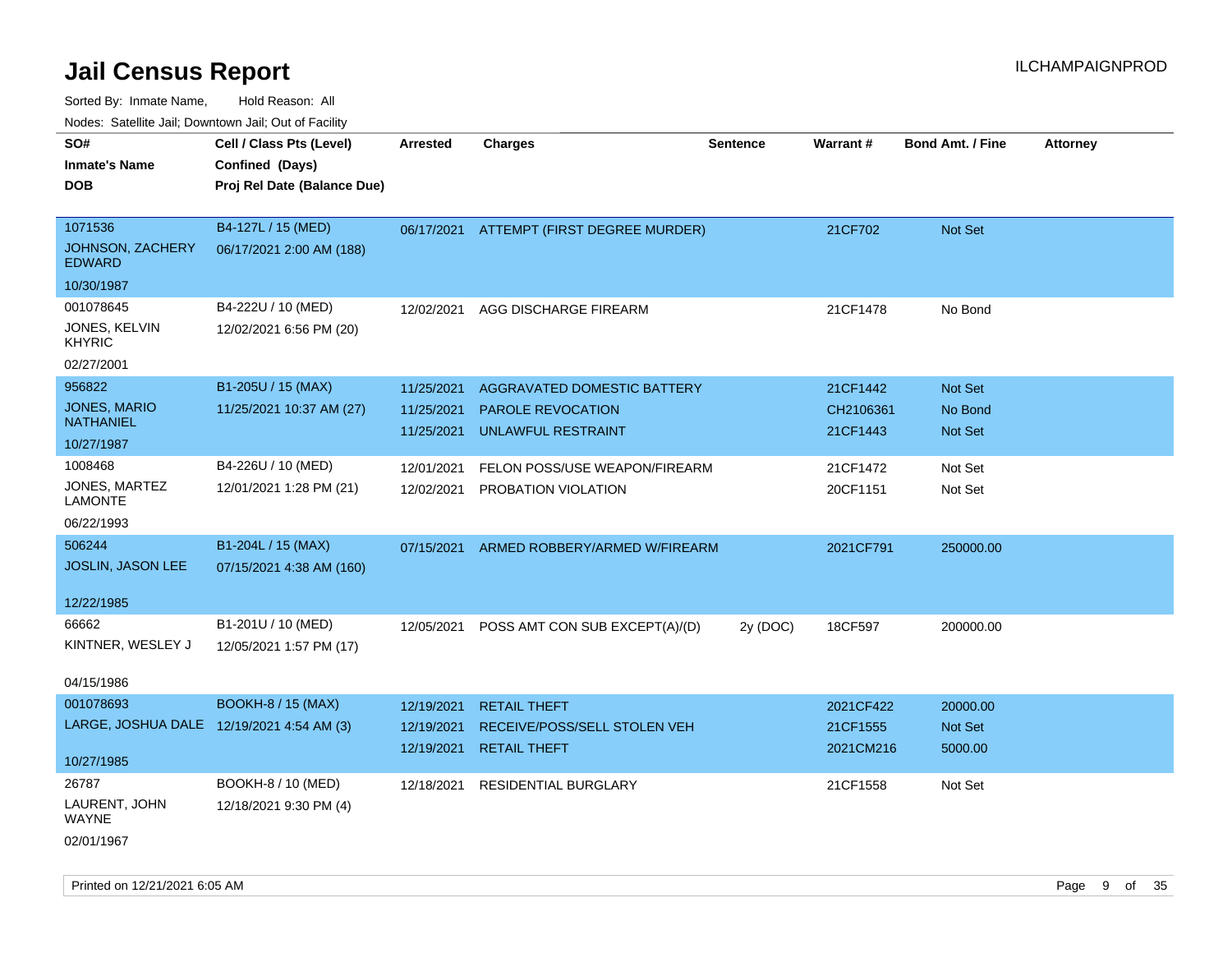Sorted By: Inmate Name, Hold Reason: All Nodes: Satellite Jail; Downtown Jail; Out of Facility

| Nodes: Satellite Jail; Downtown Jail; Out of Facility |                                              |            |                                      |                 |              |                         |                 |
|-------------------------------------------------------|----------------------------------------------|------------|--------------------------------------|-----------------|--------------|-------------------------|-----------------|
| SO#                                                   | Cell / Class Pts (Level)                     | Arrested   | <b>Charges</b>                       | <b>Sentence</b> | Warrant#     | <b>Bond Amt. / Fine</b> | <b>Attorney</b> |
| <b>Inmate's Name</b>                                  | Confined (Days)                              |            |                                      |                 |              |                         |                 |
| <b>DOB</b>                                            | Proj Rel Date (Balance Due)                  |            |                                      |                 |              |                         |                 |
|                                                       |                                              |            |                                      |                 |              |                         |                 |
| 1070011                                               | B4-124U / 15 (MAX)                           | 08/03/2021 | AGG DISCH FIREARM/1ST AID PERS       |                 | 21CF929      | Not Set                 |                 |
| LAWS, WILLIAM<br>ZARAK, Third                         | 08/03/2021 3:53 PM (141)                     |            |                                      |                 |              |                         |                 |
| 07/06/1999                                            |                                              |            |                                      |                 |              |                         |                 |
| 548089                                                | B1-204U / 15 (MAX)                           | 12/04/2020 | AGG DOMESTIC BATTERY/STRANGLE        |                 | 18CF1507     | 10000.00                |                 |
| LEWIS, LAWRENCE                                       | 12/04/2020 4:42 AM (383)                     | 12/04/2020 | ATTEMPT (FIRST DEGREE MURDER)        |                 | 20CF1378     | Not Set                 |                 |
| PAUL, Third                                           |                                              | 12/04/2020 | METH DELIVERY/100<400 GRAMS          |                 | 20CF1481     | Not Set                 |                 |
| 02/08/1993                                            |                                              |            |                                      |                 |              |                         |                 |
| 001077524                                             | B2-T4-15U / 10 (SPH)                         | 12/14/2020 | AGG BATTERY/JUDGE/EMT                |                 | 2020-CF-1212 | 10000.00                |                 |
| LEWIS, TREVOR<br><b>DANIEL</b>                        | 12/14/2020 5:16 PM (373)                     | 12/14/2020 | <b>RESIDENTIAL ARSON</b>             |                 | 2020-CF-1388 | 150000.00               |                 |
| 06/03/2002                                            |                                              | 12/14/2020 | AGG BATTERY/PUBLIC PLACE             |                 | 2020-CF-1231 | 50000.00                |                 |
|                                                       |                                              | 12/14/2020 | AGG BATTERY/PEACE OFFICER            |                 | 2020-CF-1211 | 10000.00                |                 |
| 001077621                                             | B1-107L / 10 (MED)                           | 12/05/2021 | AGG ASLT PEACE OFF/FIRE/ER WRK       |                 | 2021CF64     | 100000.00               |                 |
|                                                       | LINDSEY, DONALD RAY 12/05/2021 10:23 AM (17) |            |                                      |                 |              |                         |                 |
| 08/19/1996                                            |                                              |            |                                      |                 |              |                         |                 |
| 1065002                                               |                                              |            |                                      |                 |              |                         |                 |
| LOVELESS, DUSTIN                                      | B3-W4-13U / 10 (MED)                         | 11/16/2021 | DOMESTIC BTRY/CONTACT/VIO O/P        |                 | 2019CF001781 | 25000.00                |                 |
| <b>DEE</b>                                            | 11/16/2021 11:41 AM (36)                     | 11/16/2021 | DOM BTRY/CONTACT/1-2 PRECONV         |                 | 2021CF000494 | 25000.00                |                 |
| 06/17/1982                                            |                                              |            |                                      |                 |              |                         |                 |
| 001078699                                             | BOOKH-7                                      | 12/21/2021 | <b>DOMESTIC BATTERY</b>              |                 | 2021CMAWOW   | No Bond                 |                 |
| LUSUADI, GLODI                                        | 12/21/2021 12:17 AM (1)                      |            |                                      |                 |              |                         |                 |
| 06/16/1998                                            |                                              |            |                                      |                 |              |                         |                 |
| 1000869                                               | B1-106L / 15 (MAX)                           | 09/11/2021 | <b>FELON POSS/USE WEAPON/FIREARM</b> |                 | 21CF1102     | Not Set                 |                 |
| <b>MARTIN, MANNIX</b><br><b>TILMOND</b>               | 09/12/2021 12:40 AM (101)                    |            |                                      |                 |              |                         |                 |
| 07/19/1991                                            |                                              |            |                                      |                 |              |                         |                 |

11/19/2021 AGG BATTERY/DISCHARGE FIREARM 21CF1425 Not Set

MCCLAIN, HURCHEL 48792 B4-225U / 10 (MED) 11/20/2021 4:11 AM (32)

JOSEPH

05/01/1979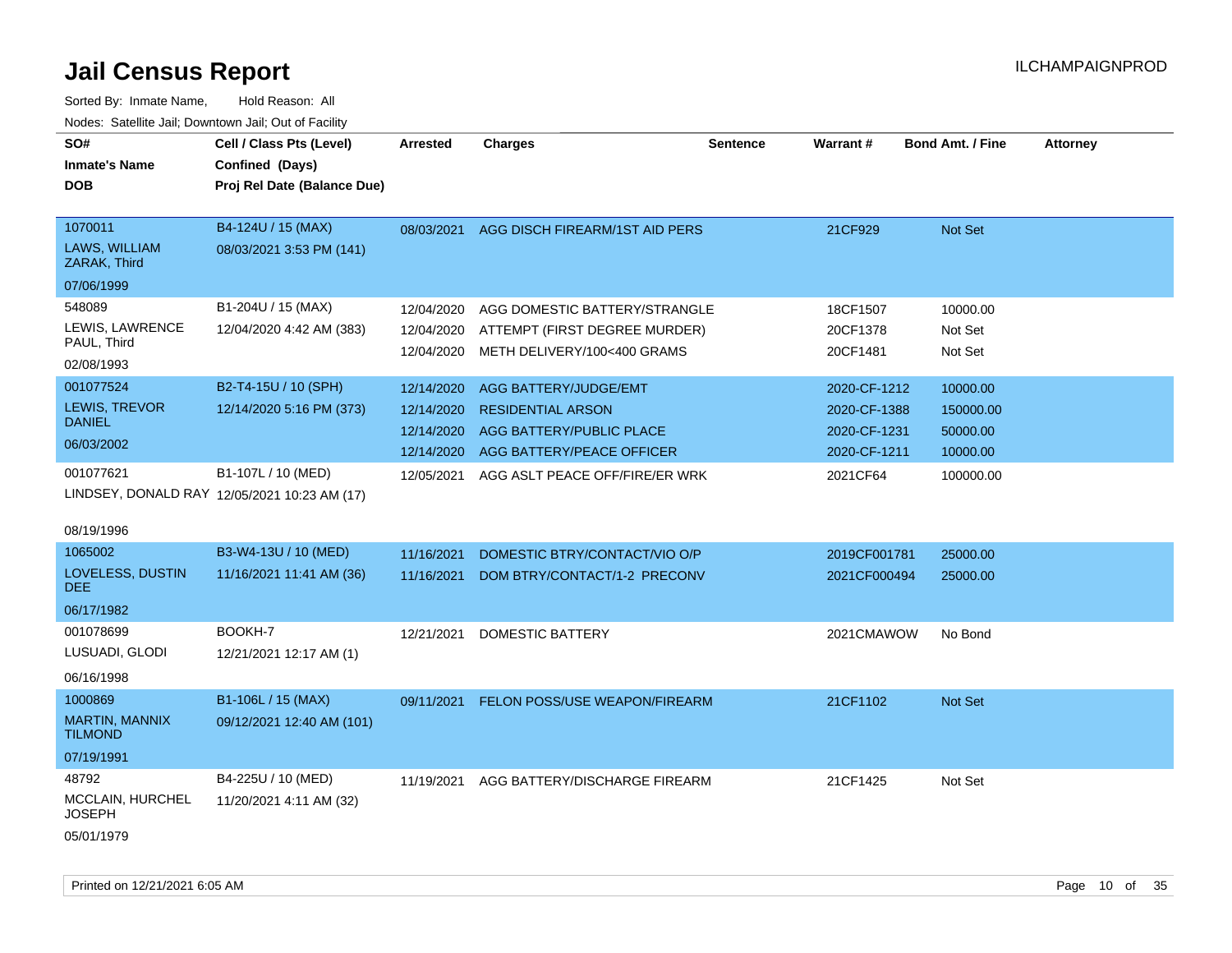| SO#                                                  | Cell / Class Pts (Level)                     | <b>Arrested</b> | <b>Charges</b>                           | <b>Sentence</b> | Warrant#    | <b>Bond Amt. / Fine</b> | <b>Attorney</b> |
|------------------------------------------------------|----------------------------------------------|-----------------|------------------------------------------|-----------------|-------------|-------------------------|-----------------|
| <b>Inmate's Name</b>                                 | Confined (Days)                              |                 |                                          |                 |             |                         |                 |
| <b>DOB</b>                                           | Proj Rel Date (Balance Due)                  |                 |                                          |                 |             |                         |                 |
|                                                      |                                              |                 |                                          |                 |             |                         |                 |
| 001077938                                            | <b>BOOKH-2 / 15 (ADS)</b>                    | 05/10/2021      | AGG KIDNAPING DISCH FIR/HARM             |                 | 21CF532     | Not Set                 |                 |
| MCGAHA,                                              | 05/10/2021 7:02 PM (226)                     | 05/11/2021      | <b>MURDER</b>                            |                 | 2021-CF-215 | No Bond                 |                 |
| <b>CHRISTOPHER D</b>                                 |                                              | 05/27/2021      | ESCAPE FROM DEPT OF CORRECTION           |                 | 21CF600     | Not Set                 |                 |
| 07/27/1991                                           |                                              |                 |                                          |                 |             |                         |                 |
| 1043071                                              | A2-220L / 10 (MED)                           |                 | 11/08/2021 CRIM DMG/GOVT PROP/<\$500     |                 | 21CF1378    | Not Set                 |                 |
| MERRELL-<br>SUTHERLAND, ALICIA                       | 11/08/2021 2:22 AM (44)                      |                 |                                          |                 |             |                         |                 |
| 11/26/1972                                           |                                              |                 |                                          |                 |             |                         |                 |
| 41584                                                | B4-227U / 15 (MAX)                           |                 | 12/01/2021 ARMED HABITUAL CRIMINAL       |                 | 21CF1467    | Not Set                 |                 |
| MILLER, JOSE LOVELL 12/02/2021 1:04 AM (20)          |                                              |                 |                                          |                 |             |                         |                 |
| 10/07/1975                                           |                                              |                 |                                          |                 |             |                         |                 |
| 001077902                                            | A2-123L / 5 (ADS)                            | 11/21/2021      | CRIM DAMAGE TO PROPERTY <\$500           |                 | 21CF1427    | Not Set                 |                 |
| MOFFETT, CAROLYN<br><b>REENE</b>                     | 11/21/2021 10:31 AM (31)                     | 11/23/2021      | BATTERY/CAUSE BODILY HARM                |                 | 21CM187     | Not Set                 |                 |
| 10/23/1988                                           |                                              |                 |                                          |                 |             |                         |                 |
| 39106                                                | B4-227L / 10 (MED)                           | 10/12/2021      | DOMESTIC BATTERY/OTHER PRIOR             |                 | 21CF1217    | Not Set                 |                 |
| MOORE, ANDREW LEE, 10/12/2021 1:02 AM (71)<br>Junior |                                              |                 |                                          |                 |             |                         |                 |
| 04/12/1973                                           |                                              |                 |                                          |                 |             |                         |                 |
| 48033                                                | A4-102L / 5 (ADS)                            | 12/04/2021      | DOMESTIC BATTERY/OTHER PRIOR             |                 | 21CF1482    | Not Set                 |                 |
| MOORE,                                               | 12/04/2021 4:38 PM (18)                      | 12/06/2021      | AGG DUI/LIC SUSP OR REVOKED              |                 | 19CF354     | 50000.00                |                 |
| <b>CHRISTOPHER ALLEN</b>                             |                                              | 12/06/2021      | DRIVING ON REVOKED LICENSE               |                 | 21CF854     | 50000.00                |                 |
| 07/02/1976                                           |                                              |                 |                                          |                 |             |                         |                 |
| 1076384                                              | A1-227L / 5 (MIN)                            | 10/28/2021      | RETAIL THEFT/DISP MERCH/<\$300           |                 | 21CM149     | 12500.00                |                 |
|                                                      | MURPHY, AZIA CIMONE 10/29/2021 12:49 AM (54) |                 |                                          |                 |             |                         |                 |
|                                                      |                                              |                 |                                          |                 |             |                         |                 |
| 09/23/1995                                           |                                              |                 |                                          |                 |             |                         |                 |
| 001078517                                            | B1-201L / 15 (MAX)                           |                 | 10/19/2021 ATTEMPT (FIRST DEGREE MURDER) |                 | 21CF1267    | Not Set                 |                 |
| NELSON, RORY<br><b>DEMOND</b>                        | 10/19/2021 3:55 AM (64)                      |                 |                                          |                 |             |                         |                 |
| 08/14/1984                                           |                                              |                 |                                          |                 |             |                         |                 |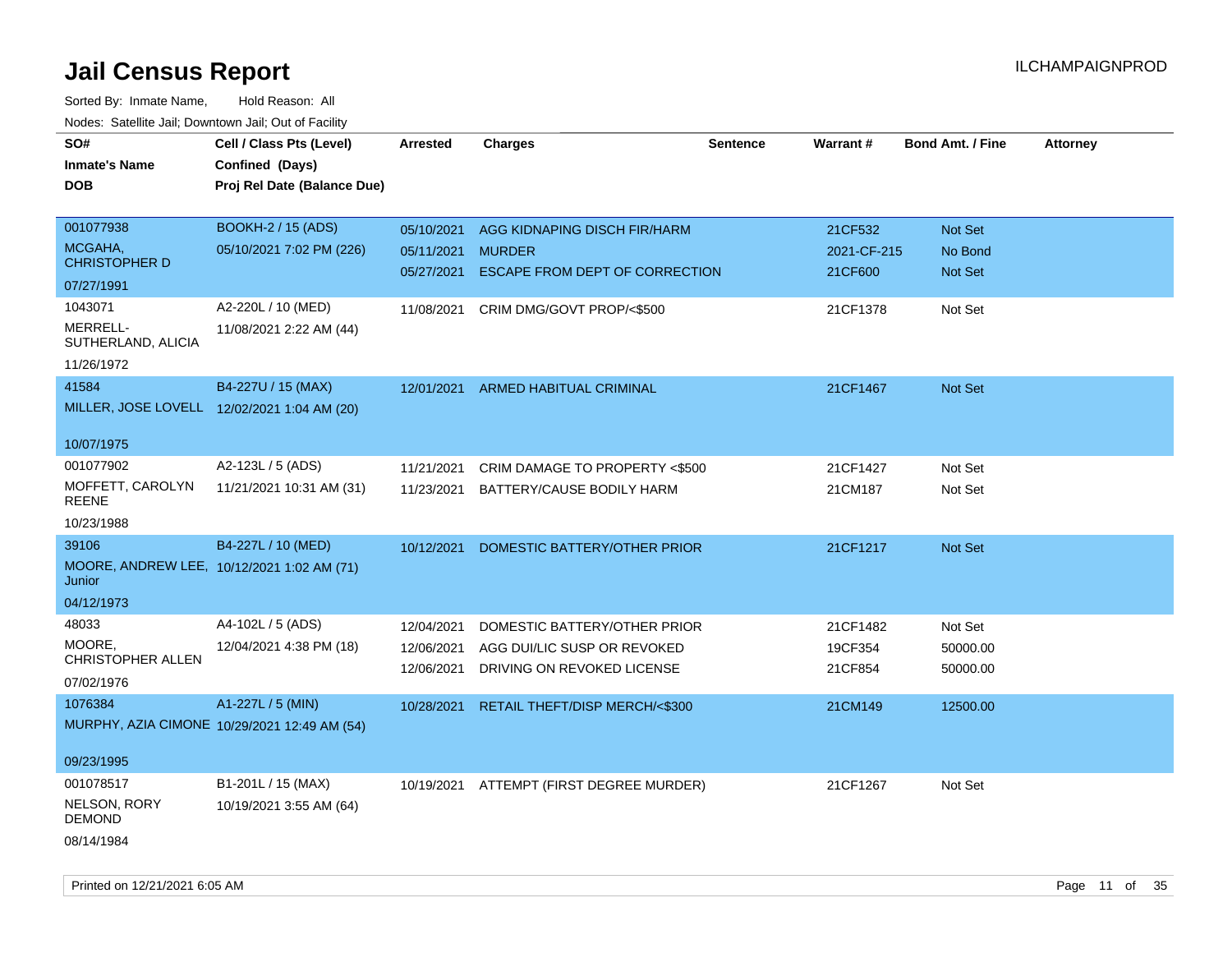| SO#<br><b>Inmate's Name</b><br><b>DOB</b>                   | Cell / Class Pts (Level)<br>Confined (Days)<br>Proj Rel Date (Balance Due) | <b>Arrested</b>                        | <b>Charges</b>                                                                      | <b>Sentence</b> | Warrant#                         | Bond Amt. / Fine             | <b>Attorney</b> |
|-------------------------------------------------------------|----------------------------------------------------------------------------|----------------------------------------|-------------------------------------------------------------------------------------|-----------------|----------------------------------|------------------------------|-----------------|
| 1064664<br>NEVAREZ, OSCAR<br><b>DEWEY</b>                   | B3-W4-15U / 10 (MED)<br>12/01/2021 4:46 PM (21)                            | 12/01/2021                             | <b>DOMESTIC BATTERY</b>                                                             |                 | 20CF1443                         | No Bond                      |                 |
| 09/26/1996                                                  | 12/29/2021 (0.00)                                                          |                                        |                                                                                     |                 |                                  |                              |                 |
| 1073913<br>OSBORNE, NICHOLE<br>MARIE<br>06/22/1979          | A2-120L / 5 (MIN)<br>12/16/2021 4:17 AM (6)                                | 12/16/2021<br>12/16/2021<br>12/16/2021 | RESIDENTIAL BURGLARY<br><b>CRIMINAL TRESPASS TO VEHICLES</b><br><b>RETAIL THEFT</b> |                 | 21CF1537<br>2021CM423<br>21CM522 | 100.00<br>1500.00<br>5000.00 |                 |
| 61789<br>PELMORE, SHANNON<br><b>DENISE</b><br>02/17/1982    | BOOKF-2<br>12/21/2021 4:46 AM (1)                                          | 12/21/2021                             | <b>DOMESTIC BATTERY</b>                                                             |                 | 21CMAWOW                         | Not Set                      |                 |
| 1063325<br>PICKENS, JOSEPH<br>PARNELL<br>04/27/1978         | A3-111L / 10 (ADS)<br>12/09/2021 4:43 AM (13)                              | 12/09/2021                             | DOMESTIC BATTERY                                                                    |                 | 21CF1502                         | Not Set                      |                 |
| 999352                                                      | B4-225L / 10 (MED)                                                         | 09/09/2021                             | <b>VIOLATE OP/OTHER PRIOR</b>                                                       |                 | 21CF1092                         | Not Set                      |                 |
| PIRLOT, JUSTIN LEE                                          | 09/09/2021 11:28 AM (104)                                                  | 10/23/2021                             | <b>FALSE REPORT OF OFFENSE</b>                                                      |                 | 2019CF836                        | 5000.00                      |                 |
| 11/08/1982<br>50638<br>RANEY, DONALD LEE<br>06/17/1980      | A3-111U / 10 (ADS)<br>12/09/2021 7:54 PM (13)                              | 12/09/2021                             | HRSMT/THREATEN PERSON/KILL                                                          |                 | 21CF1511                         | Not Set                      |                 |
| 001078669<br>RANGEL, ADRIAN<br>11/25/2000                   | A4-105U / 10 (MED)<br>12/10/2021 12:53 AM (12)                             | 12/10/2021                             | AGG DISCHARGE FIREARM/BLDG/SCH                                                      |                 | 21CF1507                         | <b>Not Set</b>               |                 |
| 1069524<br>RAY-DAVIS, KAMARI<br><b>DAYVON</b><br>03/30/2000 | B4-224L / 15 (MAX)<br>08/09/2021 2:44 AM (135)                             | 08/08/2021                             | MFG/DEL CANNABIS/30-500 GRAMS                                                       |                 | 21CF953                          | Not Set                      |                 |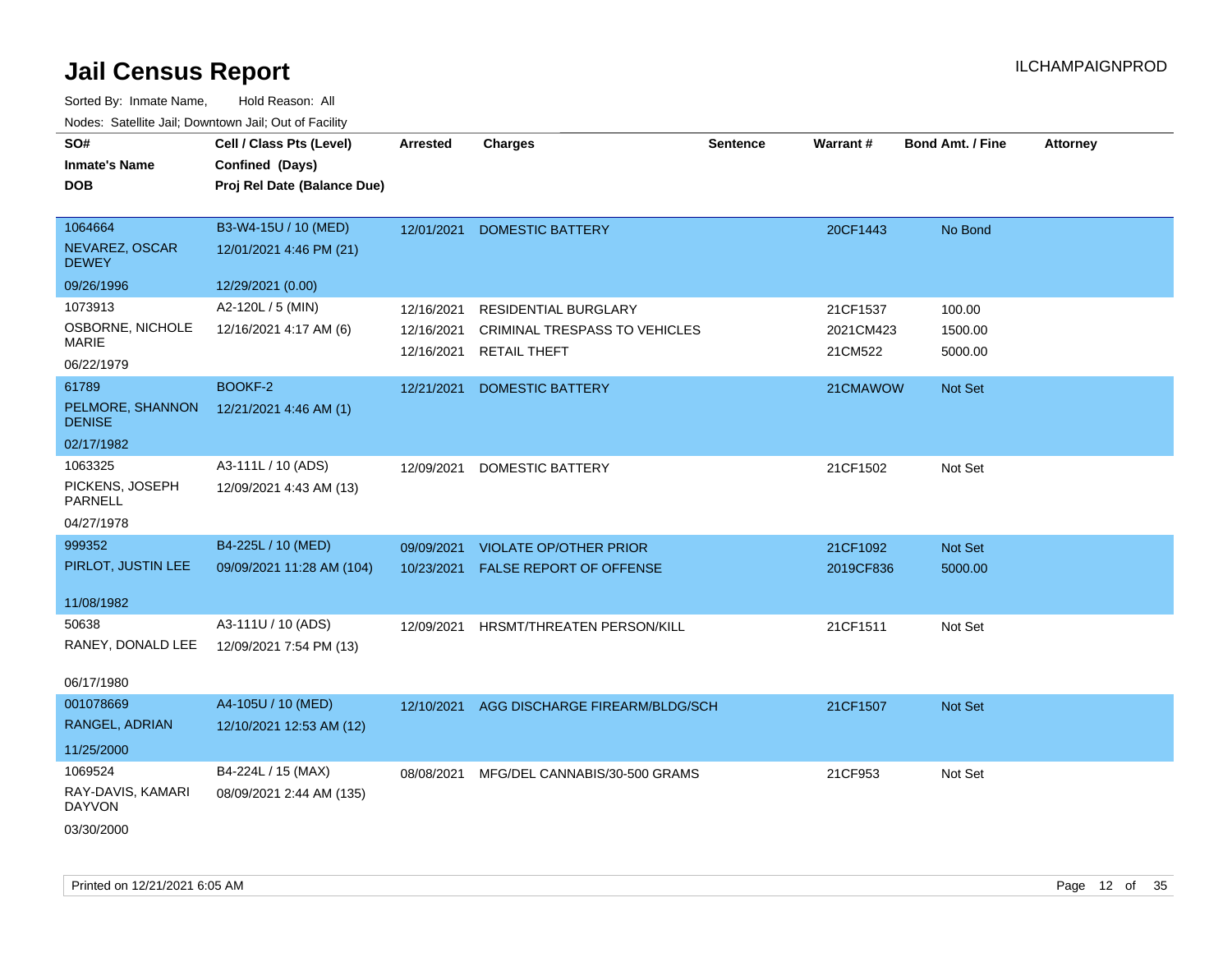Sorted By: Inmate Name, Hold Reason: All Nodes: Satellite Jail; Downtown Jail; Out of Facility

| Todoo. Catolino can, Bomnomii can, Cat of Faoint<br>SO#<br><b>Inmate's Name</b><br><b>DOB</b> | Cell / Class Pts (Level)<br>Confined (Days)<br>Proj Rel Date (Balance Due) | <b>Arrested</b>          | <b>Charges</b>                                                      | <b>Sentence</b> | Warrant#            | <b>Bond Amt. / Fine</b> | <b>Attorney</b> |
|-----------------------------------------------------------------------------------------------|----------------------------------------------------------------------------|--------------------------|---------------------------------------------------------------------|-----------------|---------------------|-------------------------|-----------------|
| 45473<br>REXROAD, CALVIN                                                                      | B1-202L / 15 (MAX)<br>11/23/2021 6:27 PM (29)                              | 11/23/2021<br>11/23/2021 | CHIL SEX OFFEN/RESIDE DAY CARE<br><b>VIOLATE SEX OFFENDER REGIS</b> |                 | 21CF1275<br>21CF546 | 10000.00<br>50000.00    |                 |
| <b>ALLEN</b>                                                                                  |                                                                            |                          |                                                                     |                 |                     |                         |                 |
| 10/04/1970                                                                                    |                                                                            |                          |                                                                     |                 |                     |                         |                 |
| 982660<br>REYNOLDS, DAVID<br>ALLEN                                                            | BOOKH-7<br>12/20/2021 11:52 PM (2)                                         | 12/20/2021               | VIOLATE ORDER PROTECTION                                            |                 | 2021CMAWOW          | No Bond                 |                 |
| 03/27/2002                                                                                    |                                                                            |                          |                                                                     |                 |                     |                         |                 |
| 001078602<br>RICHARDSON,<br><b>JOHNNY LINDAL</b>                                              | <b>BOOKF-1 / 10 (MED)</b><br>11/21/2021 10:00 AM (31)                      | 11/21/2021               | <b>AGGRAVATED DOMESTIC BATTERY</b>                                  |                 | 21CF1428            | <b>Not Set</b>          |                 |
| 06/27/2000                                                                                    |                                                                            |                          |                                                                     |                 |                     |                         |                 |
| 979485<br>RODRIGUEZ, JOSHUA<br><b>ANTHONY</b>                                                 | B2-T4-16L / 15 (ADS)<br>03/12/2021 1:57 PM (285)                           | 03/12/2021               | PRED CRIM SEX ASLT/VICTIM <13                                       |                 | 21CF282             | Not Set                 |                 |
| 04/06/1990                                                                                    |                                                                            |                          |                                                                     |                 |                     |                         |                 |
| 61330                                                                                         | B4-121L / 15 (MAX)                                                         | 12/01/2021               | ARMED HABITUAL CRIMINAL                                             |                 | 21CF1473            | Not Set                 |                 |
| <b>RUFFIN, JONATHON</b><br><b>CECIL</b>                                                       | 12/01/2021 5:34 AM (21)                                                    | 12/01/2021               | PAROLE REVOCATION                                                   |                 | CH2107545           | No Bond                 |                 |
| 05/10/1984                                                                                    |                                                                            |                          |                                                                     |                 |                     |                         |                 |
| 1071161                                                                                       | B4-124L / 15 (MAX)                                                         | 08/18/2021               | DELIVERY OF OR POSSESSION OF W/INT                                  |                 | 21CF1008            | No Bond                 |                 |
| SANDERS, MARKELL<br>LAMAR                                                                     | 08/18/2021 6:18 PM (126)                                                   |                          |                                                                     |                 |                     |                         |                 |
| 02/02/2000                                                                                    |                                                                            |                          |                                                                     |                 |                     |                         |                 |
| 59178                                                                                         | A4-104L / 15 (MAX)                                                         | 12/13/2021               | POSS AMT CON SUB EXCEPT(A)/(D)                                      |                 | 20CF221             | 5000.00                 |                 |
| SANDERS, MICHAEL<br>JEAN                                                                      | 12/13/2021 4:17 PM (9)                                                     | 12/13/2021               | AGG DISCHARGE FIREARM/OCC VEH                                       |                 | 21CF1274            | 1500000.00              |                 |
| 12/22/1967                                                                                    |                                                                            |                          |                                                                     |                 |                     |                         |                 |
| 1047469                                                                                       | B3-W5-18L / 10 (MED)                                                       | 07/03/2021               | CRIMINAL SEX ASSAULT/CONSENT                                        |                 | 21CF773             | Not Set                 |                 |
| ALLEN                                                                                         | SCHINDLER, RICHARD 07/03/2021 10:25 PM (172)                               |                          |                                                                     |                 |                     |                         |                 |
| 10/16/1979                                                                                    |                                                                            |                          |                                                                     |                 |                     |                         |                 |

Printed on  $12/21/2021$  6:05 AM Page 13 of 35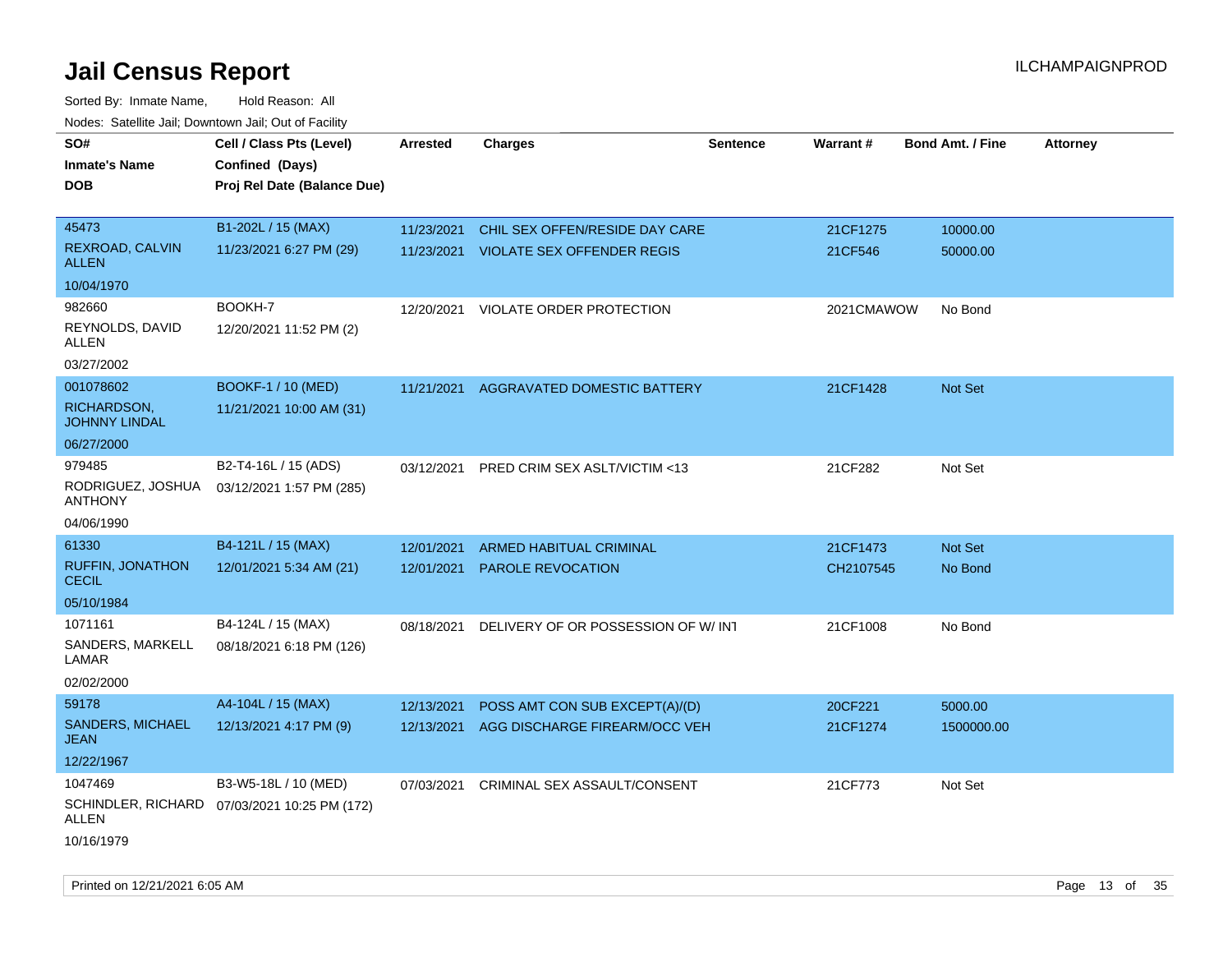| ivouss. Saleline Jali, Downtown Jali, Out of Facility |                             |                 |                                          |                 |                 |                         |                 |
|-------------------------------------------------------|-----------------------------|-----------------|------------------------------------------|-----------------|-----------------|-------------------------|-----------------|
| SO#                                                   | Cell / Class Pts (Level)    | <b>Arrested</b> | <b>Charges</b>                           | <b>Sentence</b> | <b>Warrant#</b> | <b>Bond Amt. / Fine</b> | <b>Attorney</b> |
| <b>Inmate's Name</b>                                  | Confined (Days)             |                 |                                          |                 |                 |                         |                 |
| <b>DOB</b>                                            | Proj Rel Date (Balance Due) |                 |                                          |                 |                 |                         |                 |
|                                                       |                             |                 |                                          |                 |                 |                         |                 |
| 001078698                                             | BOOKH-8 / 5 (MIN)           | 12/20/2021      | DIRECT CRIMINAL CONTEMPT                 |                 | 2019F44         | No Bond                 |                 |
| SIDES, BRIAN KEITH                                    | 12/20/2021 4:23 PM (2)      |                 |                                          |                 |                 |                         |                 |
| 12/08/1969                                            |                             |                 |                                          |                 |                 |                         |                 |
|                                                       |                             |                 |                                          |                 |                 |                         |                 |
| 001078441                                             | BOOKF-3 / 15 (ADS)          | 10/01/2021      | ARMED HABITUAL CRIMINAL                  |                 | 21CF1182        | Not Set                 |                 |
| SINGLETON, CORRIE<br>DERRELL                          | 10/01/2021 12:36 PM (82)    |                 | 12/20/2021 SPEEDING 26-34 MPH OVER LIMIT |                 | 2021TR2701      | 1000.00                 |                 |
| 05/07/1983                                            |                             |                 |                                          |                 |                 |                         |                 |
| 38305                                                 | B2-T2-06L / 10 (SPH)        | 03/18/2020      | <b>CRIMINAL SEXUAL ABUSE</b>             |                 | 20CF-343        | 500000.00               |                 |
| STOVER, JOSH<br><b>ANDREW</b>                         | 03/18/2020 10:24 AM (644)   |                 |                                          |                 |                 |                         |                 |
| 08/18/1973                                            |                             |                 |                                          |                 |                 |                         |                 |
| 001078436                                             | B2-T1-02L / 10 (SPH)        | 09/30/2021      | CRIMINAL SEX ASSAULT/CONSENT             |                 | 20CF255         | 150000.00               |                 |
| STRONG, CORTEZ                                        | 09/30/2021 2:47 PM (83)     |                 |                                          |                 |                 |                         |                 |
| 04/13/1996                                            |                             |                 |                                          |                 |                 |                         |                 |
| 001078182                                             | A3-112L / 5 (MIN)           | 12/20/2021      | DRIVING ON REVOKED LICENSE               |                 | 2021CF800       | No Bond                 |                 |
| <b>STRONG, KEVIN</b><br><b>GARDNER</b>                | 12/20/2021 4:34 PM (2)      |                 |                                          |                 |                 |                         |                 |
| 02/12/1963                                            |                             |                 |                                          |                 |                 |                         |                 |
| 1030307                                               | B1-105L / 10 (MED)          | 11/28/2021      | DOMESTIC BATTERY/OTHER PRIOR             |                 | 21CF1450        | No Bond                 |                 |
| SUTTON, FRANKIE<br><b>DMARVIO</b>                     | 11/28/2021 11:16 PM (24)    |                 |                                          |                 |                 |                         |                 |
| 07/03/1983                                            |                             |                 |                                          |                 |                 |                         |                 |
| 1066794                                               | B3-W2-07U / 5 (MIN)         | 09/07/2021      | <b>VIOLATE OP/OTHER PRIOR</b>            |                 | 21CF1061        | Not Set                 |                 |
| <b>TAYLOR, STANLEY</b><br><b>JAMES</b>                | 09/07/2021 7:01 AM (106)    |                 |                                          |                 |                 |                         |                 |
| 01/05/1994                                            |                             |                 |                                          |                 |                 |                         |                 |
| 001078471                                             | B4-127U / 10 (MED)          | 10/11/2021      | AGG UUW/VEHICLE/<21                      |                 | 21CF1210        | 100.00                  |                 |
| THATCH, OMARION<br><b>DIAMONTE</b>                    | 10/11/2021 1:26 AM (72)     |                 |                                          |                 |                 |                         |                 |
| 09/05/2003                                            |                             |                 |                                          |                 |                 |                         |                 |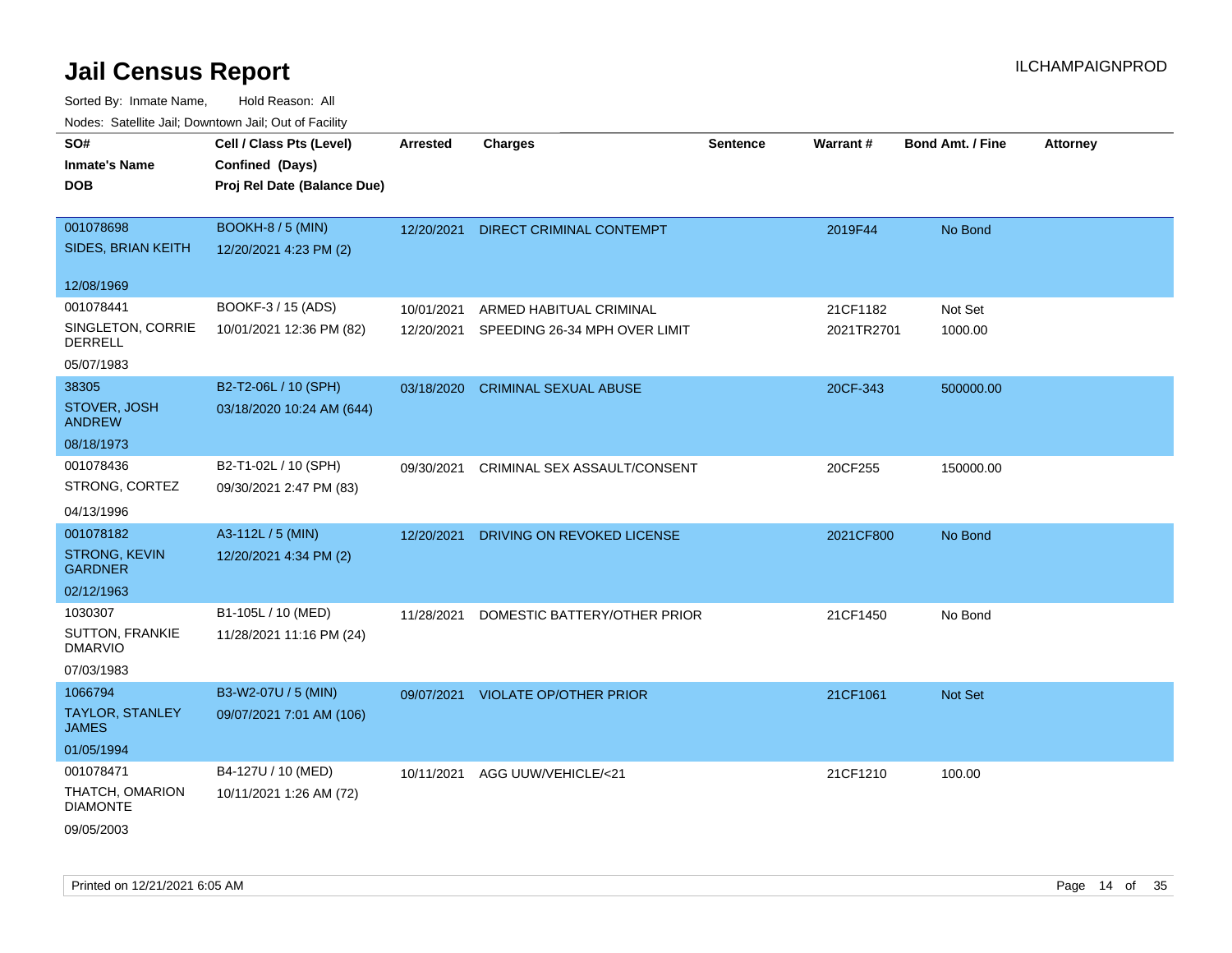| ivouss. Satellite Jali, Downtown Jali, Out of Facility |                             |                 |                                         |                 |           |                         |                 |
|--------------------------------------------------------|-----------------------------|-----------------|-----------------------------------------|-----------------|-----------|-------------------------|-----------------|
| SO#                                                    | Cell / Class Pts (Level)    | <b>Arrested</b> | <b>Charges</b>                          | <b>Sentence</b> | Warrant#  | <b>Bond Amt. / Fine</b> | <b>Attorney</b> |
| <b>Inmate's Name</b>                                   | Confined (Days)             |                 |                                         |                 |           |                         |                 |
| <b>DOB</b>                                             | Proj Rel Date (Balance Due) |                 |                                         |                 |           |                         |                 |
|                                                        |                             |                 |                                         |                 |           |                         |                 |
| 21252                                                  | B4-121U / 15 (MAX)          |                 | 10/18/2021 MFG/DEL 1<15 GR COCAINE/ANLG |                 | 2021CF172 | 25000.00                |                 |
| THOMAS, ELIJAH                                         | 10/18/2021 12:35 AM (65)    |                 |                                         |                 |           |                         |                 |
| 07/31/1962                                             |                             |                 |                                         |                 |           |                         |                 |
| 32058                                                  | B4-123U / 15 (MAX)          | 06/14/2021      | AGG DISCH FIREARM                       |                 | 21CF690   | Not Set                 |                 |
| THOMPSON, STEVEN<br>ONEAL                              | 06/14/2021 6:44 AM (191)    |                 |                                         |                 |           |                         |                 |
| 03/14/1969                                             |                             |                 |                                         |                 |           |                         |                 |
| 32910                                                  | B3-W4-14L / 10 (MED)        | 10/04/2021      | DOM BTRY/HARM/1-2 PRECONV               |                 | 21CF1189  | <b>Not Set</b>          |                 |
| TULL, CHRISTOPHER<br>MICHAEL                           | 10/04/2021 10:53 PM (79)    |                 |                                         |                 |           |                         |                 |
| 04/02/1971                                             |                             |                 |                                         |                 |           |                         |                 |
| 56994                                                  | A3-114L / 15 (MAX)          | 12/09/2021      | STALKING/CAUSE FEAR FOR SAFETY          |                 | 21CF1514  | Not Set                 |                 |
| TURNER, ROBERT<br>EARL, Senior                         | 12/09/2021 9:23 PM (13)     | 12/13/2021      | PAROLE REVOCATION                       |                 | CH2107735 | Not Set                 |                 |
| 09/07/1982                                             |                             |                 |                                         |                 |           |                         |                 |
| 1070737                                                | A1-124U / 15 (MAX)          | 10/14/2021      | AGG KIDNAPG/<13/INTEL DISABL            |                 | 2020CF418 | 250000.00               |                 |
| <b>WASHINGTON,</b><br>JASTINA VIRGINIA                 | 10/14/2021 12:02 PM (69)    |                 |                                         |                 |           |                         |                 |
| 04/11/2000                                             |                             |                 |                                         |                 |           |                         |                 |
| 977140                                                 | B1-203L / 10 (MED)          | 10/24/2021      | ARMED HABITUAL CRIMINAL                 |                 | 21CF1289  | Not Set                 |                 |
| WEBSTER, DERRIAL<br>DEVON                              | 10/24/2021 2:46 AM (59)     |                 |                                         |                 |           |                         |                 |
| 01/14/1990                                             |                             |                 |                                         |                 |           |                         |                 |
| 1070971                                                | A3-217U / 5 (ADS)           | 12/07/2021      | <b>IDENTITY THEFT/&lt;\$300</b>         |                 | 20CF922   | Not Set                 |                 |
| WEIR, CLINTON<br><b>HOWARD</b>                         | 12/08/2021 3:45 AM (14)     | 12/07/2021      | <b>RECKLESS DRIVING</b>                 |                 | 19TR2348  | <b>Not Set</b>          |                 |
| 03/15/1983                                             |                             |                 |                                         |                 |           |                         |                 |
| 001078328                                              | B1-207U / 15 (MAX)          | 08/30/2021      | FELON POSS/USE WEAPON/FIREARM           |                 | 21CF1045  | Not Set                 |                 |
| WHITE, JUSTIN<br><b>STEVEN</b>                         | 08/30/2021 10:48 AM (114)   |                 |                                         |                 |           |                         |                 |
| 10/25/1995                                             |                             |                 |                                         |                 |           |                         |                 |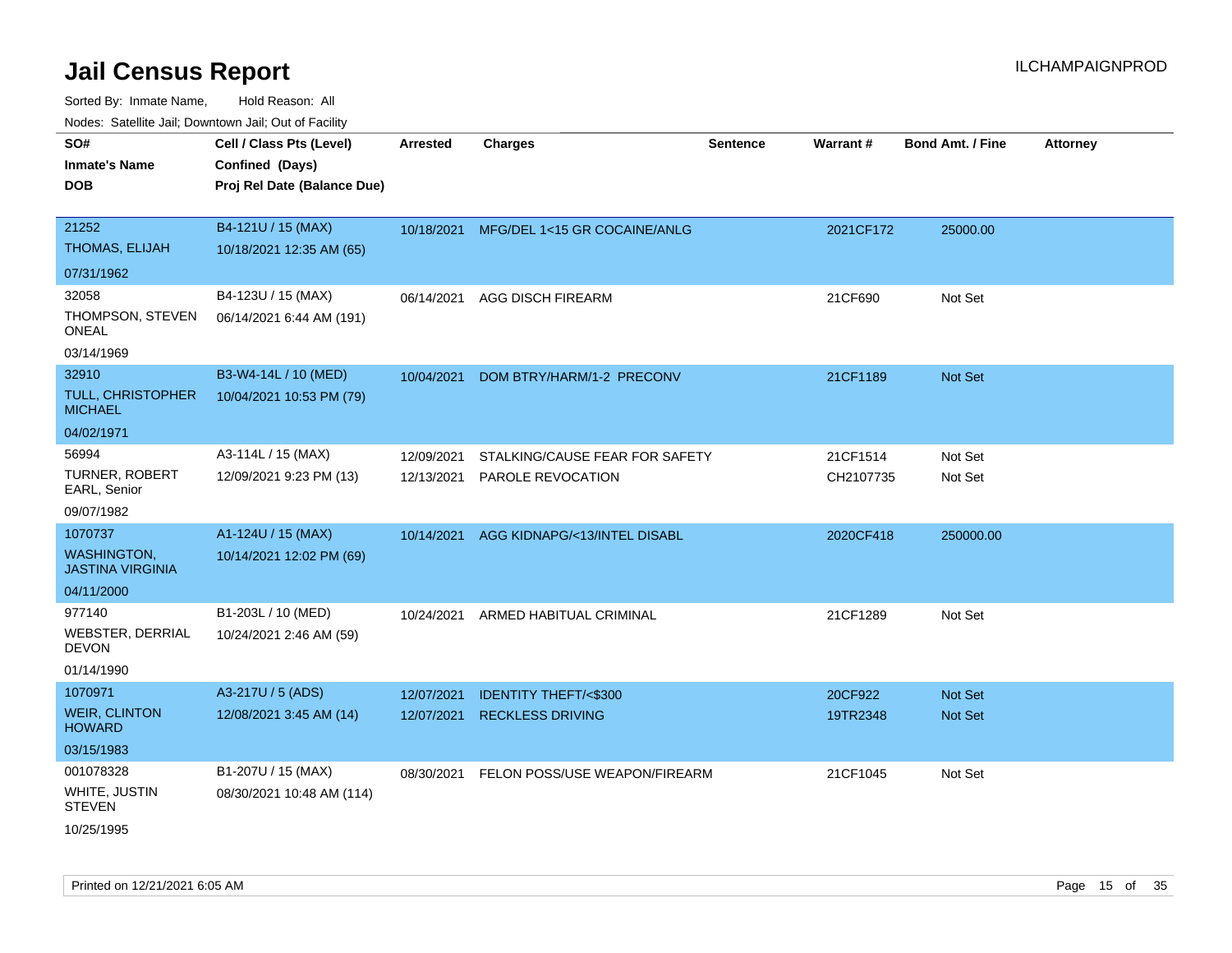| SO#                                         | Cell / Class Pts (Level)    | Arrested          | Charges                      | <b>Sentence</b> | Warrant#    | <b>Bond Amt. / Fine</b> | <b>Attorney</b> |
|---------------------------------------------|-----------------------------|-------------------|------------------------------|-----------------|-------------|-------------------------|-----------------|
| <b>Inmate's Name</b>                        | Confined (Days)             |                   |                              |                 |             |                         |                 |
| <b>DOB</b>                                  | Proj Rel Date (Balance Due) |                   |                              |                 |             |                         |                 |
|                                             |                             |                   |                              |                 |             |                         |                 |
| 1019420                                     | A3-115L / 10 (ADS)          | 12/14/2021        | METH MANUFACTURING/15<100 GR | 8y (DOC)        | 21CF205     | No Bond                 |                 |
| <b>WILLIAMS,</b><br><b>MARSHAWN ANTONIO</b> | 12/14/2021 1:56 PM (8)      |                   |                              |                 |             |                         |                 |
| 06/02/1994                                  |                             |                   |                              |                 |             |                         |                 |
| 638552                                      | B2-DR / 5 (SPH)             | 10/07/2021        | CHILD PORNOGRAPHY/PHOTOGRAPH |                 | 2021CF1207  | No Bond                 |                 |
| WILLIAMS, MICHAEL<br>JAMES                  | 10/07/2021 12:20 PM (76)    |                   |                              |                 |             |                         |                 |
| 03/29/1964                                  |                             |                   |                              |                 |             |                         |                 |
| 1066370                                     | B1-101L / 15 (MAX)          | 07/28/2021        | ARMED VIOLENCE/CATEGORY III  |                 | 2021 CF 882 | Not Set                 |                 |
| <b>WILLIAMS, REONTE</b><br><b>REMIR</b>     | 07/28/2021 5:40 AM (147)    |                   |                              |                 |             |                         |                 |
| 05/14/1999                                  |                             |                   |                              |                 |             |                         |                 |
| <b>Total Satellite Jail: 120</b>            |                             | <b>Males: 107</b> | Unknown: 0<br>Females: 13    |                 |             |                         |                 |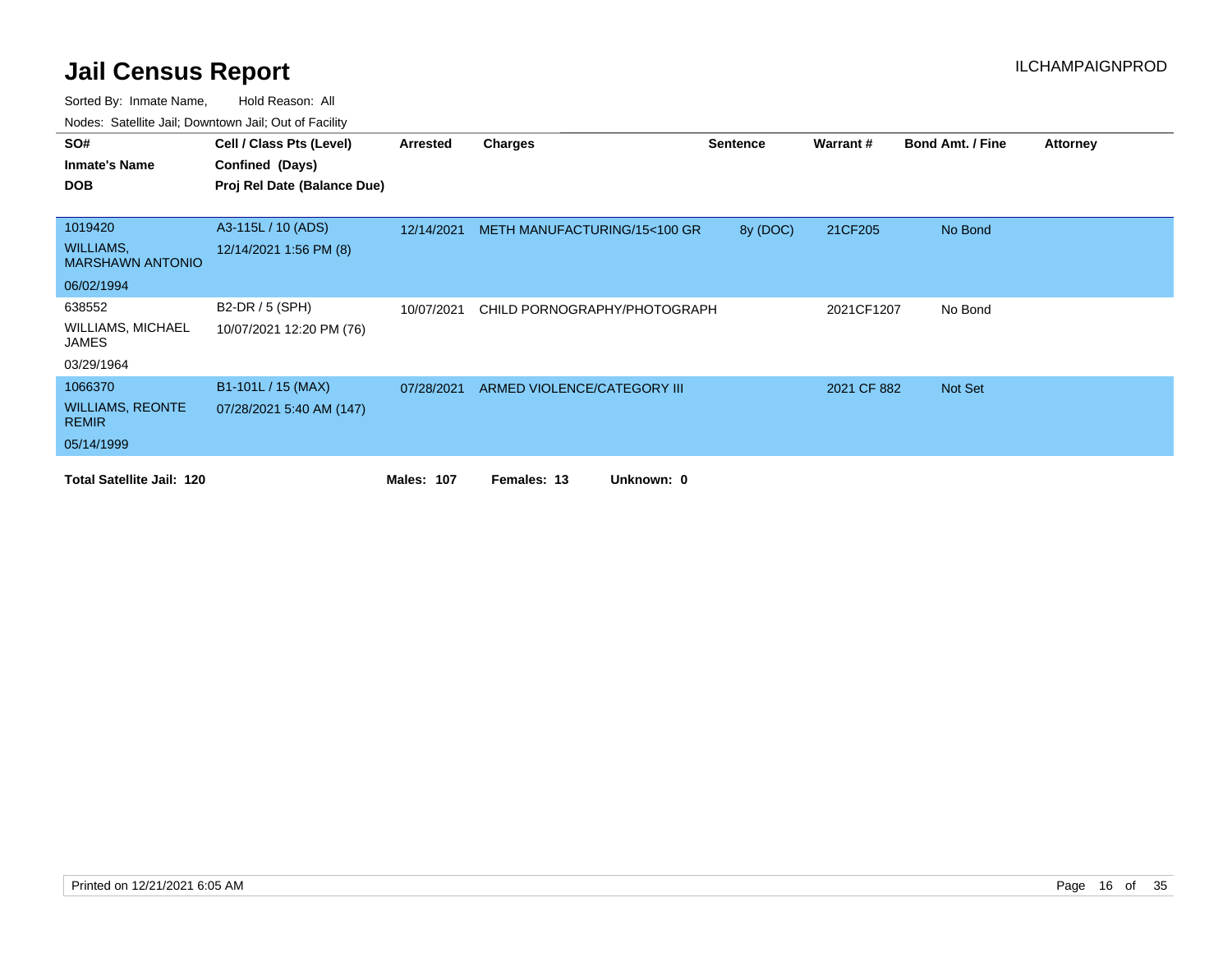| <b>Downtown Jail</b><br>SO#<br><b>Inmate's Name</b><br><b>DOB</b>                               | Cell / Class Pts (Level)<br>Confined (Days)<br>Proj Rel Date (Balance Due)              | <b>Arrested</b>                                                    | <b>Charges</b>                                                                                                                                         | <b>Sentence</b> | Warrant#                                               | <b>Bond Amt. / Fine</b>                                      | <b>Attorney</b> |
|-------------------------------------------------------------------------------------------------|-----------------------------------------------------------------------------------------|--------------------------------------------------------------------|--------------------------------------------------------------------------------------------------------------------------------------------------------|-----------------|--------------------------------------------------------|--------------------------------------------------------------|-----------------|
| 1073165<br><b>ACKERMAN, CODY</b><br><b>JAMES</b><br>02/01/1989<br>001078634<br>ADAMS, JESSE RAY | G4L / 5 (MIN)<br>04/30/2021 4:48 PM (236)<br>TEMP / 5 (MIN)<br>12/01/2021 12:57 PM (21) | 04/30/2021<br>04/30/2021<br>04/30/2021<br>05/03/2021<br>12/01/2021 | UNLWFL POSS/DRIVER/VEH/STOLEN<br>FORGERY/ISSUE/DELIVER DOCUMENT<br><b>BURGLARY</b><br>FORGERY/ISSUE/DELIVER DOCUMENT<br>POSS STOLEN VEHICLE > \$25,000 |                 | 21CF486<br>19CF143<br>21CF516<br>2018CF689<br>21CF1411 | Not Set<br>75000.00<br>Not Set<br>2500.00 / 75.00<br>5000.00 |                 |
| 10/31/1992<br>517915<br><b>BOXLEY, CHARLES</b><br><b>OMAR</b><br>01/10/1985                     | C4L / 5 (MIN)<br>08/03/2021 2:18 PM (141)                                               | 08/03/2021<br>08/03/2021<br>08/03/2021                             | <b>BURGLARY</b><br><b>BURGLARY</b><br>FORGERY/ISSUE/DELIVER DOCUMENT                                                                                   |                 | 21CF289<br>21CF679                                     | 20000.00<br>20000.00<br>No Bond                              |                 |
| 1067476<br><b>BROWN, JAMES</b><br><b>BRONELL</b><br>01/08/1996                                  | C1U / 10 (MED)<br>11/13/2021 2:35 AM (39)                                               | 11/13/2021<br>11/13/2021                                           | AGG DOMESTIC BATTERY/STRANGLE<br><b>RESIDENTIAL BURGLARY</b>                                                                                           |                 | 20CF575<br>21CF385                                     | 5000.00<br>25000.00                                          |                 |
| 1075941<br><b>BROWN, LIONEL</b><br><b>TERRELL</b><br>10/19/1981                                 | G2L / 5 (MIN)<br>10/08/2021 5:16 PM (75)                                                | 10/08/2021                                                         | <b>HARASS WITNESS/FAMILY MBR/REP</b>                                                                                                                   |                 | 2021CF1188                                             | 500000.00                                                    |                 |
| 61904<br><b>BURNETT, TIMOTHY</b><br><b>LYNN</b><br>09/09/1983                                   | D <sub>4</sub> / 15 (ADS)<br>10/23/2021 5:43 PM (60)                                    | 10/23/2021                                                         | <b>ROBBERY</b>                                                                                                                                         |                 | 21CF1287                                               | Not Set                                                      |                 |
| 1075361<br><b>COWART, TORREY</b><br><b>BENJAMEN, Junior</b><br>11/22/1987                       | <b>J6L / 5 (ADS)</b><br>04/16/2021 9:17 PM (250)                                        | 04/16/2021                                                         | <b>BURGLARY</b>                                                                                                                                        |                 | 21CF414                                                | Not Set                                                      |                 |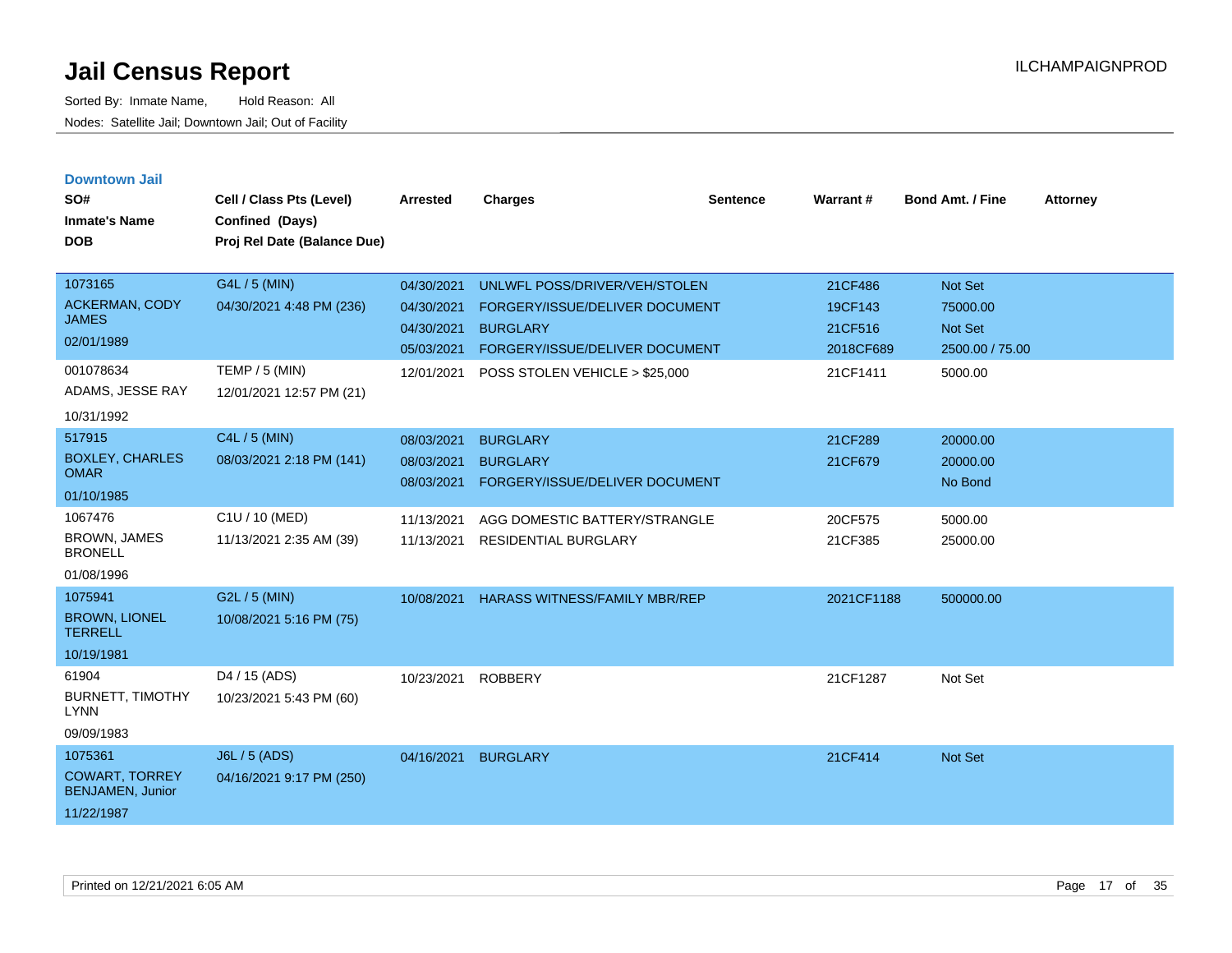Sorted By: Inmate Name, Hold Reason: All Nodes: Satellite Jail; Downtown Jail; Out of Facility

| SO#<br><b>Inmate's Name</b><br><b>DOB</b> | Cell / Class Pts (Level)<br>Confined (Days)<br>Proj Rel Date (Balance Due) | <b>Arrested</b> | <b>Charges</b>                          | <b>Sentence</b> | <b>Warrant#</b> | <b>Bond Amt. / Fine</b> | <b>Attorney</b> |
|-------------------------------------------|----------------------------------------------------------------------------|-----------------|-----------------------------------------|-----------------|-----------------|-------------------------|-----------------|
| 1067370<br><b>DAVIS, AUSTIN</b>           | E3L / 15 (MAX)                                                             | 11/05/2021      | FIREARM/FOID INVALID/NOT ELIG           |                 | 21CF1370        | <b>Not Set</b>          |                 |
| <b>CHRISTOPHER</b>                        | 11/06/2021 12:23 AM (46)                                                   |                 |                                         |                 |                 |                         |                 |
| 08/11/1997                                |                                                                            |                 |                                         |                 |                 |                         |                 |
| 1066719                                   | C5L / 10 (MED)                                                             | 06/09/2021      | AGG DOMESTIC BATTERY/STRANGLE           |                 | 21CF310         | 100000.00               |                 |
| DAVIS, TAVEON<br><b>CORNELIUS</b>         | 06/09/2021 10:50 PM (196)                                                  | 06/09/2021      | RET THEFT/DISP MERCH/>\$300             |                 | 19CF959         | 5000.00                 |                 |
| 12/21/1997                                |                                                                            | 06/09/2021      | RETAIL THEFT/DISP MERCH/<\$300          |                 | 19CM897         | 3000.00                 |                 |
| 001078223                                 | G6L / 5 (MIN)                                                              | 11/09/2021      | AGG DUI/NO VALID DL                     |                 | 21CF1382        | <b>Not Set</b>          |                 |
| DIEGO-MATEO,<br><b>JOAQUIN</b>            | 11/09/2021 10:52 PM (43)                                                   |                 |                                         |                 |                 |                         |                 |
| 01/23/2002                                |                                                                            |                 |                                         |                 |                 |                         |                 |
| 571307                                    | J3L / 15 (ADS)                                                             | 09/14/2020      | CRIM SEXUAL ABUSE/CONSENT               |                 | 2020CF1026      | Not Set                 |                 |
| DOMINGO-<br>CASTANEDA,                    | 09/14/2020 11:19 PM (464)                                                  | 09/14/2020      | PRED CRIM SEX ASLT/VICTIM <13           |                 | 2020CF1025      | Not Set                 |                 |
| 09/29/1989                                |                                                                            |                 |                                         |                 |                 |                         |                 |
| 527379                                    | C9U / 15 (ADS)                                                             | 10/25/2021      | ARMED HABITUAL CRIMINAL                 |                 | 21CF1297        | <b>Not Set</b>          |                 |
| DRAKE, MARCELL<br><b>DEON</b>             | 10/25/2021 5:05 PM (58)                                                    | 10/27/2021      | AGG DOMESTIC BATTERY/STRANGLE           |                 | 21CF1245        | Not Set                 |                 |
| 04/20/1987                                |                                                                            |                 |                                         |                 |                 |                         |                 |
| 959292                                    | K1 / 15 (ADS)                                                              | 04/01/2021      | ATTEMPT (FIRST DEGREE MURDER)           |                 | 2020CF565       | 2000000.00              |                 |
| DUNCAN, COREYON<br><b>ANTHONY</b>         | 04/01/2021 8:46 PM (265)                                                   | 12/17/2021      | <b>MURDER</b>                           |                 | 21CF1542        | Not Set                 |                 |
| 01/17/1989                                |                                                                            |                 |                                         |                 |                 |                         |                 |
| 1053207                                   | K2 / 15 (SPH)                                                              |                 | 06/06/2019 MURDER/INTENT TO KILL/INJURE |                 | 2019-CF849      | 2000000.00              |                 |
| FAUST, JAQUAVEON<br><b>LAVELL</b>         | 06/06/2019 2:24 PM (930)                                                   |                 |                                         |                 |                 |                         |                 |
| 07/25/1996                                |                                                                            |                 |                                         |                 |                 |                         |                 |
| 962759                                    | E6L / 5 (ADS)                                                              | 07/16/2021      | METH DELIVERY<5 GRAMS                   |                 | 21CF833         | Not Set                 |                 |
| FINLEY, KEVIN DANTE                       | 07/16/2021 9:44 PM (159)                                                   | 07/29/2021      | AGG CRIM SEX ASSAULT/FELONY             |                 | 21CF891         | No Bond                 |                 |

12/28/1988

Printed on  $12/21/2021$  6:05 AM Page 18 of 35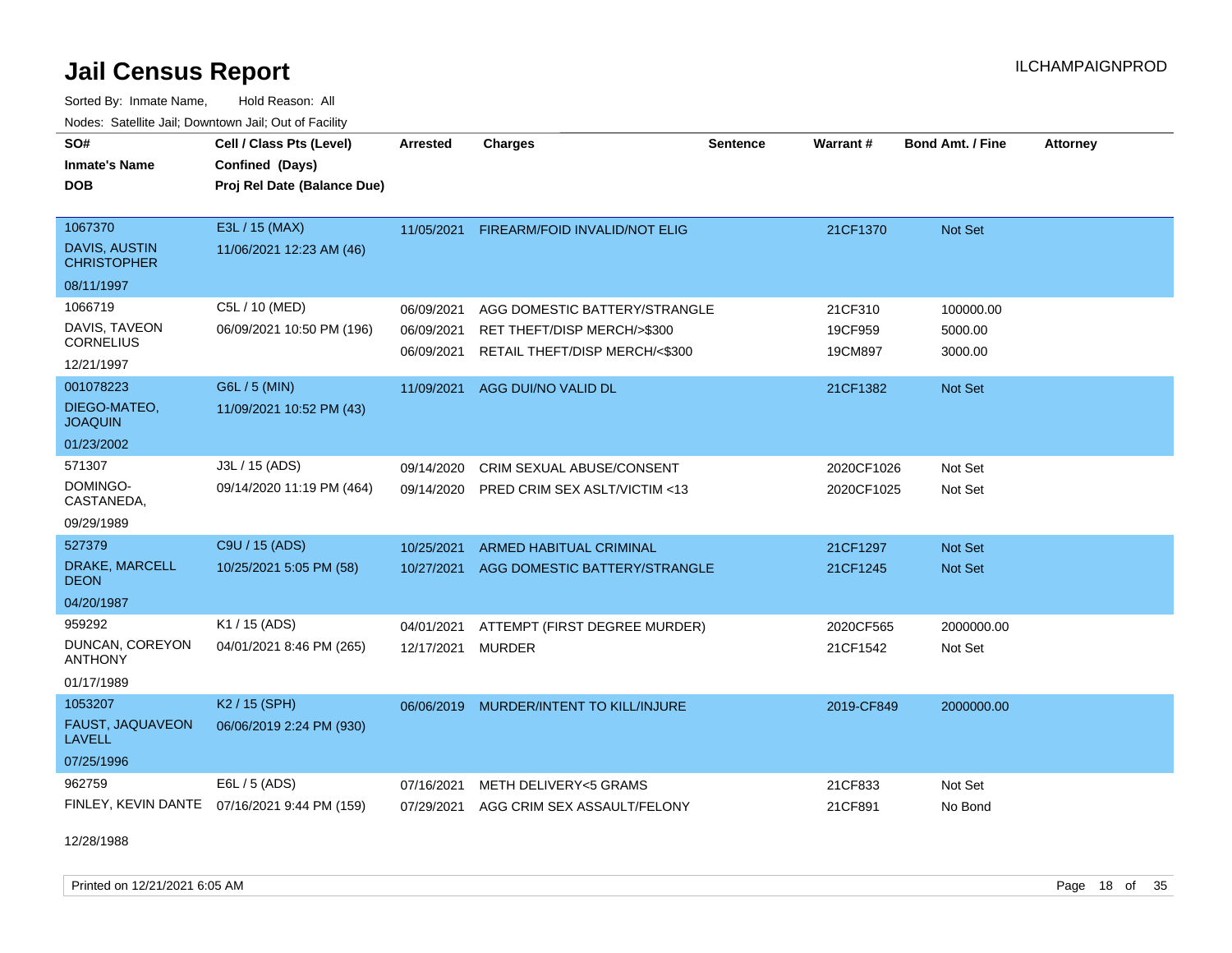| Nudes. Satellite Jali, Downtown Jali, Out of Facility |                                            |                 |                                          |                 |                 |                         |                 |
|-------------------------------------------------------|--------------------------------------------|-----------------|------------------------------------------|-----------------|-----------------|-------------------------|-----------------|
| SO#                                                   | Cell / Class Pts (Level)                   | <b>Arrested</b> | <b>Charges</b>                           | <b>Sentence</b> | <b>Warrant#</b> | <b>Bond Amt. / Fine</b> | <b>Attorney</b> |
| Inmate's Name                                         | Confined (Days)                            |                 |                                          |                 |                 |                         |                 |
| <b>DOB</b>                                            | Proj Rel Date (Balance Due)                |                 |                                          |                 |                 |                         |                 |
|                                                       |                                            |                 |                                          |                 |                 |                         |                 |
| 524764                                                | G3L / 5 (MIN)                              |                 | 09/18/2021 METH DELIVERY/15<100 GRAMS    |                 | 21CF627         | 50000.00                |                 |
| <b>FISCUS, ROBERT</b><br>LOWELL                       | 09/18/2021 10:50 AM (95)                   |                 |                                          |                 |                 |                         |                 |
| 02/17/1986                                            |                                            |                 |                                          |                 |                 |                         |                 |
| 55731                                                 | E4L / 15 (ADS)                             | 12/07/2021      | THEFT CONTROL INTENT \$500<10K           |                 | 2019CF1448      | No Bond                 |                 |
| FULLILOVE,<br><b>CHRISTOPHER</b>                      | 12/07/2021 3:44 PM (15)                    |                 |                                          |                 |                 |                         |                 |
| 09/25/1980                                            |                                            |                 |                                          |                 |                 |                         |                 |
| 1068917                                               | H1L / 5 (MIN)                              | 08/11/2021      | VIO ORDER/PRIOR VIO OF ORDER             |                 | 21CF965         | <b>Not Set</b>          |                 |
| GARCIA, JUAN<br>CARLOS                                | 08/11/2021 9:24 PM (133)                   |                 |                                          |                 |                 |                         |                 |
| 10/21/1997                                            |                                            |                 |                                          |                 |                 |                         |                 |
| 32913                                                 | $11/15$ (ADS)                              | 12/03/2021      | PRED CRIM SEX ASLT/VICTIM <13            |                 | 21CF1481        | Not Set                 |                 |
| GROB, WARREN A,<br>Junior                             | 12/03/2021 4:24 PM (19)                    |                 |                                          |                 |                 |                         |                 |
| 12/07/1950                                            |                                            |                 |                                          |                 |                 |                         |                 |
| 1073611                                               | G5L / 5 (MIN)                              | 02/09/2021      | MFG 15>100 GR ECSTASY/ANALOG             |                 | 21CF121         | 500000.00               |                 |
| HAYES, CAMERON<br><b>TAYLOR MALEEK</b>                | 02/09/2021 3:10 PM (316)                   | 02/09/2021      | DELIVERY OF OR POSSESSION OF W/INT       |                 | 21CF160         | Not Set                 |                 |
| 08/10/1998                                            |                                            |                 |                                          |                 |                 |                         |                 |
| 544770                                                | D3 / 10 (MED)                              | 08/14/2021      | AGG DOMESTIC BATTERY/STRANGLE            |                 | 2021CF514       | 25000.00                |                 |
| HAYES, DEVON<br>JERMAINE                              | 08/14/2021 2:56 AM (130)                   | 08/14/2021      | AGGRAVATED DOMESTIC BATTERY              |                 | 21CF977         | No Bond                 |                 |
| 11/07/1987                                            |                                            |                 |                                          |                 |                 |                         |                 |
| 1038973                                               | I3 / 10 (MED)                              | 11/05/2021      | AGG DOMESTIC BATTERY/STRANGLE            |                 | 21CF1365        | <b>Not Set</b>          |                 |
|                                                       | HAYS, DAMIEN CLYDE 11/05/2021 8:59 PM (47) |                 |                                          |                 |                 |                         |                 |
|                                                       |                                            |                 |                                          |                 |                 |                         |                 |
| 03/19/1994                                            |                                            |                 |                                          |                 |                 |                         |                 |
| 1024228                                               | K3 / 15 (SPH)                              |                 | 04/24/2018 *MURDER/INTENT TO KILL/INJURE |                 | 2018-CF1170     | 5000000.00              |                 |
| HILL, JAMONTE<br>RASHAD                               | 04/24/2018 4:07 PM (1,338)                 |                 |                                          |                 |                 |                         |                 |
| 05/23/1994                                            |                                            |                 |                                          |                 |                 |                         |                 |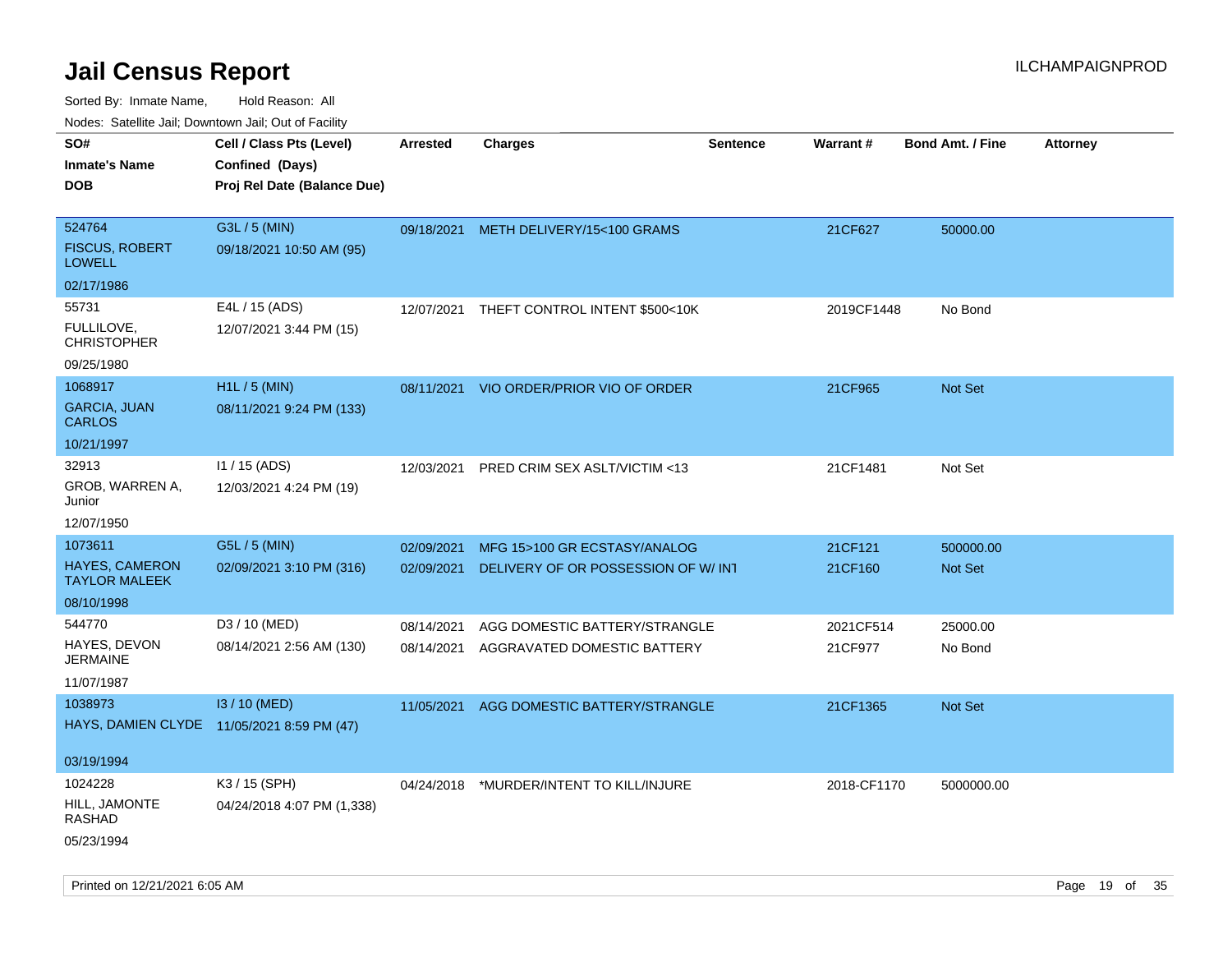| SO#                                | Cell / Class Pts (Level)                   | <b>Arrested</b> | <b>Charges</b>                     | <b>Sentence</b> | <b>Warrant#</b> | <b>Bond Amt. / Fine</b> | <b>Attorney</b> |
|------------------------------------|--------------------------------------------|-----------------|------------------------------------|-----------------|-----------------|-------------------------|-----------------|
| <b>Inmate's Name</b>               | Confined (Days)                            |                 |                                    |                 |                 |                         |                 |
| <b>DOB</b>                         | Proj Rel Date (Balance Due)                |                 |                                    |                 |                 |                         |                 |
|                                    |                                            |                 |                                    |                 |                 |                         |                 |
| 1063119                            | J7L / 10 (MED)                             | 11/05/2021      | <b>BURGLARY</b>                    |                 | 2018CF877       | 10000.00                |                 |
| HUNT, KHALLEEL<br><b>MALIK</b>     | 11/05/2021 7:47 AM (47)                    |                 |                                    |                 |                 |                         |                 |
| 03/28/1999                         |                                            |                 |                                    |                 |                 |                         |                 |
| 29206                              | J5L / 15 (SPH)                             | 11/09/2021      | <b>AGGRAVATED BATTERY</b>          |                 |                 | No Bond                 |                 |
| JOHNSON, REUBEN<br><b>MONTE</b>    | 11/09/2021 11:30 AM (43)                   |                 |                                    |                 |                 |                         |                 |
| 04/07/1956                         | 12/22/2021 (0.00)                          |                 |                                    |                 |                 |                         |                 |
| 1073894                            | E4U / 10 (ADS)                             | 09/09/2021      | VIOLATE SEX OFFENDER REGIS/2+      |                 | 2021CF920       | 10000.00                |                 |
| <b>JOKICH, ANTON VEGO</b>          | 09/09/2021 2:14 PM (104)                   |                 |                                    |                 |                 |                         |                 |
|                                    |                                            |                 |                                    |                 |                 |                         |                 |
| 05/30/1969                         |                                            |                 |                                    |                 |                 |                         |                 |
| 23138                              | D1 / 15 (MAX)                              | 06/17/2021      | AGG STALKING/CONFINE/RESTRAIN      | 5y (DOC)        | 18-CF-1333      | Not Set                 |                 |
| JONES, GLENN<br><b>CLAYTON</b>     | 06/17/2021 12:51 PM (188)                  |                 |                                    |                 |                 |                         |                 |
| 08/17/1958                         |                                            |                 |                                    |                 |                 |                         |                 |
| 1017120                            | C7L / 5 (MIN)                              | 10/29/2021      | AGG ASLT/USE DDLY WEAPON           |                 |                 | No Bond                 |                 |
|                                    | JONES, JOSHUA LYNN 10/29/2021 3:15 AM (54) |                 |                                    |                 |                 |                         |                 |
| 05/16/1993                         | 1/25/2022 (0.00)                           |                 |                                    |                 |                 |                         |                 |
| 24308                              | D <sub>2</sub> / 15 (MAX)                  | 06/03/2021      | <b>ROBBERY</b>                     |                 | 21CF625         | No Bond                 |                 |
| KWIATKOWSKI,<br>ROBERT JOHN        | 06/03/2021 10:40 PM (202)                  |                 |                                    |                 |                 |                         |                 |
| 08/08/1963                         |                                            |                 |                                    |                 |                 |                         |                 |
| 29681                              | J2L / 15 (ADS)                             | 07/14/2020      | PREDATORY CRIMINAL SEX ASSLT/CHILD |                 | 20CF-781        | 250000.00               |                 |
| LENOIR, JOHN<br><b>CHRISTOPHER</b> | 07/14/2020 12:51 PM (526)                  |                 |                                    |                 |                 |                         |                 |
| 04/20/1966                         |                                            |                 |                                    |                 |                 |                         |                 |
| 001078320                          | C6L / 10 (MED)                             | 11/23/2021      | RESIST/OBSTRUCTING A PEACE OFFICEI |                 | 21CM539         | Not Set                 |                 |
| MARSH, PAUL                        | 11/23/2021 2:32 PM (29)                    |                 |                                    |                 |                 |                         |                 |
| OLUFUNMILAYO                       |                                            |                 |                                    |                 |                 |                         |                 |
| 07/13/1994                         |                                            |                 |                                    |                 |                 |                         |                 |
|                                    |                                            |                 |                                    |                 |                 |                         |                 |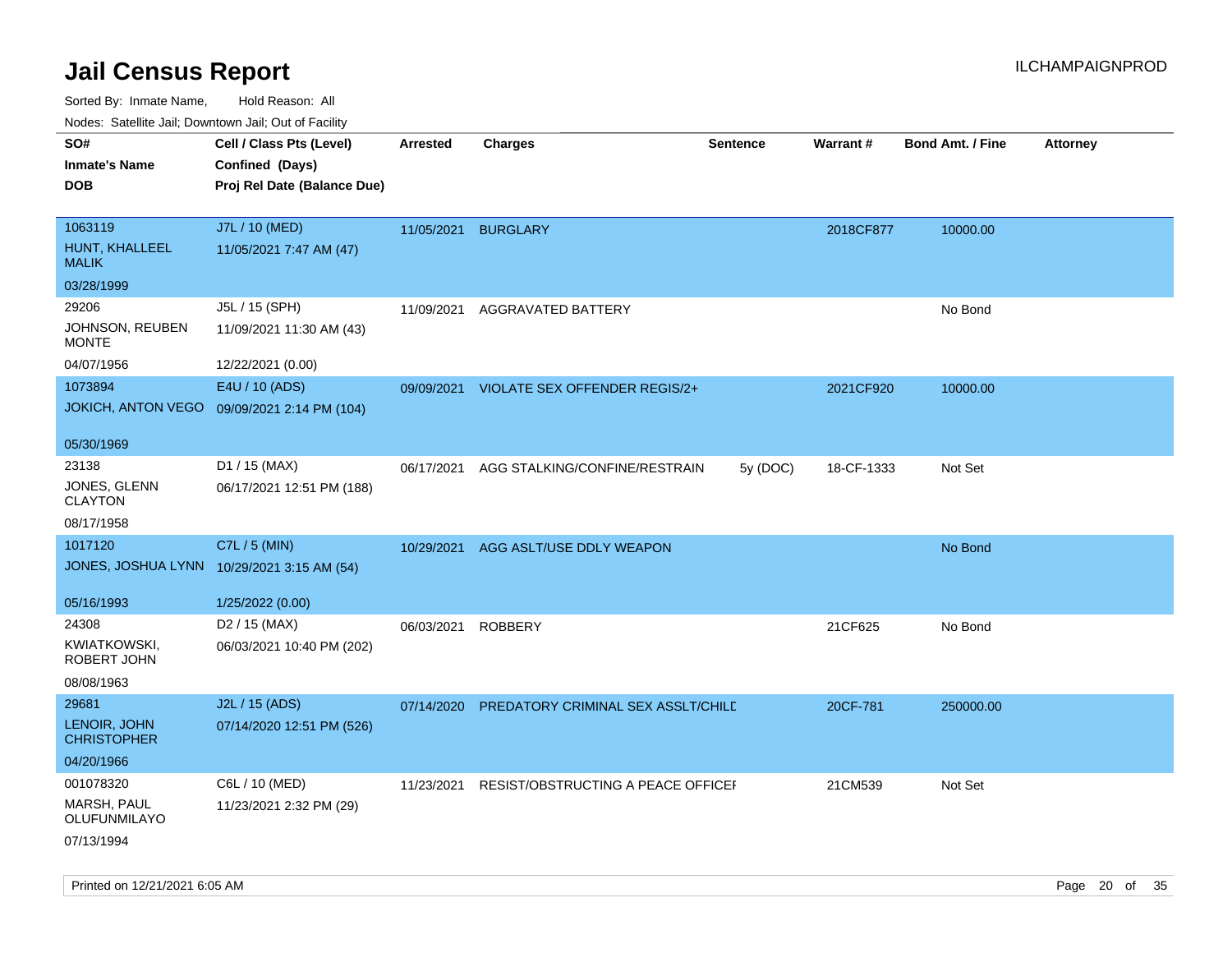| roaco. Catolino dall, Downtown dall, Out of Fability |                                             |                 |                                         |                 |                 |                         |                 |
|------------------------------------------------------|---------------------------------------------|-----------------|-----------------------------------------|-----------------|-----------------|-------------------------|-----------------|
| SO#<br><b>Inmate's Name</b>                          | Cell / Class Pts (Level)<br>Confined (Days) | <b>Arrested</b> | <b>Charges</b>                          | <b>Sentence</b> | <b>Warrant#</b> | <b>Bond Amt. / Fine</b> | <b>Attorney</b> |
| <b>DOB</b>                                           | Proj Rel Date (Balance Due)                 |                 |                                         |                 |                 |                         |                 |
|                                                      |                                             |                 |                                         |                 |                 |                         |                 |
| 45113                                                | E2L / 15 (MAX)                              | 11/20/2021      | ARMED HABITUAL CRIMINAL                 |                 | 21CF1424        | No Bond                 |                 |
| MARTIN, JEREMIAH<br><b>FRANCIS</b>                   | 11/20/2021 1:18 AM (32)                     |                 |                                         |                 |                 |                         |                 |
| 01/18/1977                                           |                                             |                 |                                         |                 |                 |                         |                 |
| 1066623                                              | G6U / 5 (MIN)                               | 11/17/2021      | MFG/DEL 15<100 GR COCA/ANALOG           |                 | 17CF1093        | 75000.00                |                 |
| MATA-OROZCO,<br>OLEGARIO                             | 11/17/2021 5:08 PM (35)                     |                 |                                         |                 |                 |                         |                 |
| 03/06/1995                                           |                                             |                 |                                         |                 |                 |                         |                 |
| 001078249                                            | B3 / 10 (MED)                               | 08/07/2021      | FELON POSS/USE WEAPON/FIREARM           |                 | 21CF947         | <b>Not Set</b>          |                 |
| MCCLENDON, CALVIN<br>М                               | 08/07/2021 8:56 AM (137)                    |                 |                                         |                 |                 |                         |                 |
| 04/29/1990                                           |                                             |                 |                                         |                 |                 |                         |                 |
| 40235                                                | G9U / 5 (MIN)                               | 10/04/2021      | AGG DUI/4                               |                 | 2021CF1145      | 35000.00                |                 |
| MERRIWEATHER,<br><b>MARCUS TODD</b>                  | 10/04/2021 4:41 PM (79)                     |                 |                                         |                 |                 |                         |                 |
| 11/28/1967                                           |                                             |                 |                                         |                 |                 |                         |                 |
| 1040273                                              | E5U / 15 (ADS)                              | 09/30/2021      | <b>PRED CRIM SEX ASLT/VICTIM &lt;13</b> |                 | 21CF329         | 500000.00               |                 |
| METCALFE, LANELL<br>JARON                            | 09/30/2021 11:32 PM (83)                    |                 |                                         |                 |                 |                         |                 |
| 09/22/1988                                           |                                             |                 |                                         |                 |                 |                         |                 |
| 1075635                                              | B <sub>2</sub> / 10 (ADS)                   | 05/11/2021      | AGG DISCHARGE FIREARM/OCC VEH           |                 | 21CF538         | Not Set                 |                 |
| MILES, DEVLON VON,<br>Junior                         | 05/11/2021 10:39 PM (225)                   | 05/11/2021      | MFG/DEL CANNABIS/30-500 GRAMS           |                 | 20CF1402        | 100000.00               |                 |
| 11/04/2000                                           |                                             |                 |                                         |                 |                 |                         |                 |
| 1069209                                              | H2L / 10 (ADS)                              | 04/07/2021      | AGG BATTERY/GREAT BODILY HARM           |                 | 21CF376         | <b>Not Set</b>          |                 |
| MOORE, DEVONTE<br>JAMAL                              | 04/07/2021 6:25 PM (259)                    |                 |                                         |                 |                 |                         |                 |
| 09/24/1995                                           |                                             |                 |                                         |                 |                 |                         |                 |
| 001078357                                            | H6L / 15 (ADS)                              | 09/17/2021      | ARMED ROBBERY/ARMED W/FIREARM           |                 | 21CF1128        | Not Set                 |                 |
| PETTIGREW, CAREY<br><b>CORNITRIAS DEOBLO</b>         | 09/17/2021 9:56 AM (96)                     | 09/17/2021      | ARMED ROBBERY/ARMED W/FIREARM           |                 | 21CF1129        | Not Set                 |                 |
| 08/31/1986                                           |                                             | 09/17/2021      | ARMED ROBBERY/ARMED W/FIREARM           |                 | 21CF1230        | Not Set                 |                 |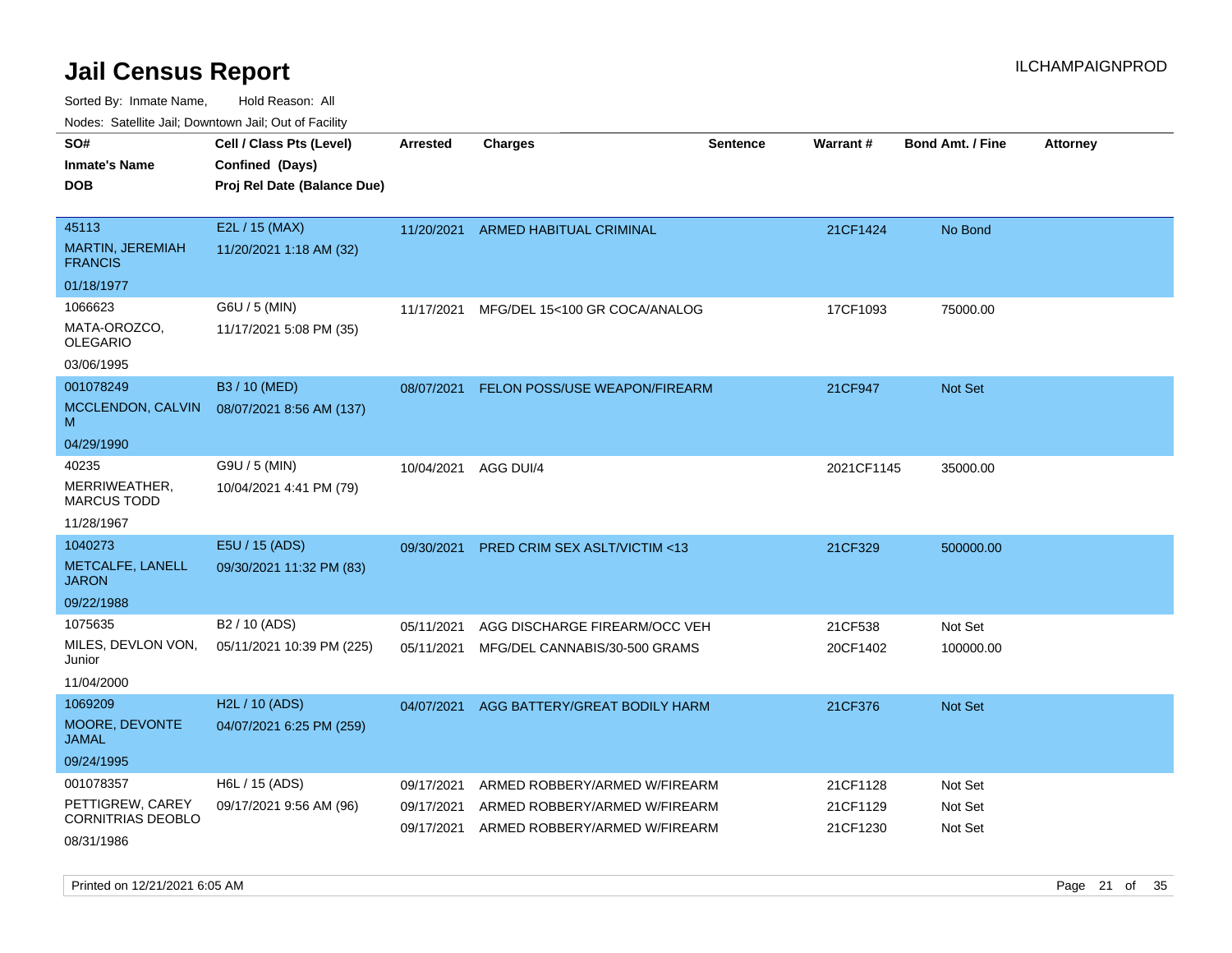| <u>Rodos.</u> Odiolino dali, Downtown dali, Odi of Fabilit |                             |                  |                                               |                 |              |                         |                 |
|------------------------------------------------------------|-----------------------------|------------------|-----------------------------------------------|-----------------|--------------|-------------------------|-----------------|
| SO#                                                        | Cell / Class Pts (Level)    | <b>Arrested</b>  | <b>Charges</b>                                | <b>Sentence</b> | Warrant#     | <b>Bond Amt. / Fine</b> | <b>Attorney</b> |
| <b>Inmate's Name</b>                                       | Confined (Days)             |                  |                                               |                 |              |                         |                 |
| <b>DOB</b>                                                 | Proj Rel Date (Balance Due) |                  |                                               |                 |              |                         |                 |
|                                                            |                             |                  |                                               |                 |              |                         |                 |
| 1022441                                                    | H3L / 10 (ADS)              |                  | 10/27/2021 AGG BATTERY/PEACE OFFICER          |                 | 2021 CF 12   | No Bond                 |                 |
| PICKENS, DONTRELL<br><b>DEMAR</b>                          | 10/27/2021 1:39 PM (56)     |                  | 10/27/2021 AGG BATTERY/PEACE OFFICER          |                 | 2020 CF 1488 | No Bond                 |                 |
| 12/10/1993                                                 |                             |                  |                                               |                 |              |                         |                 |
| 1072114                                                    | A1U / 15 (SPH)              | 01/17/2021       | ATTEMPT (FIRST DEGREE MURDER)                 |                 | 2021CF65     | Not Set                 |                 |
| ROBINSON, DONNELL                                          | 01/17/2021 2:40 PM (339)    | 01/17/2021       | ARMED ROBBERY/NO FIREARM                      |                 | 2020CF824    | 75000.00                |                 |
| <b>LEVON</b>                                               |                             | 02/17/2021       | AGGRAVATED BATTERY                            | 4y (DOC)        |              | 250000.00               |                 |
| 10/23/2000                                                 |                             |                  |                                               |                 |              |                         |                 |
| 1006507                                                    | C2L / 10 (MED)              | 10/21/2021       | DOMESTIC BATTERY/OTHER PRIOR                  |                 | 21CF1269     | Not Set                 |                 |
| RODGERS, DYLAN                                             | 10/21/2021 12:34 AM (62)    | 10/21/2021       | PROBATION VIOLATION                           |                 | 2019CF1220   | 10000.00                |                 |
| <b>ROBERT</b>                                              |                             | 10/21/2021       | AGG ASLT/USE DDLY WEAPON                      |                 | 21CM123      | 1000.00                 |                 |
| 12/12/1991                                                 |                             |                  |                                               |                 |              |                         |                 |
| 1068592                                                    | C8L / 15 (ADS)              | 11/12/2021       | <b>BURGLARY</b>                               |                 | 21CF1393     | Not Set                 |                 |
| ROSS, TEVONTAE<br><b>TERRANCE</b>                          | 11/12/2021 8:41 AM (40)     |                  |                                               |                 |              |                         |                 |
| 12/15/1998                                                 |                             |                  |                                               |                 |              |                         |                 |
| 1069960                                                    | G7L / 5 (MIN)               | 09/28/2021       | <b>IDENTITY THEFT/\$2K-\$10K</b>              |                 | 21CF952      | 10000.00                |                 |
| SHELTON, JOSIAH<br><b>TIMOTHY</b>                          | 09/28/2021 2:04 AM (85)     |                  |                                               |                 |              |                         |                 |
| 02/23/1980                                                 |                             |                  |                                               |                 |              |                         |                 |
| 1057312                                                    | G <sub>2U</sub>             | 11/10/2021       | HOME INVASION/FIREARM                         |                 | 21CF1388     | Not Set                 |                 |
| <b>STARKS, RAMEON</b><br><b>TAHZIER</b>                    | 11/10/2021 9:51 PM (42)     | 11/30/2021 THEFT |                                               |                 | 21CF1194     | 100000.00               |                 |
| 12/18/1996                                                 |                             |                  |                                               |                 |              |                         |                 |
| 1051104                                                    | G1U / 5 (MIN)               | 05/26/2021       | METH DELIVERY/5<15 GRAMS                      |                 | 21CF598      | Not Set                 |                 |
| STOVER, ANDREW<br><b>WADE</b>                              | 05/27/2021 12:59 AM (209)   | 05/26/2021       | <b>BURGLARY</b><br>DRIVING ON REVOKED LICENSE |                 | 21CF667      | Not Set                 |                 |
| 07/20/1994                                                 |                             | 05/26/2021       |                                               |                 | 21TR4000     | <b>Not Set</b>          |                 |
| 1024184                                                    | H5L / 10 (ADS)              | 09/08/2021       | AGG ASLT PEACE OFF/FIRE/ER WRK                |                 | 20CF1051     | No Bond                 |                 |
| SULLIVAN, CODY<br><b>MICHAEL</b>                           | 09/08/2021 3:28 PM (105)    |                  |                                               |                 |              |                         |                 |
| 08/15/1994                                                 |                             |                  |                                               |                 |              |                         |                 |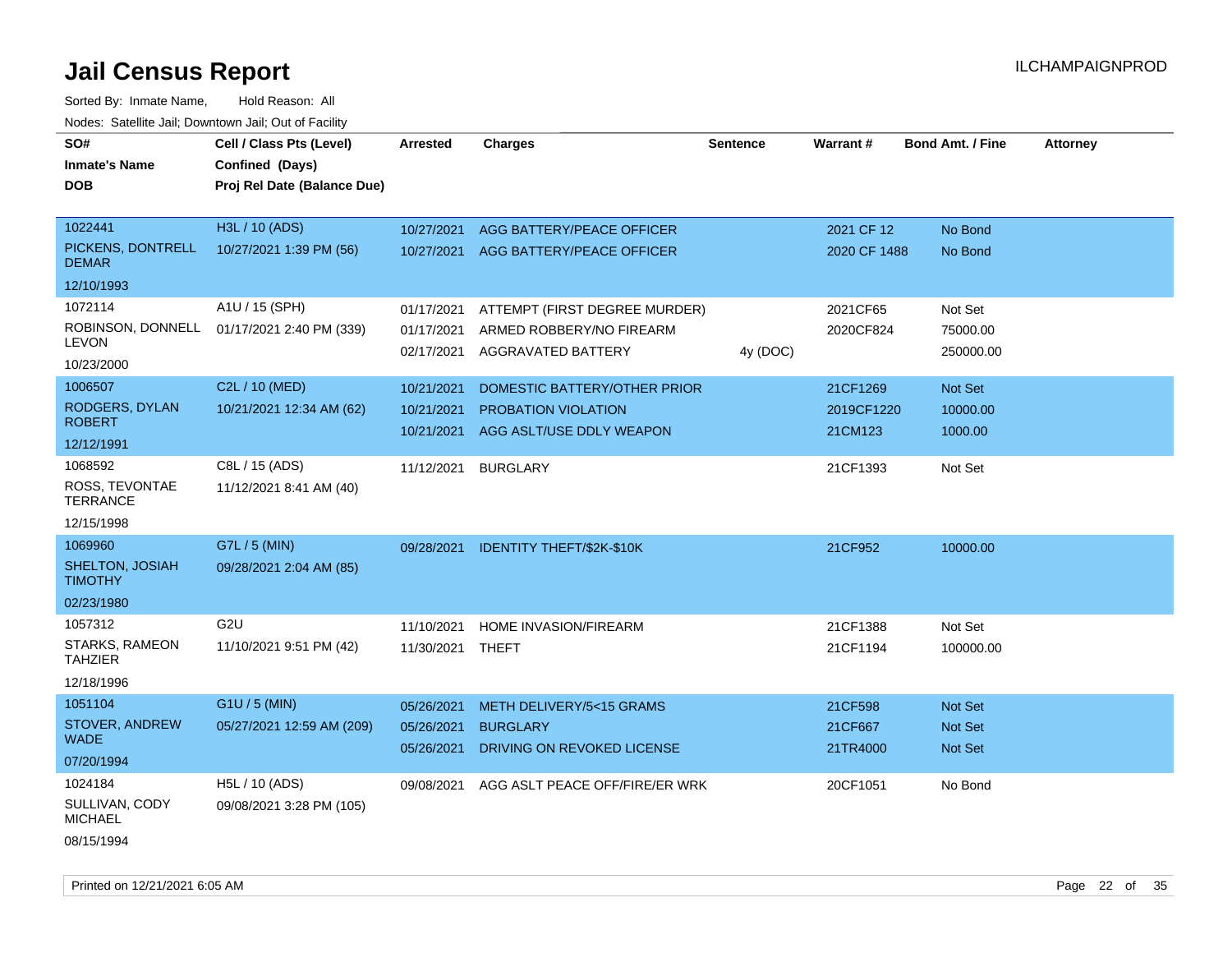| SO#<br><b>Inmate's Name</b><br><b>DOB</b>                                | Cell / Class Pts (Level)<br>Confined (Days)<br>Proj Rel Date (Balance Due) | <b>Arrested</b>          | <b>Charges</b>                                               | <b>Sentence</b> | <b>Warrant#</b>       | <b>Bond Amt. / Fine</b> | <b>Attorney</b> |
|--------------------------------------------------------------------------|----------------------------------------------------------------------------|--------------------------|--------------------------------------------------------------|-----------------|-----------------------|-------------------------|-----------------|
| 1068839<br><b>TAYLOR, LONDON</b><br><b>JAVON</b><br>08/16/1999           | C3L / 15 (MAX)<br>08/07/2020 10:30 AM (502)                                | 08/07/2020               | <b>HOMICIDE</b>                                              |                 | 2020-CF851            | 1000000.00              |                 |
| 1004142<br>TOY, KAYON LARENZ                                             | F9L / 15 (MAX)<br>10/22/2021 1:01 PM (61)                                  | 10/27/2021               | POSSESSION OF METH/15<100GRAMS                               |                 | 2021CF1298            | 1500000.00              |                 |
| 09/12/1991<br>1056971<br>TRAVIS, DENZEL<br><b>DANTRELL</b><br>03/21/1993 | D6 / 10 (ADS)<br>08/07/2021 7:36 AM (137)                                  | 08/07/2021<br>08/08/2021 | FELON POSS/USE WEAPON/FIREARM<br>AGG BATTERY/PUBLIC PLACE    |                 | 21CF948<br>2020CF647  | No Bond<br>25000.00     |                 |
| 001078250<br>TRAVIS, JORDAN<br><b>TESHAUN</b><br>03/03/1996              | F2L / 10 (MED)<br>08/07/2021 10:27 AM (137)                                | 08/07/2021               | FELON POSS WEAPON/BODY ARMOR                                 |                 | 21CF950               | Not Set                 |                 |
| 30108<br>VANDYKE, DARYL<br><b>ANTHONY</b><br>10/04/1965                  | J4L / 15 (ADS)<br>07/30/2021 8:29 PM (145)                                 | 07/30/2021               | <b>MURDER</b>                                                |                 | 21CF902               | 2000000.00              |                 |
| 968681<br>WADE, DEMETRIUS<br><b>DARYL</b><br>01/07/1987                  | D5 / 15 (ADS)<br>08/27/2021 2:25 AM (117)                                  | 08/27/2021<br>08/27/2021 | AGG CRIM SX AB/VIC 13<18/TRUST<br>INDIRECT CRIMINAL CONTEMPT | 5y (DOC)        | 2020CF499<br>2021CC16 | 250000.00<br>No Bond    |                 |
| 1070904<br>WANKEL, JONAH<br><b>JAMES</b><br>12/15/1993                   | G7U / 5 (MIN)<br>10/28/2021 3:42 AM (55)                                   | 10/28/2021               | <b>BURGLARY</b>                                              |                 | 2021CF321             | 15000.00                |                 |
| 1058072<br>WILLIAMS, KENNETH<br>BERNARD<br>10/04/1985                    | A2U / 15 (SPH)<br>02/25/2021 3:24 PM (300)                                 |                          | 02/25/2021 ARMED HABITUAL CRIMINAL                           |                 |                       | Not Set                 |                 |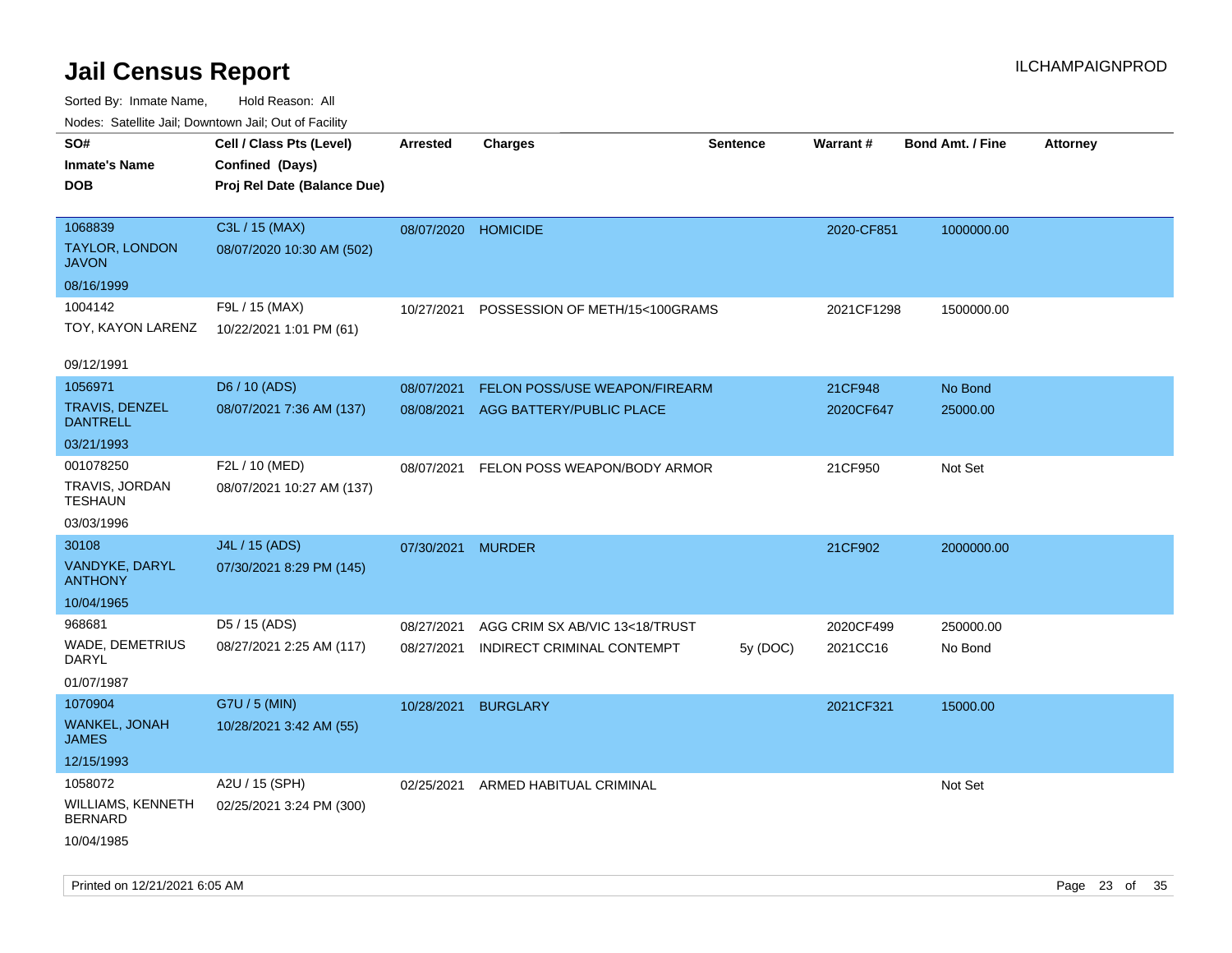| SO#<br><b>Inmate's Name</b><br><b>DOB</b>          | Cell / Class Pts (Level)<br>Confined (Days)<br>Proj Rel Date (Balance Due) | Arrested                 | <b>Charges</b>                                          | <b>Sentence</b> | Warrant#            | <b>Bond Amt. / Fine</b> | <b>Attorney</b> |
|----------------------------------------------------|----------------------------------------------------------------------------|--------------------------|---------------------------------------------------------|-----------------|---------------------|-------------------------|-----------------|
| 53518<br><b>WILLIAMS, TORREY</b><br><b>TOSHIBA</b> | $14/15$ (ADS)<br>08/19/2021 10:10 AM (125)                                 | 08/19/2021<br>09/01/2021 | <b>AGGRAVATED BATTERY</b><br><b>PROBATION VIOLATION</b> |                 | 21CF1014<br>20CF381 | Not Set<br>Not Set      |                 |
| 03/30/1975                                         |                                                                            |                          |                                                         |                 |                     |                         |                 |
| 9326<br>YOUNG, ANTHONY<br>PAUL<br>03/13/1954       | $12/5$ (ADS)<br>06/14/2021 12:07 PM (191)                                  | 06/14/2021               | BURGLARY                                                |                 | 2020-CF-625         | Not Set                 |                 |
| <b>Total Downtown Jail: 57</b>                     |                                                                            | Males: 57                | Unknown: 0<br>Females: 0                                |                 |                     |                         |                 |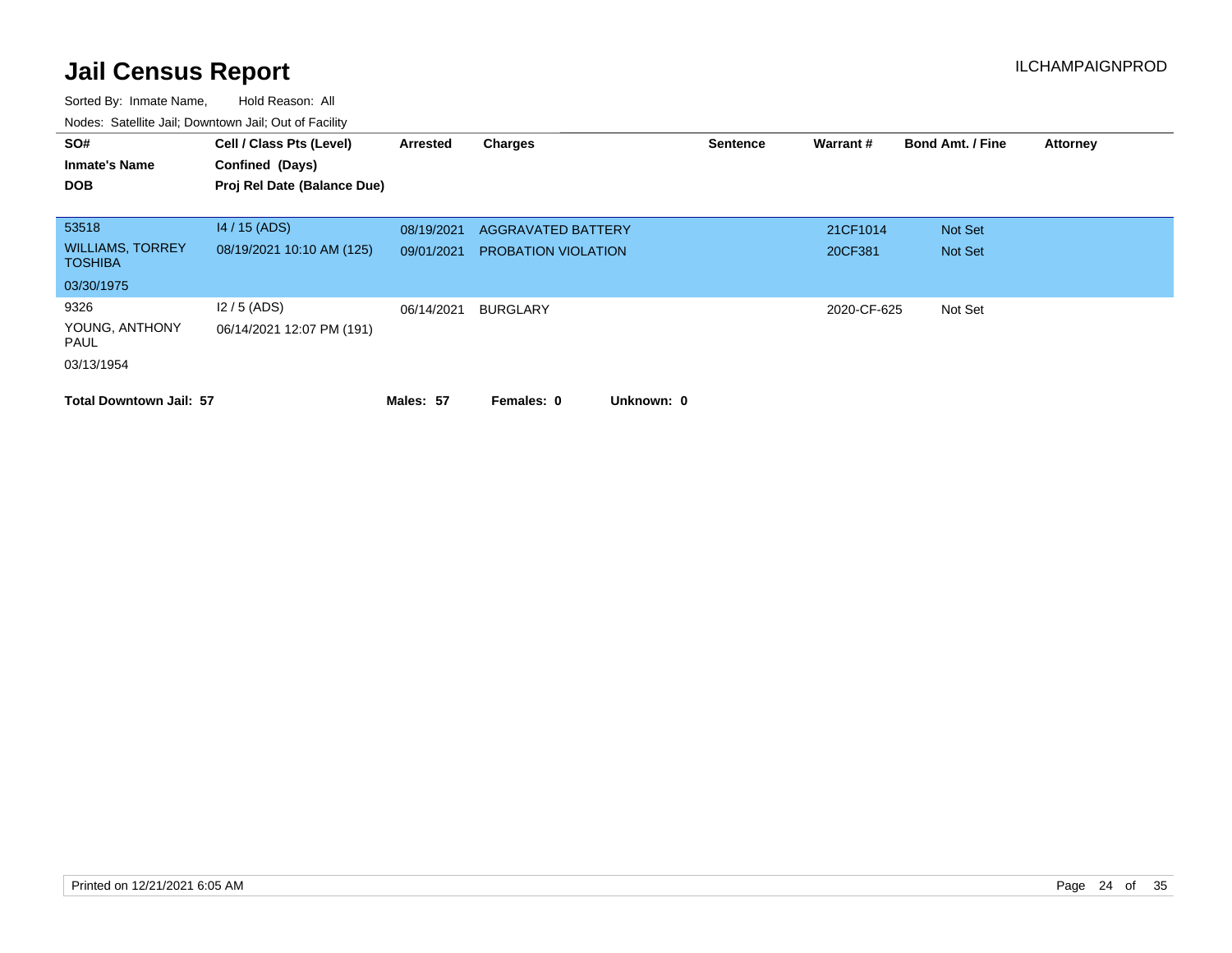| <b>Out of Facility</b> |  |  |
|------------------------|--|--|
|                        |  |  |

| SO#<br><b>Inmate's Name</b>             | Cell / Class Pts (Level)<br>Confined (Days)   | Arrested   | <b>Charges</b>                    | <b>Sentence</b> | Warrant#   | Bond Amt. / Fine | <b>Attorney</b> |
|-----------------------------------------|-----------------------------------------------|------------|-----------------------------------|-----------------|------------|------------------|-----------------|
| <b>DOB</b>                              | Proj Rel Date (Balance Due)                   |            |                                   |                 |            |                  |                 |
| 61095                                   | <b>DEW / 10 (ADS)</b>                         | 05/02/2021 | <b>HOME INVASION/CAUSE INJURY</b> |                 | 2021CF323  | 100000.00        |                 |
| AMOS, DERRICK<br><b>JAMES</b>           | 05/02/2021 9:02 PM (234)                      |            |                                   |                 |            |                  |                 |
| 06/12/1985                              |                                               |            |                                   |                 |            |                  |                 |
| 19971                                   | <b>EHD</b>                                    | 11/09/2021 | DRIVING RVK/SUSP DUI/SSS 4-9      |                 | 2021CF968  | Not Set          |                 |
| <b>LYNN</b>                             | BARNESKE, RAYMOND 11/09/2021 9:32 AM (43)     |            |                                   |                 |            |                  |                 |
| 08/17/1961                              | 5/6/2022 (0.00)                               |            |                                   |                 |            |                  |                 |
| 60268                                   | <b>EHD</b>                                    | 12/14/2021 | DRIVING ON REVOKED LICENSE        |                 | 2021TR1451 | Not Set          |                 |
| <b>BECKETT, JEFFREY</b><br><b>ALAN</b>  | 12/14/2021 10:13 AM (8)                       |            |                                   |                 |            |                  |                 |
| 05/07/1963                              | 12/23/2021 (0.00)                             |            |                                   |                 |            |                  |                 |
| 516062                                  | DEW / 15 (MAX)                                | 02/22/2021 | AGG DISCH FIR/VEH/PC OFF/FRMAN    |                 | 21CF210    | No Bond          |                 |
| BENNETT, JOHN<br><b>MICHAEL</b>         | 02/22/2021 10:47 AM (303)                     | 02/22/2021 | <b>PHONE HARASSMENT/2+</b>        |                 | 20CF194    | 5000.00          |                 |
| 04/30/1986                              |                                               |            |                                   |                 |            |                  |                 |
| 976538                                  | <b>EHD</b>                                    | 10/12/2021 | DOMESTIC BATTERY/OTHER PRIOR      |                 | 2020CF1095 | Not Set          |                 |
|                                         | BLISSIT, WYATT TYRES 10/12/2021 10:05 AM (71) |            |                                   |                 |            |                  |                 |
| 09/05/1989                              | 1/6/2022 (0.00)                               |            |                                   |                 |            |                  |                 |
| 33993                                   | DEW / 10 (MED)                                | 06/14/2021 | AGGRAVATED DOMESTIC BATTERY       |                 | 21CF688    | Not Set          |                 |
| <b>BOOKER, STEPHON</b>                  | 06/14/2021 7:42 PM (191)                      | 06/14/2021 | POSSESSING A CONTROLLED SUBSTANC  |                 | 21CF657    | Not Set          |                 |
| <b>MONTELL</b>                          |                                               | 06/14/2021 | PAROLE REVOCATION                 |                 | CH2103612  | No Bond          |                 |
| 06/11/1971                              |                                               |            |                                   |                 |            |                  |                 |
| 1074315                                 | <b>DEW / 15 (MAX)</b>                         | 07/27/2021 | AGG DISCHARGE FIREARM/VEH/SCH     |                 | 21CF927    | Not Set          |                 |
| <b>BRIGGS, PATRICK</b><br><b>MONTAY</b> | 08/03/2021 4:56 PM (141)                      |            |                                   |                 |            |                  |                 |
| 08/05/2001                              |                                               |            |                                   |                 |            |                  |                 |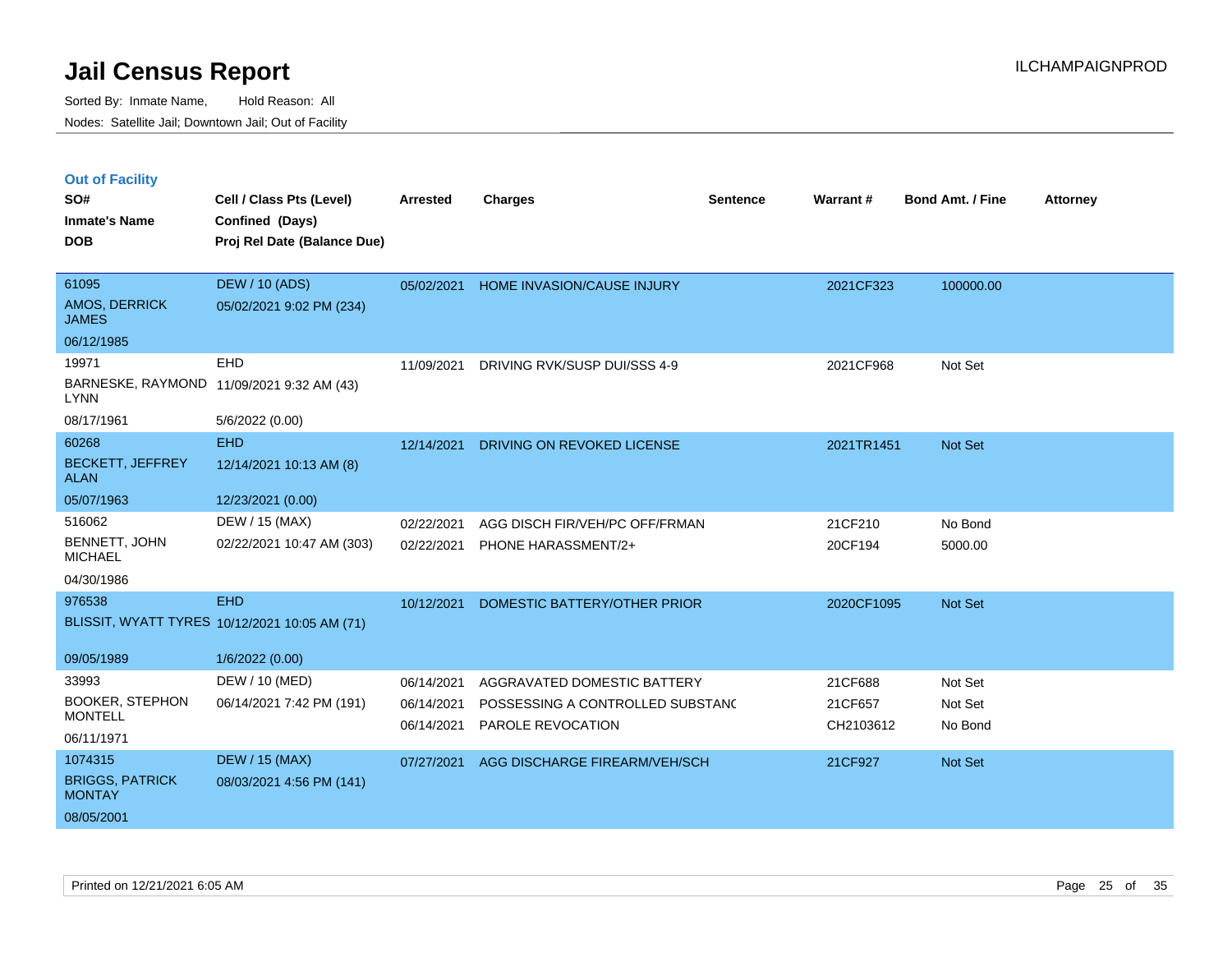Sorted By: Inmate Name, Hold Reason: All Nodes: Satellite Jail; Downtown Jail; Out of Facility

| ivouss. Satellite Jall, Downtown Jall, Out of Facility |                             |                 |                                          |                 |            |                         |                 |
|--------------------------------------------------------|-----------------------------|-----------------|------------------------------------------|-----------------|------------|-------------------------|-----------------|
| SO#                                                    | Cell / Class Pts (Level)    | <b>Arrested</b> | <b>Charges</b>                           | <b>Sentence</b> | Warrant#   | <b>Bond Amt. / Fine</b> | <b>Attorney</b> |
| <b>Inmate's Name</b>                                   | Confined (Days)             |                 |                                          |                 |            |                         |                 |
| <b>DOB</b>                                             | Proj Rel Date (Balance Due) |                 |                                          |                 |            |                         |                 |
|                                                        |                             |                 |                                          |                 |            |                         |                 |
| 001078065                                              | <b>KAN / 10 (ADS)</b>       |                 | 06/17/2021 AGG BATTERY/DISCHARGE FIREARM |                 | 21CF704    | 1000000.00              |                 |
| <b>BROWN, CHARMAN</b><br>LAKEEF                        | 06/17/2021 12:32 PM (188)   |                 |                                          |                 |            |                         |                 |
| 11/30/2002                                             |                             |                 |                                          |                 |            |                         |                 |
| 1038554                                                | KAN / 15 (MAX)              | 08/18/2021      | ARMED HABITUAL CRIMINAL                  |                 | 21CF1162   | Not Set                 |                 |
| <b>BROWN, CORRION</b><br><b>DEVONTAE</b>               | 08/18/2021 5:40 PM (126)    | 08/18/2021      | DELIVERY OF OR POSSESSION OF W/INT       |                 | 21CF1009   | No Bond                 |                 |
| 04/19/1995                                             |                             |                 |                                          |                 |            |                         |                 |
| 1038579                                                | <b>KAN / 15 (MAX)</b>       | 08/18/2021      | FELON POSS/USE WEAPON/FIREARM            |                 | 21CF1010   | <b>Not Set</b>          |                 |
| <b>BROWN, MARKEL</b><br><b>RIKKI</b>                   | 08/18/2021 2:05 PM (126)    |                 |                                          |                 |            |                         |                 |
| 01/06/1995                                             |                             |                 |                                          |                 |            |                         |                 |
| 1003006                                                | KAN / 15 (MAX)              | 08/19/2021      | FELON POSS/USE MACHINE GUN               |                 | 21CF1011   | No Bond                 |                 |
| <b>BROWN, ROCKEITH</b><br><b>JAVONTE</b>               | 08/19/2021 12:55 AM (125)   |                 |                                          |                 |            |                         |                 |
| 07/23/1991                                             |                             |                 |                                          |                 |            |                         |                 |
| 987334                                                 | <b>DEW / 15 (MAX)</b>       |                 | 03/10/2021 ATTEMPT (FIRST DEGREE MURDER) |                 | 19CF689    | <b>Not Set</b>          |                 |
| CAIN, ISAIAH<br><b>DEPRIEST</b>                        | 03/10/2021 2:22 PM (287)    |                 |                                          |                 |            |                         |                 |
| 12/23/1990                                             |                             |                 |                                          |                 |            |                         |                 |
| 001078638                                              | <b>EHD</b>                  | 12/15/2021      | DRIVING ON SUSPENDED LICENSE             |                 | 2021TR1120 | Not Set                 |                 |
| CAMPBELL, CARLA<br><b>GISSELLE</b>                     | 12/15/2021 11:03 AM (7)     |                 |                                          |                 |            |                         |                 |
| 08/12/1980                                             | 2/12/2022 (0.00)            |                 |                                          |                 |            |                         |                 |
| 992962                                                 | <b>DEW / 15 (ADS)</b>       | 05/25/2021      | MURDER/INTENT TO KILL/INJURE             |                 | 2018CF1045 | 1000000.00              |                 |
| CAMPBELL, KEITH<br><b>KNAQEEB</b>                      | 05/25/2021 1:19 PM (211)    |                 |                                          |                 |            |                         |                 |
| 07/22/1991                                             |                             |                 |                                          |                 |            |                         |                 |
| 001078576                                              | KAN / 15 (MAX)              | 11/09/2021      | UNLAWFUL USE OF A WEAPON                 |                 | 21CF1383   | Not Set                 |                 |
| CARTER, DEMONDRE<br>DAVON                              | 11/09/2021 6:01 PM (43)     |                 |                                          |                 |            |                         |                 |
| 05/27/2001                                             |                             |                 |                                          |                 |            |                         |                 |

Printed on  $12/21/2021$  6:05 AM Page 26 of 35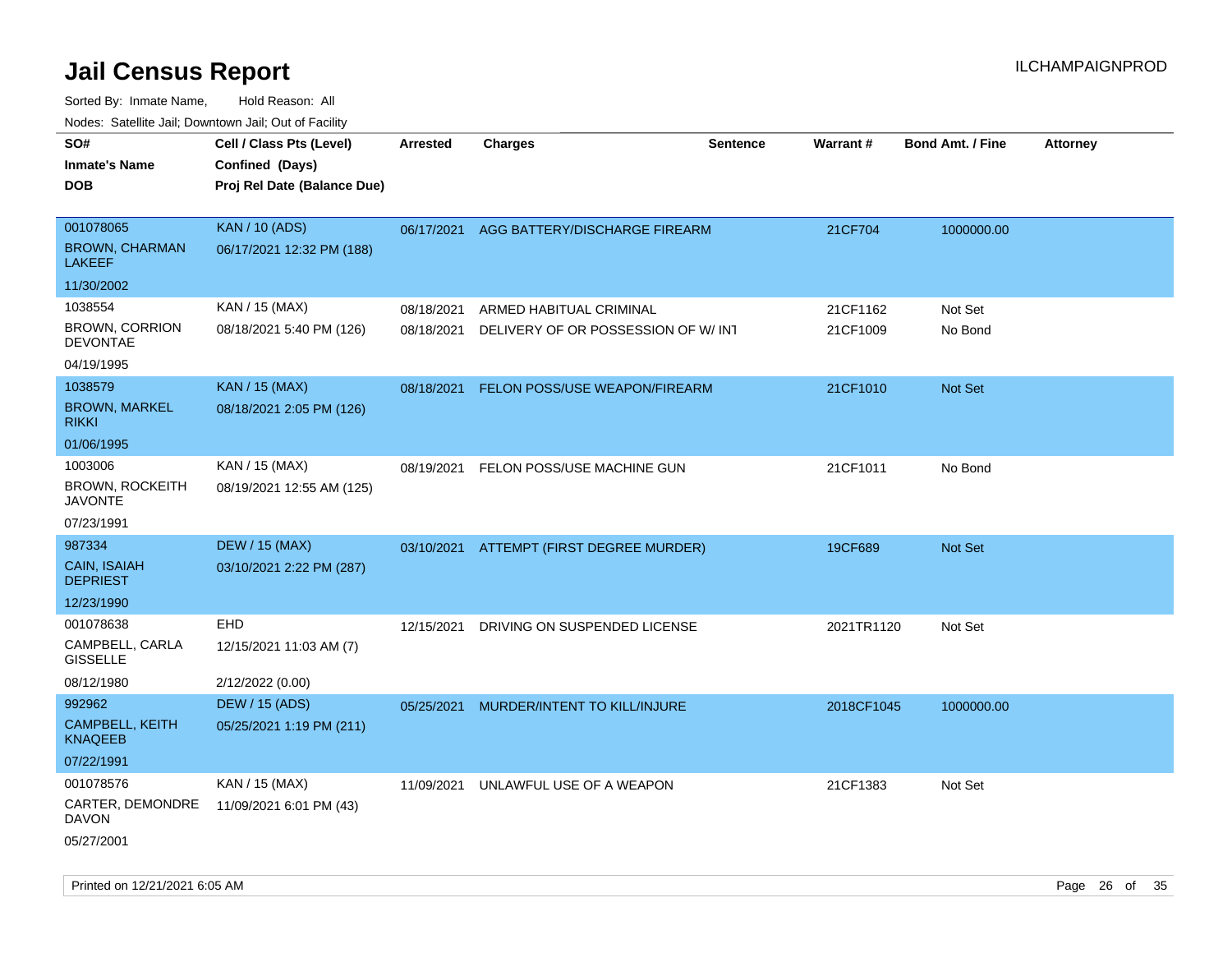| ivouss. Satellite Jali, Downtown Jali, Out of Facility |                             |                 |                                      |                 |            |                         |                 |
|--------------------------------------------------------|-----------------------------|-----------------|--------------------------------------|-----------------|------------|-------------------------|-----------------|
| SO#                                                    | Cell / Class Pts (Level)    | <b>Arrested</b> | <b>Charges</b>                       | <b>Sentence</b> | Warrant#   | <b>Bond Amt. / Fine</b> | <b>Attorney</b> |
| <b>Inmate's Name</b>                                   | Confined (Days)             |                 |                                      |                 |            |                         |                 |
| DOB                                                    | Proj Rel Date (Balance Due) |                 |                                      |                 |            |                         |                 |
|                                                        |                             |                 |                                      |                 |            |                         |                 |
| 1064992                                                | <b>KAN / 15 (MAX)</b>       | 09/20/2021      | ARMED VIOLENCE/CATEGORY I            |                 | 21CF1137   | <b>Not Set</b>          |                 |
| <b>CARTER, KEJUAN</b><br>JAVONTE                       | 09/20/2021 11:42 PM (93)    |                 |                                      |                 |            |                         |                 |
| 06/27/1998                                             |                             |                 |                                      |                 |            |                         |                 |
| 959420                                                 | <b>EHD</b>                  | 11/16/2021      | AGG DUI/NO VALID DL                  |                 | 2021CF673  | Not Set                 |                 |
| CHAPPLE, RAYMOND<br>DEONTE                             | 11/16/2021 9:49 AM (36)     |                 |                                      |                 |            |                         |                 |
| 06/30/1988                                             | 12/29/2021 (0.00)           |                 |                                      |                 |            |                         |                 |
| 001078461                                              | <b>KAN / 10 (MED)</b>       | 10/07/2021      | AGG UNLAWFUL USE WEAPON/PERSON       |                 | 2021CF1209 | No Bond                 |                 |
| COLE, ERIC JOSE                                        | 10/08/2021 12:25 AM (75)    | 10/07/2021      | AGG DOMESTIC BATTERY/STRANGLE        |                 | 2021CF1208 | <b>Not Set</b>          |                 |
| 01/24/2002                                             |                             | 10/08/2021      | <b>HARASS WITNESS/FAMILY MBR/REP</b> |                 | 21CF1218   | <b>Not Set</b>          |                 |
| 57733                                                  | KAN / 15 (SPH)              | 02/25/2020      | <b>HOMICIDE</b>                      |                 | 2020-CF250 | 2000000.00              |                 |
| CRAIG, ANTOINE<br>DARRELL                              | 02/25/2020 4:08 PM (666)    | 02/25/2020      | FELON POSS/USE WEAPON/FIREARM        |                 | 19CF-1827  | 80000.00                |                 |
| 10/09/1982                                             |                             |                 |                                      |                 |            |                         |                 |
| 001077939                                              | <b>DEW / 10 (MED)</b>       | 05/10/2021      | <b>FIREARM/FOID INVALID/NOT ELIG</b> |                 | 21CF526    | No Bond                 |                 |
| <b>CROSS, PATRICK</b><br><b>DONTRELLE</b>              | 05/10/2021 7:31 PM (226)    | 06/02/2021      | POSS STOLEN VEHICLE > \$25,000       |                 | 21CF612    | Not Set                 |                 |
| 11/07/2001                                             |                             |                 |                                      |                 |            |                         |                 |
| 1061304                                                | DEW / 15 (MAX)              | 10/11/2021      | ARMED HABITUAL CRIMINAL              |                 | 21CF1226   | No Bond                 |                 |
| DORRIS, KEMION                                         | 10/11/2021 7:30 PM (72)     | 10/11/2021      | ARMED HABITUAL CRIMINAL              |                 | 21CF1227   | No Bond                 |                 |
| <b>DAETOCE</b>                                         |                             | 10/11/2021      | HOME INVASION/FIREARM                |                 | 21CF1228   | No Bond                 |                 |
| 11/19/1997                                             |                             |                 |                                      |                 |            |                         |                 |
| 995885                                                 | <b>EHD</b>                  | 11/30/2021      | DRIVING ON SUSPENDED LICENSE         |                 | 2021TR4222 | <b>Not Set</b>          |                 |
| <b>FINLEY, KENON</b><br>MARQUIS                        | 11/30/2021 10:33 AM (22)    |                 |                                      |                 |            |                         |                 |
| 09/13/1991                                             | 12/29/2021 (0.00)           |                 |                                      |                 |            |                         |                 |
| 60154                                                  | EHD                         | 10/20/2021      | AGG DUI/LIC SUSP OR REVOKED          |                 | 2021cf261  | Not Set                 |                 |
| GARCIA-MEZA,<br>CARLOS                                 | 10/20/2021 9:23 AM (63)     |                 |                                      |                 |            |                         |                 |
| 03/06/1983                                             | 1/16/2022 (0.00)            |                 |                                      |                 |            |                         |                 |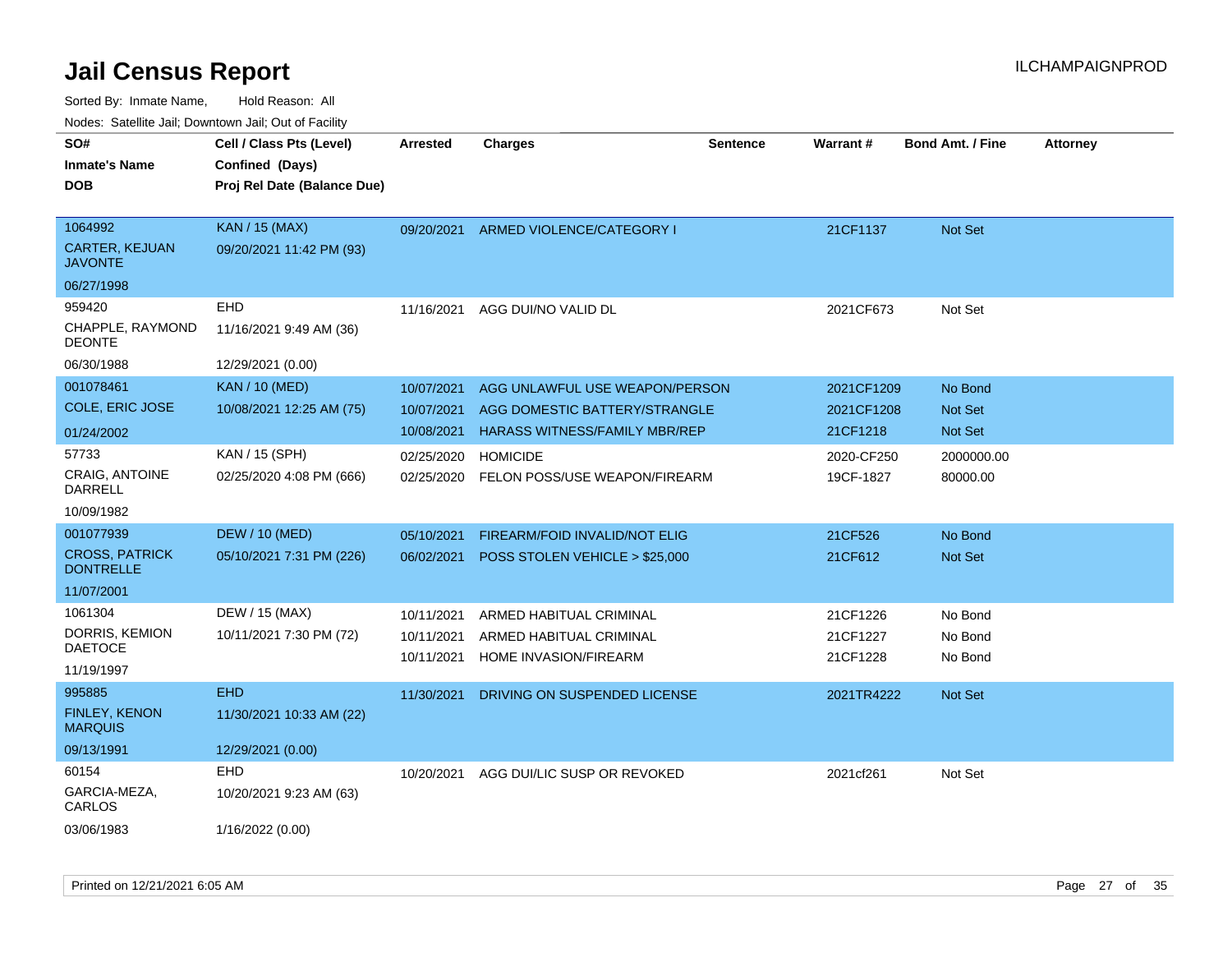| SO#<br><b>Inmate's Name</b>            | Cell / Class Pts (Level)<br>Confined (Days)  | <b>Arrested</b> | <b>Charges</b>                      | <b>Sentence</b> | <b>Warrant#</b> | <b>Bond Amt. / Fine</b> | <b>Attorney</b> |
|----------------------------------------|----------------------------------------------|-----------------|-------------------------------------|-----------------|-----------------|-------------------------|-----------------|
| <b>DOB</b>                             | Proj Rel Date (Balance Due)                  |                 |                                     |                 |                 |                         |                 |
| 986642                                 | <b>EHD</b>                                   | 12/14/2021      | DRIVING ON SUSPENDED LICENSE        |                 | 2020TR8374      | Not Set                 |                 |
| <b>GARELLI, SAMMY</b><br><b>JOSEPH</b> | 12/14/2021 9:32 AM (8)                       |                 |                                     |                 |                 |                         |                 |
| 06/24/1982                             | 1/12/2022 (0.00)                             |                 |                                     |                 |                 |                         |                 |
| 001077363                              | KAN / 25 (SPH)                               | 10/30/2020      | HOME INVASION/FIREARM               |                 | 20CF1202        | 500000.00               |                 |
| GARY, DAKOTA<br><b>TREVON</b>          | 10/30/2020 10:41 AM (418)                    |                 |                                     |                 |                 |                         |                 |
| 12/31/2001                             |                                              |                 |                                     |                 |                 |                         |                 |
| 1013012                                | <b>KAN / 15 (MAX)</b>                        | 07/08/2021      | FELON POSS/USE FIREARM PRIOR        |                 | 21CF798         | <b>Not Set</b>          |                 |
|                                        | GARY, XAVIER LAMAR  07/08/2021 9:24 AM (167) | 07/08/2021      | ATTEMPT (FIRST DEGREE MURDER)       |                 | 2021CF790       | 1000000.00              |                 |
| 12/14/1991                             |                                              | 07/08/2021      | <b>FELON POSS/USE FIREARM PRIOR</b> |                 | 2020CF650       | 25000.00                |                 |
| 1065946                                | KAN / 10 (MED)                               | 09/04/2021      | AGG BATTERY/DISCHARGE FIREARM       |                 | 21CF1057        | 750000.00               |                 |
| GODBOLT, DESMOND<br><b>DEVONTAE</b>    | 09/04/2021 1:17 AM (109)                     | 09/04/2021      | RESIST/OBSTRUCTING A PEACE OFFICE   |                 | 21CM407         | Not Set                 |                 |
| 11/15/1997                             |                                              |                 |                                     |                 |                 |                         |                 |
| 1070118                                | KAN / 15 (MAX)                               | 08/31/2021      | AGGRAVATED DOMESTIC BATTERY         |                 | 21CF1049        | No Bond                 |                 |
| <b>GRAHAM, CORTEZ</b><br>LAMON         | 08/31/2021 9:32 PM (113)                     | 09/02/2021      | <b>PROBATION VIOLATION</b>          |                 | 21CF55          | <b>Not Set</b>          |                 |
| 03/31/1976                             |                                              |                 |                                     |                 |                 |                         |                 |
| 1000641                                | KAN / 10 (MED)                               | 09/14/2021      | ARMED HABITUAL CRIMINAL             |                 | 21CF1116        | No Bond                 |                 |
| <b>GRANT, CEDRIC</b><br><b>DYSHAWN</b> | 09/14/2021 6:32 PM (99)                      |                 |                                     |                 |                 |                         |                 |
| 01/03/1991                             |                                              |                 |                                     |                 |                 |                         |                 |
| 1076506                                | <b>KAN / 15 (MAX)</b>                        | 09/17/2021      | AGG UUW/PERSON/CM THREAT VIOL       |                 | 21CF1131        | Not Set                 |                 |
|                                        | GRAY, JAMARH EMERE 09/17/2021 10:41 AM (96)  | 09/20/2021      | <b>DOMESTIC BATTERY</b>             |                 | 21CM430         | <b>Not Set</b>          |                 |
| 06/21/2003                             |                                              |                 |                                     |                 |                 |                         |                 |
| 1041176                                | DEW / 15 (MAX)                               | 10/05/2021      | PAROLE REVOCATION                   |                 |                 | Not Set                 |                 |
| HART, DAVEON<br>LATTEEF                | 10/05/2021 10:35 AM (78)                     | 10/06/2021      | AGGRAVATED DOMESTIC BATTERY         |                 |                 | Not Set                 |                 |
| 03/15/1996                             |                                              |                 |                                     |                 |                 |                         |                 |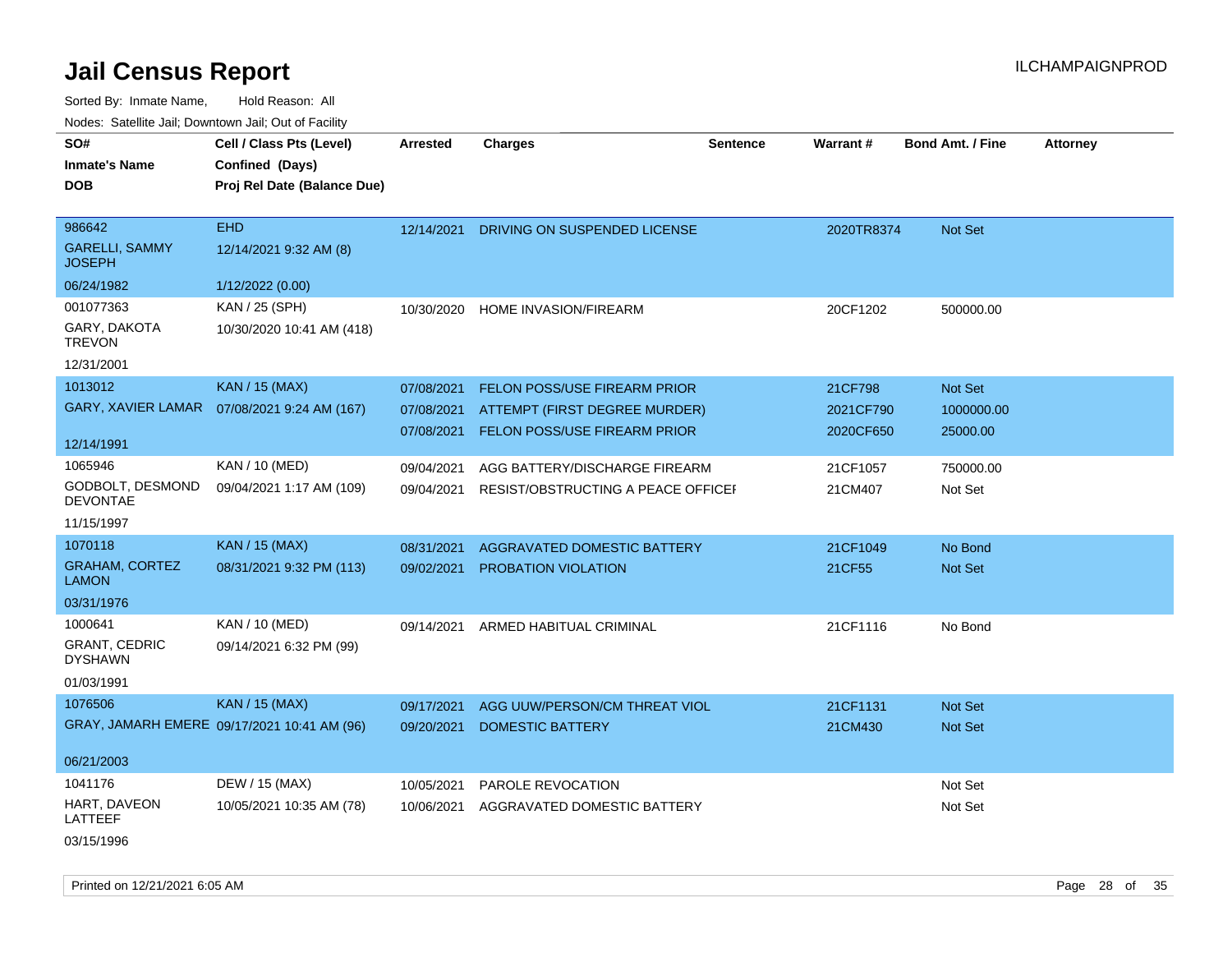| SO#<br><b>Inmate's Name</b><br><b>DOB</b> | Cell / Class Pts (Level)<br>Confined (Days)<br>Proj Rel Date (Balance Due) | <b>Arrested</b> | <b>Charges</b>                       | <b>Sentence</b> | Warrant#   | <b>Bond Amt. / Fine</b> | <b>Attorney</b> |
|-------------------------------------------|----------------------------------------------------------------------------|-----------------|--------------------------------------|-----------------|------------|-------------------------|-----------------|
| 1045186                                   | <b>DEW / 15 (MAX)</b>                                                      | 08/16/2021      | ARMED VIOLENCE/CATEGORY I            |                 | 21CF934    | 1000000.00              |                 |
| HOLBROOK, JOHNNIE<br><b>MATHIS</b>        | 08/16/2021 11:07 AM (128)                                                  | 08/16/2021      | FELON POSS/USE WEAPON/FIREARM        |                 | 19CF968    | Not Set                 |                 |
|                                           |                                                                            | 08/16/2021      | AGG FLEEING POLICE/21 MPH OVER       |                 | 21CF988    | <b>Not Set</b>          |                 |
| 07/19/1996                                |                                                                            | 08/16/2021      | <b>FELON POSS/USE WEAPON/FIREARM</b> |                 | 21CF989    | Not Set                 |                 |
| 001078146                                 | DEW / 15 (MAX)                                                             | 07/09/2021      | AGG BATTERY/DISCHARGE FIREARM        |                 | 21CF795    | 1000000.00              |                 |
| HUNT, TEIGAN<br>JAZAIREO                  | 07/09/2021 12:41 PM (166)                                                  | 07/09/2021      | ARMED ROBBERY/ARMED W/FIREARM        |                 | 21CF806    | Not Set                 |                 |
| 05/14/2003                                |                                                                            |                 |                                      |                 |            |                         |                 |
| 989743                                    | <b>DEW / 15 (ADS)</b>                                                      | 04/13/2021      | AGG DISCHARGE FIREARM/VEH/SCH        |                 | 21CF400    | Not Set                 |                 |
| JACKSON, STEVE<br>ALLEN                   | 04/13/2021 2:45 AM (253)                                                   | 04/13/2021      | <b>AGGRAVATED DOMESTIC BATTERY</b>   |                 | 21CF399    | <b>Not Set</b>          |                 |
| 06/04/1991                                |                                                                            |                 |                                      |                 |            |                         |                 |
| 50495                                     | <b>EHD</b>                                                                 | 08/10/2021      | DRIVING RVK/SUSP DUI/SSS 10-14       |                 | 2020CF997  | Not Set                 |                 |
| JENKINS, ARNOLD<br><b>FARRIS</b>          | 08/10/2021 9:08 AM (134)                                                   | 08/10/2021      | DRIVING RVK/SUSP DUI/SSS 10-14       |                 | 2019CF1363 | Not Set                 |                 |
| 04/19/1962                                | 2/4/2022 (0.00)                                                            |                 |                                      |                 |            |                         |                 |
| 001077709                                 | <b>EHD</b>                                                                 | 07/06/2021      | DRIVING RVK/SUSP DUI/SSS 4-9         |                 | 2021CF167  | Not Set                 |                 |
| JINKINS, DEWAYNE<br><b>ALLEN</b>          | 07/06/2021 9:00 AM (169)                                                   |                 |                                      |                 |            |                         |                 |
| 01/02/1967                                | 1/1/2022 (0.00)                                                            |                 |                                      |                 |            |                         |                 |
| 1076450                                   | DEW / 15 (MAX)                                                             | 06/25/2020      | MURDER/INTENT TO KILL/INJURE         |                 | 2020-CF703 | 750000.00               |                 |
| JONES, CARLOS<br><b>ANTONIO</b>           | 06/25/2020 2:13 PM (545)                                                   | 11/02/2020      | HOME INVASION/FIREARM                |                 | 20CF1204   | 500000.00               |                 |
| 11/18/2001                                |                                                                            |                 |                                      |                 |            |                         |                 |
| 998873                                    | <b>EHD</b>                                                                 | 10/12/2021      | DRIVING RVK/SUSP DUI/SSS 3RD         |                 | 2021CF235  | <b>Not Set</b>          |                 |
| <b>KINCAID, AMANDA</b><br><b>MICHELLE</b> | 10/12/2021 11:31 AM (71)                                                   |                 |                                      |                 |            |                         |                 |
| 01/07/1990                                | 1/9/2022 (0.00)                                                            |                 |                                      |                 |            |                         |                 |
| 001078401                                 | DEW / 10 (ADS)                                                             | 09/19/2021      | UNLAWFUL VEHICULAR INVASION          |                 | 21CF1134   | Not Set                 |                 |
| KNIGHT, ERIC                              | 09/19/2021 7:32 PM (94)                                                    | 09/19/2021      | HRSMT/THREATEN PERSON/KILL           |                 | 2021CF561  | 50000.00                |                 |
| 07/11/1991                                |                                                                            | 09/21/2021      | BURGLARY                             |                 | 21CF1139   | Not Set                 |                 |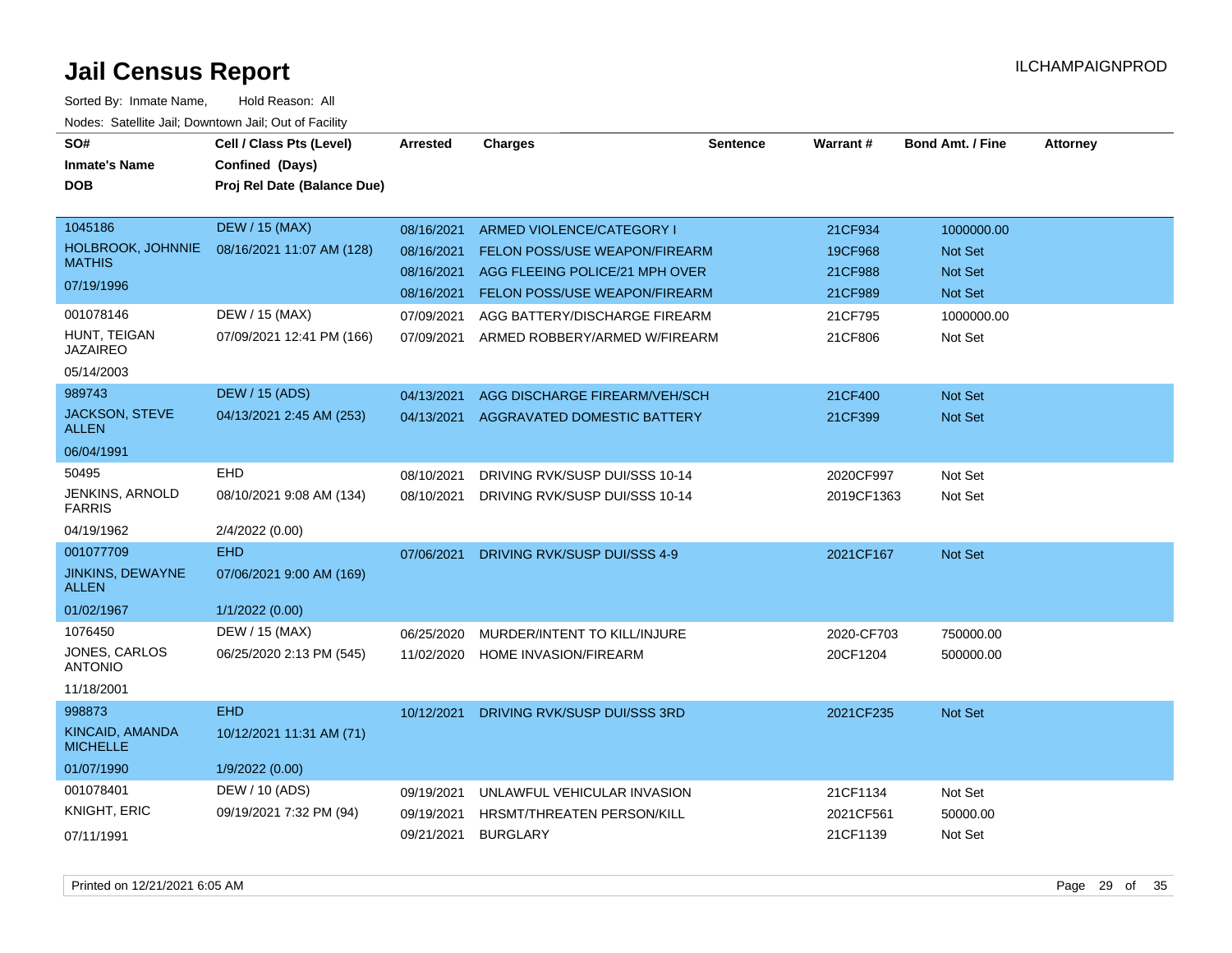Sorted By: Inmate Name, Hold Reason: All Nodes: Satellite Jail; Downtown Jail; Out of Facility

| SO#                                      | Cell / Class Pts (Level)    | <b>Arrested</b> | <b>Charges</b>                 | <b>Sentence</b> | Warrant#     | <b>Bond Amt. / Fine</b> | <b>Attorney</b> |
|------------------------------------------|-----------------------------|-----------------|--------------------------------|-----------------|--------------|-------------------------|-----------------|
| <b>Inmate's Name</b>                     | Confined (Days)             |                 |                                |                 |              |                         |                 |
| <b>DOB</b>                               | Proj Rel Date (Balance Due) |                 |                                |                 |              |                         |                 |
|                                          |                             |                 |                                |                 |              |                         |                 |
| 1064445                                  | <b>DEW / 15 (MAX)</b>       | 04/23/2021      | AGG DISCHARGE FIREARM/OCC VEH  |                 | 2021CF295    | 500000.00               |                 |
| LARUE, TERENCE                           | 04/23/2021 11:18 AM (243)   | 04/23/2021      | POSSESS 15<100 GRAMS COCAINE   |                 | 19CF1052     | 10000.00                |                 |
| <b>TRAMEL</b>                            |                             | 04/23/2021      | FELON POSS/USE FIREARM/PAROLE  |                 | 21CF899      | <b>Not Set</b>          |                 |
| 12/23/1998                               |                             |                 |                                |                 |              |                         |                 |
| 001078237                                | KAN / 15 (ADS)              | 08/03/2021      | AGG DISCHARGE FIREARM/OCC VEH  |                 | 21CF928      | No Bond                 |                 |
| LAWS, TERON<br><b>RAMONTE</b>            | 08/03/2021 6:29 PM (141)    |                 |                                |                 |              |                         |                 |
| 04/03/2001                               |                             |                 |                                |                 |              |                         |                 |
| 001078470                                | <b>DEW / 15 (MAX)</b>       | 10/10/2021      | MURDER/INTENT TO KILL/INJURE   |                 | 21CF1221     | <b>Not Set</b>          |                 |
| LEE, AMAHRION<br><b>JA'MERE</b>          | 10/10/2021 1:23 PM (73)     |                 |                                |                 |              |                         |                 |
| 11/05/2002                               |                             |                 |                                |                 |              |                         |                 |
| 001078170                                | KAN / 10 (MED)              | 09/07/2021      | AGG UNLAWFUL USE OF WEAPON/VEH |                 | 21CF1060     | Not Set                 |                 |
| LEMONS, DEANGELO<br><b>DEVELLE</b>       | 09/07/2021 12:49 AM (106)   |                 |                                |                 |              |                         |                 |
| 05/29/2003                               |                             |                 |                                |                 |              |                         |                 |
| 56792                                    | <b>DEW / 10 (MED)</b>       | 02/02/2021      | <b>ARMED HABITUAL CRIMINAL</b> |                 | 2021CF141    | 500000.00               |                 |
| LILLARD, LAWRENCE<br><b>TYRONE</b>       | 02/02/2021 2:11 PM (323)    | 02/22/2021      | DRIVING ON REVOKED LICENSE     |                 | 21TR426      | 5000.00                 |                 |
| 10/20/1982                               |                             |                 |                                |                 |              |                         |                 |
| 46837                                    | KAN / 15 (MAX)              | 09/07/2021      | <b>RESIDENTIAL BURGLARY</b>    |                 | 2019-CF-1207 | 25000.00                |                 |
| MARCRUM, JEFFERY<br>LEE.                 | 09/07/2021 11:43 AM (106)   |                 |                                |                 |              |                         |                 |
| 11/17/1968                               |                             |                 |                                |                 |              |                         |                 |
| 1069949                                  | <b>EHD</b>                  | 11/30/2021      | DRIVING ON REVOKED LICENSE     |                 | 2021TR1726   | Not Set                 |                 |
| <b>MARSHALL, ERIC</b><br><b>VONTREAL</b> | 11/30/2021 3:13 PM (22)     |                 |                                |                 |              |                         |                 |
| 04/28/1997                               | 12/29/2021 (0.00)           |                 |                                |                 |              |                         |                 |
| 001078575                                | KAN / 10 (MED)              | 11/09/2021      | <b>GUNRUNNING</b>              |                 | 21CF1330     | 750000.00               |                 |
| MCLAURIN, KEYON A                        | 11/09/2021 12:41 PM (43)    |                 |                                |                 |              |                         |                 |

11/19/2002

Printed on  $12/21/2021$  6:05 AM Page 30 of 35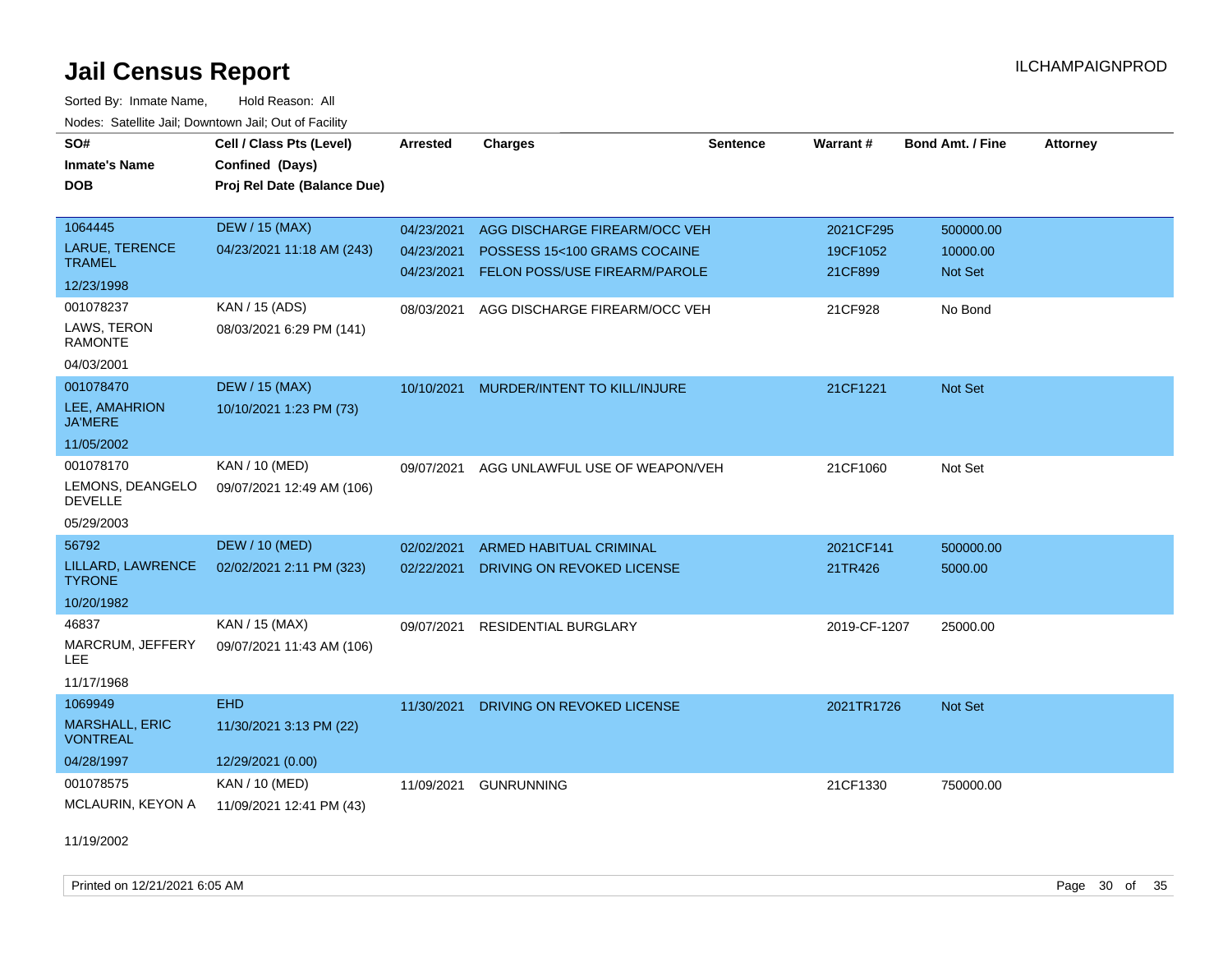| SO#<br><b>Inmate's Name</b><br><b>DOB</b>       | Cell / Class Pts (Level)<br>Confined (Days)<br>Proj Rel Date (Balance Due) | <b>Arrested</b> | <b>Charges</b>                           | <b>Sentence</b> | Warrant#    | <b>Bond Amt. / Fine</b> | <b>Attorney</b> |
|-------------------------------------------------|----------------------------------------------------------------------------|-----------------|------------------------------------------|-----------------|-------------|-------------------------|-----------------|
|                                                 |                                                                            |                 |                                          |                 |             |                         |                 |
| 1011046                                         | <b>KAN / 15 (ADS)</b>                                                      |                 | 04/10/2021 ATTEMPT (FIRST DEGREE MURDER) |                 | 21CF392     | Not Set                 |                 |
| <b>MILES, DARRION</b><br><b>ANTONIO KEVONTA</b> | 04/11/2021 12:46 AM (255)                                                  |                 |                                          |                 |             |                         |                 |
| 03/18/1990                                      |                                                                            |                 |                                          |                 |             |                         |                 |
| 001077278                                       | DEW / 15 (MAX)                                                             | 10/06/2020      | MURDER/INTENT TO KILL/INJURE             |                 | 2020CF146   | 2000000.00              |                 |
| MILLER, D'ANDRE                                 | 10/06/2020 12:49 PM (442)                                                  | 10/06/2020      | AGG FLEEING POLICE/21 MPH OVER           |                 | 2019CF1171  | 50000.00                |                 |
| 09/08/1986                                      |                                                                            |                 |                                          |                 |             |                         |                 |
| 1026477                                         | <b>KAN / 15 (ADS)</b>                                                      | 09/21/2021      | AGG DISCHARGE FIREARM/OCC VEH            |                 | 21CF1138    | Not Set                 |                 |
| NEWBILL, DEVONTRE<br><b>LAMONT</b>              | 09/21/2021 2:27 AM (92)                                                    | 09/22/2021      | PROBATION VIOLATION                      |                 | 20CF577     | Not Set                 |                 |
| 11/22/1993                                      |                                                                            |                 |                                          |                 |             |                         |                 |
| 1072907                                         | <b>KAN</b>                                                                 | 07/14/2021      | ATTEMPT (FIRST DEGREE MURDER)            |                 | 2021-CF-832 | 2000000.00              |                 |
| NIKOLAEV, YEVGENIY                              | 07/14/2021 10:10 PM (161)                                                  | 07/14/2021      | CRIMINAL DAMAGE <\$500/SCHOOL            |                 | 2021CF840   | 5000.00                 |                 |
| 10/06/1983                                      |                                                                            |                 |                                          |                 |             |                         |                 |
| 001078558                                       | <b>DEW / 10 (MED)</b>                                                      | 11/03/2021      | UNLAWFUL USE OF A WEAPON                 |                 | 21CF1352    | Not Set                 |                 |
| PARRISH, DOMINIC<br><b>WALTER</b>               | 11/03/2021 1:25 PM (49)                                                    |                 |                                          |                 |             |                         |                 |
| 08/23/2001                                      |                                                                            |                 |                                          |                 |             |                         |                 |
| 001077928                                       | <b>EHD</b>                                                                 | 09/01/2021      | AGG DOMESTIC BATTERY/STRANGLE            |                 | 2021CF515   | Not Set                 |                 |
| PATTON, MICHAEL<br><b>RYAN</b>                  | 09/01/2021 9:43 AM (112)                                                   |                 |                                          |                 |             |                         |                 |
| 08/15/1994                                      | 12/31/2021 (0.00)                                                          |                 |                                          |                 |             |                         |                 |
| 001078063                                       | <b>DEW / 15 (MAX)</b>                                                      | 06/15/2021      | AGG CRIM SEX ASSAULT/WEAPON              |                 | 2021CF678   | 1000000.00              |                 |
|                                                 | PERRY, ROBERT Junior 06/15/2021 4:37 PM (190)                              | 06/15/2021      | <b>ROBBERY</b>                           |                 | 2021CF159   | 25000.00                |                 |
| 12/21/1990                                      |                                                                            |                 |                                          |                 |             |                         |                 |
| 001077614                                       | KAN / 15 (MAX)                                                             | 01/17/2021      | ATTEMPT (FIRST DEGREE MURDER)            |                 | 21CF66      | Not Set                 |                 |
| <b>DEVON</b>                                    | ROBINSON, DONTRELL 01/17/2021 3:08 PM (339)                                |                 |                                          |                 |             |                         |                 |
| 09/22/2002                                      |                                                                            |                 |                                          |                 |             |                         |                 |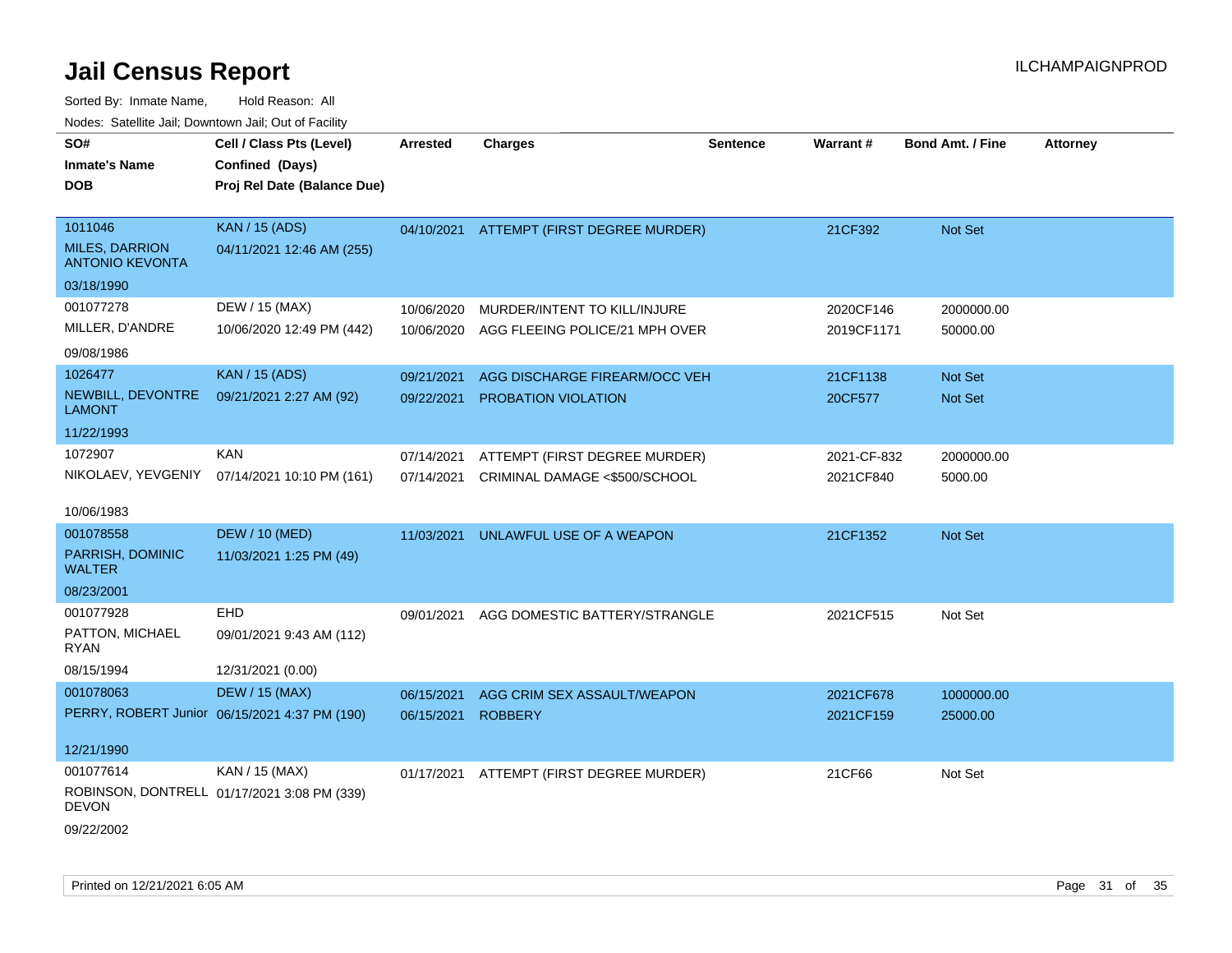| SO#<br><b>Inmate's Name</b><br><b>DOB</b>        | Cell / Class Pts (Level)<br>Confined (Days)<br>Proj Rel Date (Balance Due) | <b>Arrested</b> | <b>Charges</b>                | <b>Sentence</b> | Warrant#    | <b>Bond Amt. / Fine</b> | <b>Attorney</b> |
|--------------------------------------------------|----------------------------------------------------------------------------|-----------------|-------------------------------|-----------------|-------------|-------------------------|-----------------|
| 1061216<br><b>RUNGE, ANDRE</b><br><b>MARSEAN</b> | <b>KAN / 10 (MED)</b><br>06/22/2021 4:42 PM (183)                          | 06/22/2021      | <b>HOME INVASION/FIREARM</b>  |                 | 21CF727     | Not Set                 |                 |
| 12/05/1997                                       |                                                                            |                 |                               |                 |             |                         |                 |
| 650295                                           | <b>PIA / 50 (MAX)</b>                                                      | 04/22/2020      | CRIMINAL SEXUAL ASSAULT       |                 | 2020-CF407  | 750000.00               |                 |
| SANDAGE, JERALD<br><b>EUGENE</b>                 | 04/22/2020 6:30 AM (609)                                                   | 04/22/2020      | CRIMINAL SEXUAL ASSAULT       |                 | 2020-CF408  | 750000.00               |                 |
| 06/07/1971                                       |                                                                            | 04/22/2020      | <b>CRIMINAL SEXUAL ABUSE</b>  |                 | 2020-CF409  | 750000.00               |                 |
|                                                  |                                                                            | 04/22/2020      | CRIMINAL SEXUAL ASSAULT       |                 | 2020-CF410  | 750000.00               |                 |
|                                                  |                                                                            | 04/22/2020      | <b>OFFICIAL MISCONDUCT</b>    |                 | 2019-CF1811 | 25000.00                |                 |
| 50614                                            | <b>EHD</b>                                                                 | 12/15/2021      | DRIVING RVK/SUSP DUI/SSS 3RD  |                 | 2021CF677   | Not Set                 |                 |
| <b>SANFORD, AMBER</b><br><b>NICOLE</b>           | 12/15/2021 10:18 AM (7)                                                    |                 |                               |                 |             |                         |                 |
| 12/07/1979                                       | 1/12/2022 (0.00)                                                           |                 |                               |                 |             |                         |                 |
| 1062194                                          | DEW / 15 (MAX)                                                             | 02/27/2020      | MURDER/OTHER FORCIBLE FELONY  |                 | 20CF-247    | 1000000.00              |                 |
| SIMMONS, MICHAEL<br><b>JAMAL</b>                 | 02/27/2020 1:11 PM (664)                                                   | 09/23/2020      | AGG BATTERY/DISCHARGE FIREARM |                 | 20CF1061    | Not Set                 |                 |
| 11/03/1997                                       |                                                                            |                 |                               |                 |             |                         |                 |
| 001078115                                        | <b>KAN / 15 (MAX)</b>                                                      | 07/01/2021      | ARMED VIOLENCE/CATEGORY I     |                 | 21CF772     | Not Set                 |                 |
| <b>SMITH, JAMES</b><br>NASHAUN, Junior           | 07/01/2021 2:44 PM (174)                                                   | 07/30/2021      | DRIVING ON SUSPENDED LICENSE  |                 | 21TR5804    | 1500.00                 |                 |
| 09/18/2000                                       |                                                                            |                 |                               |                 |             |                         |                 |
| 001077868                                        | DEW / 15 (MAX)                                                             | 04/21/2021      | ARMED ROBBERY/ARMED W/FIREARM |                 | 21CF445     | Not Set                 |                 |
| SPEARMENT,<br><b>KENTRELL</b>                    | 04/21/2021 9:48 PM (245)                                                   | 08/19/2021      | FLEEING/ATTEMPT ELUDE OFFICER |                 | 2021TR1053  | 1000.00                 |                 |
| 01/21/2002                                       |                                                                            |                 |                               |                 |             |                         |                 |
| 001077854                                        | <b>EHD</b>                                                                 | 09/15/2021      | DRIVING RVK/SUSP DUI/SSS 4-9  |                 | 2021CF306   | <b>Not Set</b>          |                 |
| STUKINS, DANNY RAY                               | 09/15/2021 10:17 AM (98)                                                   |                 |                               |                 |             |                         |                 |
| 07/05/1985                                       | 3/13/2022 (0.00)                                                           |                 |                               |                 |             |                         |                 |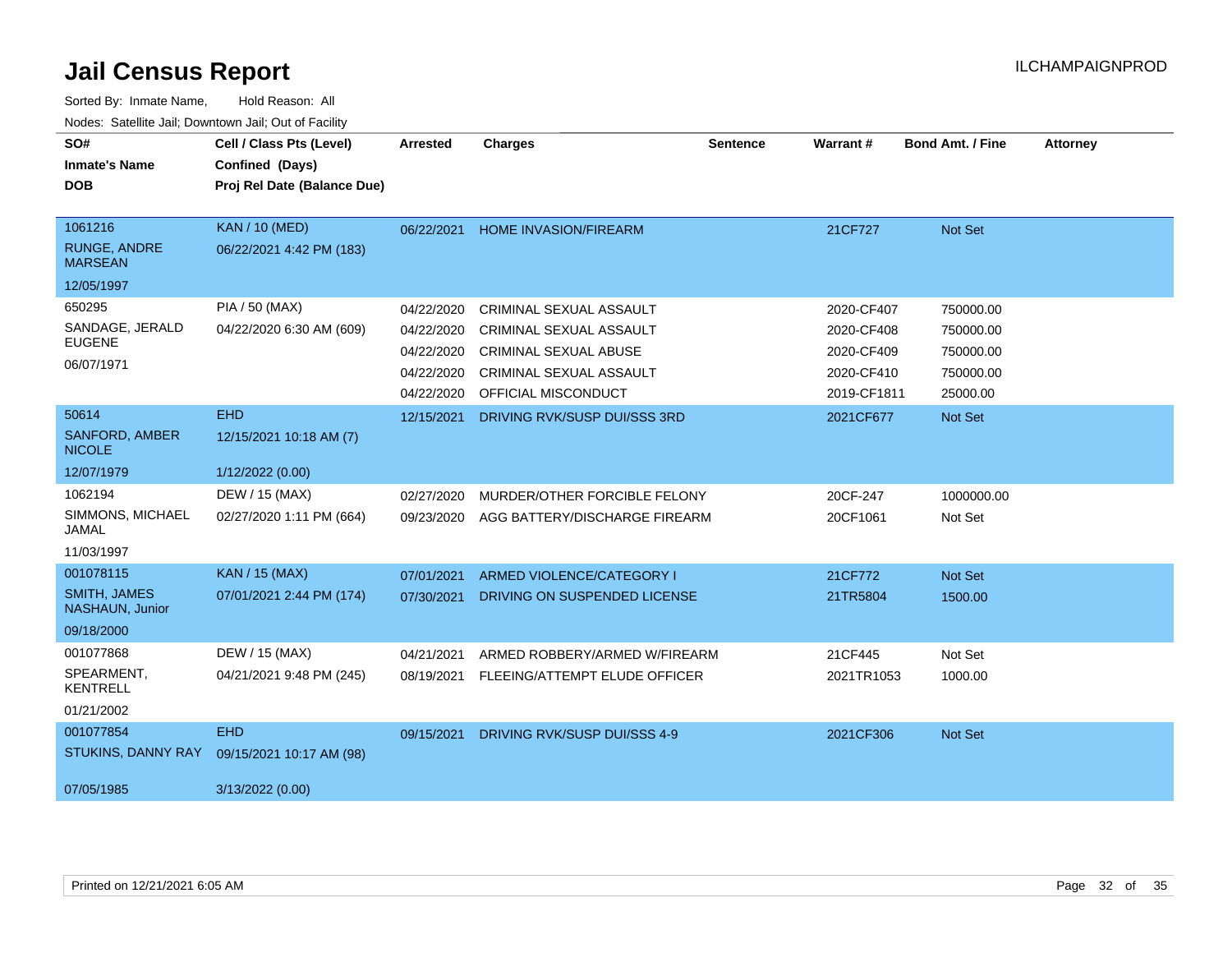| roaco. Calcinio dan, Domnomi dan, Cal or Fability |                                              |            |                               |          |            |                         |                 |
|---------------------------------------------------|----------------------------------------------|------------|-------------------------------|----------|------------|-------------------------|-----------------|
| SO#                                               | Cell / Class Pts (Level)                     | Arrested   | <b>Charges</b>                | Sentence | Warrant#   | <b>Bond Amt. / Fine</b> | <b>Attorney</b> |
| <b>Inmate's Name</b>                              | Confined (Days)                              |            |                               |          |            |                         |                 |
| <b>DOB</b>                                        | Proj Rel Date (Balance Due)                  |            |                               |          |            |                         |                 |
|                                                   |                                              |            |                               |          |            |                         |                 |
| 1046632                                           | <b>KAN / 15 (MAX)</b>                        | 09/14/2021 | ARMED VIOLENCE/CATEGORY II    |          | 21CF912    | 750000.00               |                 |
|                                                   | TATE, JAVON MARQUIS 09/14/2021 12:10 PM (99) |            |                               |          |            |                         |                 |
| 08/10/1996                                        |                                              |            |                               |          |            |                         |                 |
| 1033031                                           | KAN / 15 (MAX)                               | 08/19/2020 | *AGG BATTERY W/FIREARM/PERSON |          | 2020-CF923 | 500000.00               |                 |
| TOMS, ANDREW<br><b>CHUCKY</b>                     | 08/19/2020 5:59 PM (490)                     |            |                               |          |            |                         |                 |
| 09/28/1978                                        |                                              |            |                               |          |            |                         |                 |
| 27007                                             | <b>KAN / 15 (MAX)</b>                        | 09/19/2021 | DOMESTIC BATTERY/OTHER PRIOR  |          | 21CF1133   | No Bond                 |                 |
| <b>TUELL, ROBERT</b><br><b>STEPHEN</b>            | 09/19/2021 9:51 AM (94)                      |            |                               |          |            |                         |                 |
| 09/25/1967                                        |                                              |            |                               |          |            |                         |                 |
| 001078263                                         | KAN / 10 (ADS)                               | 08/11/2021 | AGG BATTERY/PUBLIC PLACE      |          | 2020CF420  | 7500.00                 |                 |
| TURK, BRANDON<br>LARSHAWN                         | 08/11/2021 6:23 PM (133)                     | 08/11/2021 | RECEIVE/POSS/SELL STOLEN VEH  |          | 2020CF928  | 200000.00               |                 |
| 10/18/1995                                        |                                              |            |                               |          |            |                         |                 |
| 001078386                                         | <b>KAN / 10 (MED)</b>                        | 09/14/2021 | POSSESSION OF STOLEN FIREARM  |          | 2021CF1099 | 250000.00               |                 |
| <b>TURNER, AMARIO</b>                             | 09/14/2021 11:42 PM (99)                     |            |                               |          |            |                         |                 |
| 09/23/2002                                        |                                              |            |                               |          |            |                         |                 |
| 1040925                                           | KAN / 10 (MED)                               | 10/05/2021 | AGG BATTERY/DISCHARGE FIREARM |          | 2021CF1105 | 1000000.00              |                 |
| <b>WEATHERALL,</b><br>JOHNNY EARL JAMES           | 10/05/2021 4:17 PM (78)                      |            |                               |          |            |                         |                 |
| 04/29/1994                                        |                                              |            |                               |          |            |                         |                 |
| 1062558                                           | <b>DEW / 10 (MED)</b>                        | 10/02/2021 | FELON POSS/USE WEAPON/FIREARM |          | 21CF1185   | Not Set                 |                 |
| <b>WELLS, JIAMANTE</b><br><b>AMORE</b>            | 10/02/2021 8:29 PM (81)                      |            |                               |          |            |                         |                 |
| 09/02/1995                                        |                                              |            |                               |          |            |                         |                 |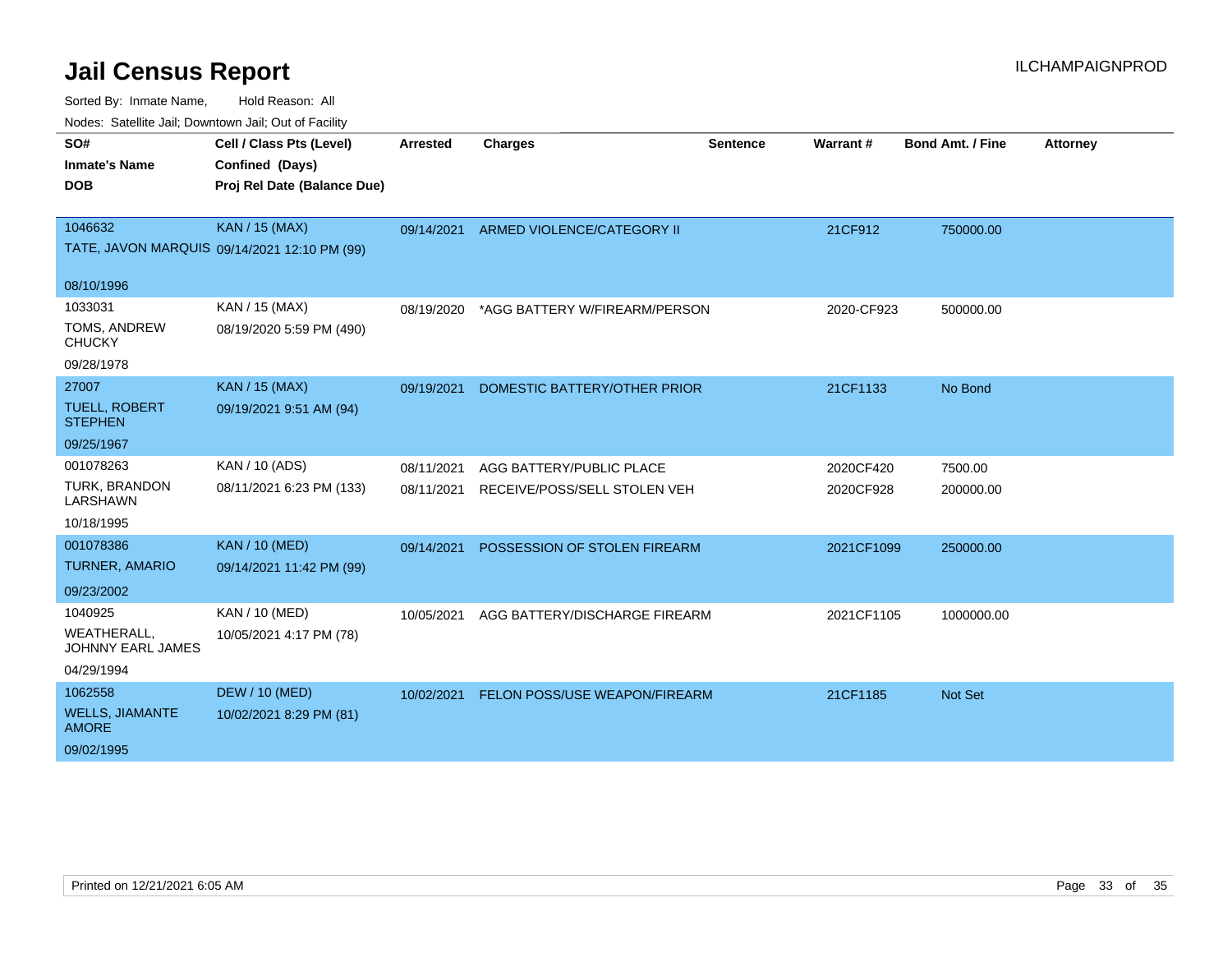| SO#<br><b>Inmate's Name</b><br><b>DOB</b>                            | Cell / Class Pts (Level)<br>Confined (Days)<br>Proj Rel Date (Balance Due) | Arrested                                                           | <b>Charges</b>                                                                                                                                              | <b>Sentence</b> | Warrant#                                                                      | <b>Bond Amt. / Fine</b>                                             | <b>Attorney</b> |
|----------------------------------------------------------------------|----------------------------------------------------------------------------|--------------------------------------------------------------------|-------------------------------------------------------------------------------------------------------------------------------------------------------------|-----------------|-------------------------------------------------------------------------------|---------------------------------------------------------------------|-----------------|
| 1002033<br><b>WEST, ANTONIO</b><br><b>DEONTA</b><br>04/15/1992       | <b>KAN / 15 (MAX)</b><br>09/08/2021 11:01 PM (105)                         | 09/08/2021<br>09/08/2021<br>09/08/2021<br>09/08/2021<br>09/08/2021 | DRIVING ON SUSPENDED LICENSE<br>ARMED ROBBERY/ARMED W/FIREARM<br>AGG UNLAWFUL USE OF WEAPON/VEH<br>OBSTRCT JUSTICE/LEAVE STATE<br>ARMED VIOLENCE/CATEGORY I |                 | 2019-TR-11944<br>2020-CF-1406<br>2021-CF-AWOW<br>2021-CF-AWOW<br>2021-CF-AWOW | 5000.00<br>500000.00<br><b>Not Set</b><br><b>Not Set</b><br>Not Set |                 |
| 1022068<br><b>WILKINS, MICHAEL</b><br>CARL<br>07/10/1992             | DEW / 15 (ADS)<br>10/10/2021 5:07 AM (73)                                  | 10/10/2021                                                         | FELON POSS/USE WEAPON/FIREARM                                                                                                                               |                 | 21CF1212                                                                      | Not Set                                                             |                 |
| 001077508<br><b>WILLIAMS, CALVIN</b><br><b>TIMOTHY</b><br>10/23/2002 | <b>DEW / 15 (ADS)</b><br>12/10/2020 8:55 PM (377)                          |                                                                    | 12/10/2020 MURDER/STRONG PROB KILL/INJURE                                                                                                                   | 55y (DOC)       | 2020CF1293                                                                    | No Bond                                                             |                 |
| 539662<br>WILLIAMS, JAVONTAE<br><b>DEMAR</b><br>07/28/1991           | KAN / 10 (MED)<br>08/14/2021 1:28 AM (130)                                 | 08/14/2021<br>08/14/2021<br>08/14/2021<br>08/14/2021               | AGGRAVATED BATTERY<br>AGGRAVATED DOMESTIC BATTERY<br>DOM BTRY/CONTACT/1-2 PRECONV<br><b>CITY OV ARREST</b>                                                  |                 | 21CF979<br>2020CF1098<br>2021CF770<br>2017OV893                               | No Bond<br>25000.00<br>250000.00<br>1000.00                         |                 |
| 1037579<br><b>WILLIAMS, STEVEN</b><br>PATRICK, Second<br>11/25/1994  | <b>KAN / 10 (MED)</b><br>08/17/2021 8:16 PM (127)                          | 08/17/2021                                                         | FELON POSS/USE WEAPON/FIREARM                                                                                                                               |                 | 2019CF73                                                                      | No Bond                                                             |                 |
| 001078632<br><b>WILSON, CIERRA</b><br>LYNAI<br>03/24/1992            | EHD<br>12/01/2021 10:27 AM (21)<br>1/14/2022 (0.00)                        | 12/01/2021                                                         | DRIVING ON SUSPENDED LICENSE                                                                                                                                |                 | 2021TR1420                                                                    | Not Set                                                             |                 |
| 545746<br><b>WOODS, MICHAEL</b><br><b>LACKENDRICK</b><br>10/06/1996  | <b>KAN / 15 (ADS)</b><br>08/07/2021 8:40 AM (137)                          | 08/07/2021<br>08/07/2021                                           | FELON POSS/USE WEAPON/FIREARM<br><b>BURGLARY</b><br>08/07/2021 WARRANT OUT OF COUNTY                                                                        |                 | 21CF949<br>2020CF597<br>2020TR9119                                            | Not Set<br>50000.00<br>5000.00                                      |                 |